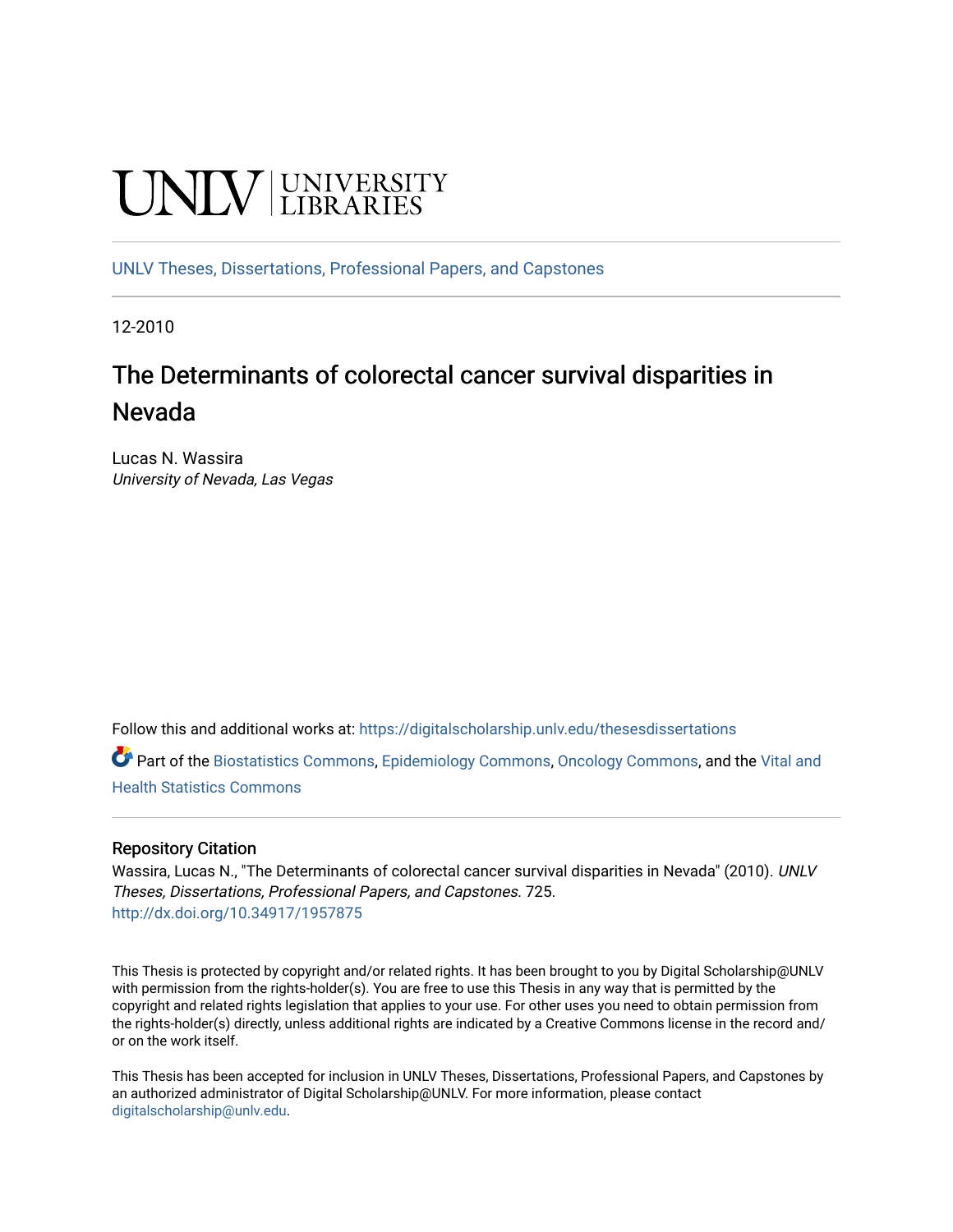#### THE DETERMINANTS OF COLORECTAL CANCER SURVIVAL

#### DISPARITIES IN NEVADA

by

Lucas Nyamanda Wassira

Bachelor of Arts University of Dar es Salaam, Tanzania 2007

A thesis submitted in partial fulfillment of the requirement for the

**Master of Public Health Department of Epidemiology and Biostatistics School of Community Health Sciences Division of Health Sciences**

> **Graduate College University of Nevada, Las Vegas December 2010**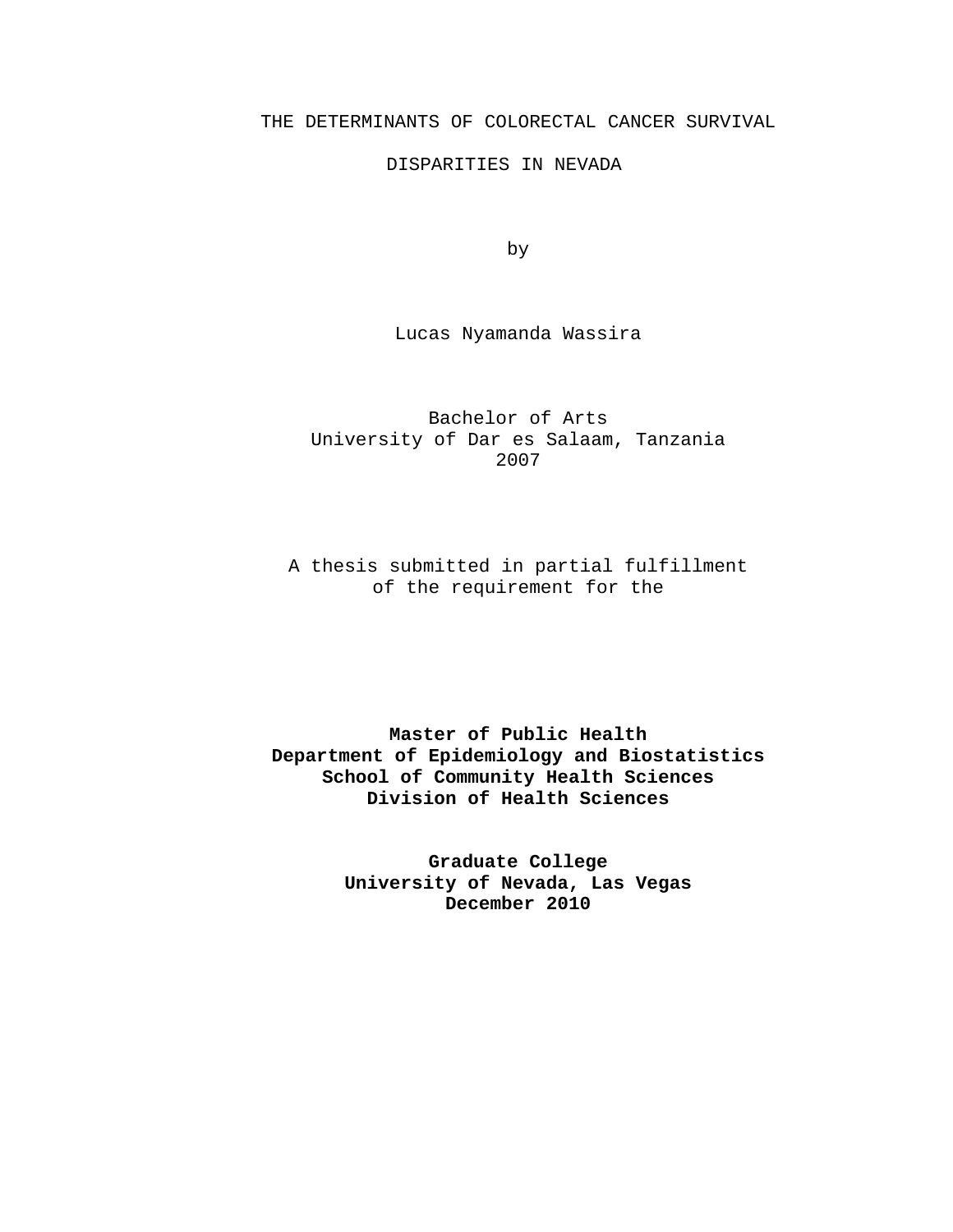Copyright by Lucas Wassira 2011 All Rights Reserved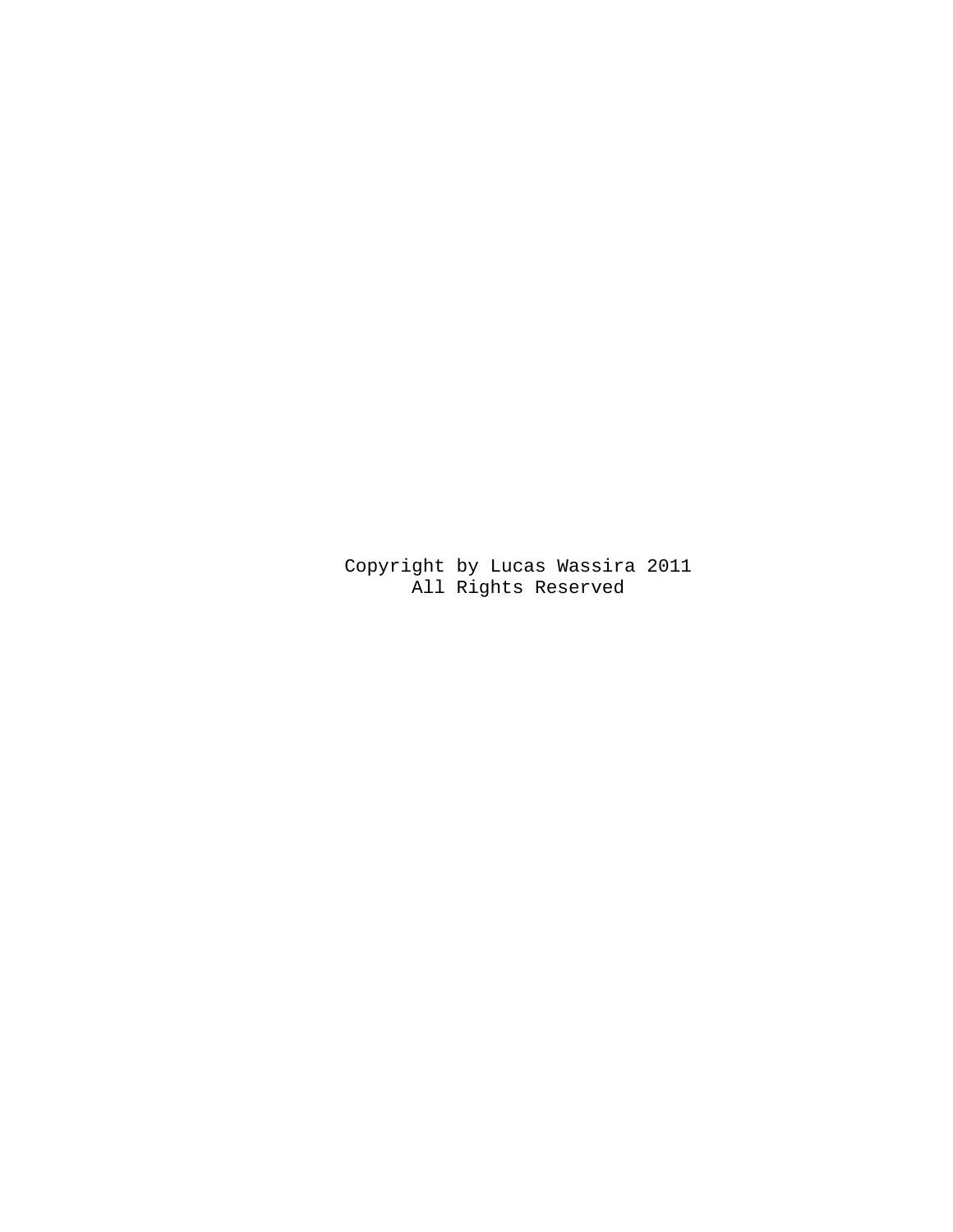

# THE GRADUATE COLLEGE

We recommend the thesis prepared under our supervision by

# **Lucas N. Wassira**

entitled

# **The Determinants of Colorectal Cancer Survival Disparities in Nevada**

be prepared in partial fulfillment of the requirements for the degree of

# **Master of Public Health**

Department of Epidemiology and Biostatistics

Paulo Pinheiro, Committee Chair

James Symanowski, Committee Member

Michelle Chino, Committee Member

Sheniz Moonie, Committee Member

Patricia Alpert, Graduate Faculty Representative

Ronald Smith, Ph.D., Vice President for Research and Graduate Studies and Dean of the Graduate College

**December 2010**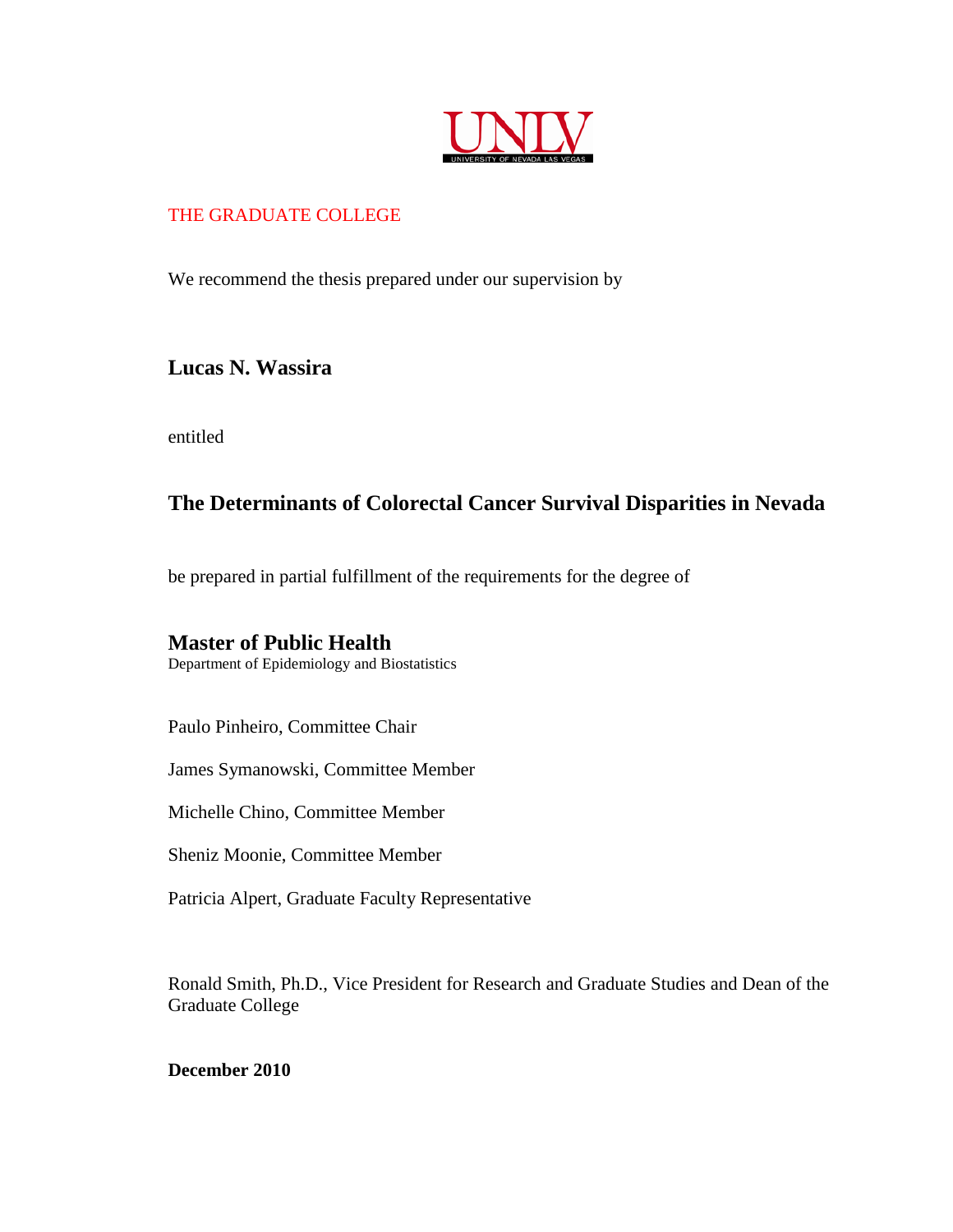#### ABSTRACT

## **The Determinants of Colorectal Cancer Survival Disparities in Nevada**

by

Lucas Nyamanda Wassira

Dr. Paulo Pinheiro, Examination Committee Chair Assistant Professor, Epidemiology University of Nevada, Las Vegas

Different population groups across Nevada and throughout the United States suffer disproportionately from colorectal cancer and its after-effects. Overcoming cancer health disparities is important for lessening the burden of cancer. There has been an overall decline in the incidence of and mortality from colorectal cancer (CRC). This is likely due, in part, to the increasing use of screening procedures such as Fecal Occult Blood Test (FOBT) and/or endoscopy, which can reduce the risk of CRC mortality by fifty percent. Nevertheless, screening procedures are routinely used by only fifty percent of Americans aged fifty years and older. Despite overall mortality decreasing over time, there continues to be a widening disparity in CRC incidence and survival between races and ethnicities. To assess CRC survival disparities across race and ethnicity in Nevada, data from the statewide Nevada Central

iii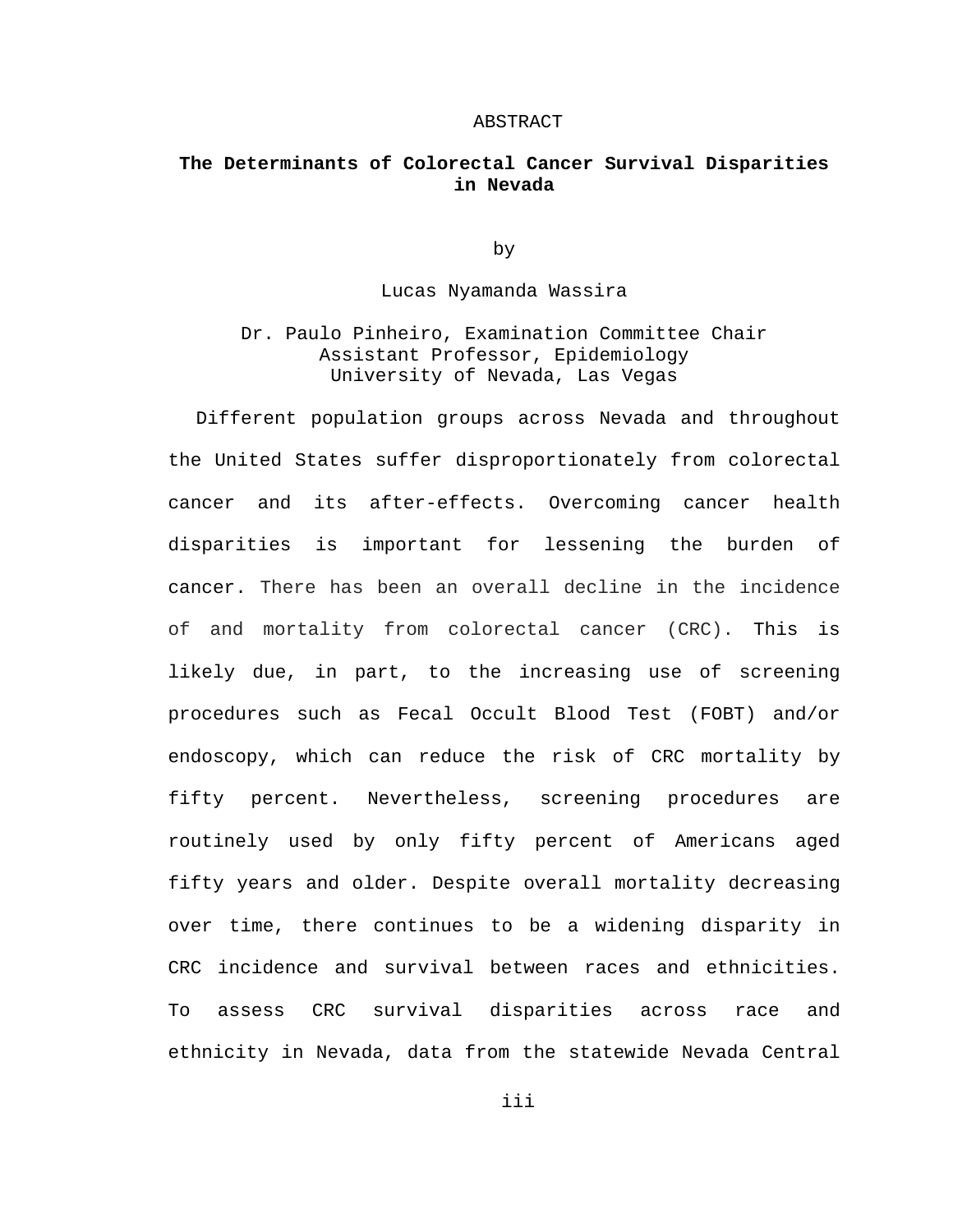Cancer Registry (NCCR) was used. We examined a cohort of men and women [n=11,459] who were diagnosed with CRC from 1995 through 2006 in Nevada. Cause-specific survival analyses were performed to ascertain the determinants of CRC disparities. Hazard ratios were calculated and stratified by race/ethnicity groups. The five years age adjusted survival rates were compared for 1995 – 1998, and 1999 - 2001. In the univariate model type three tests (Wald=24.71, df=5, p=.0002), race/ethnicity was statistically significant implying that there are survival disparities between race/ethnicity groups. African Americans had 20.6% risk ratio of CRC death in relation to Whites [HR = 1.21, 95% CI=1.05 – 1.39]. However, after adjusting for gender, age groups, health insurance type, period of diagnosis, stage of diagnosis, and sub-location within the colon and rectum in a multivariate analysis, Blacks and Hispanics had an increased risk of death in relation to Whites [HR = 1.24, p=0.004 for Blacks, and Hispanics HR=1.12, p=0.04] . More aggressive screening and equal treatment opportunities would do much to remedy the survival disparity seen among race/ethnic groups.

iv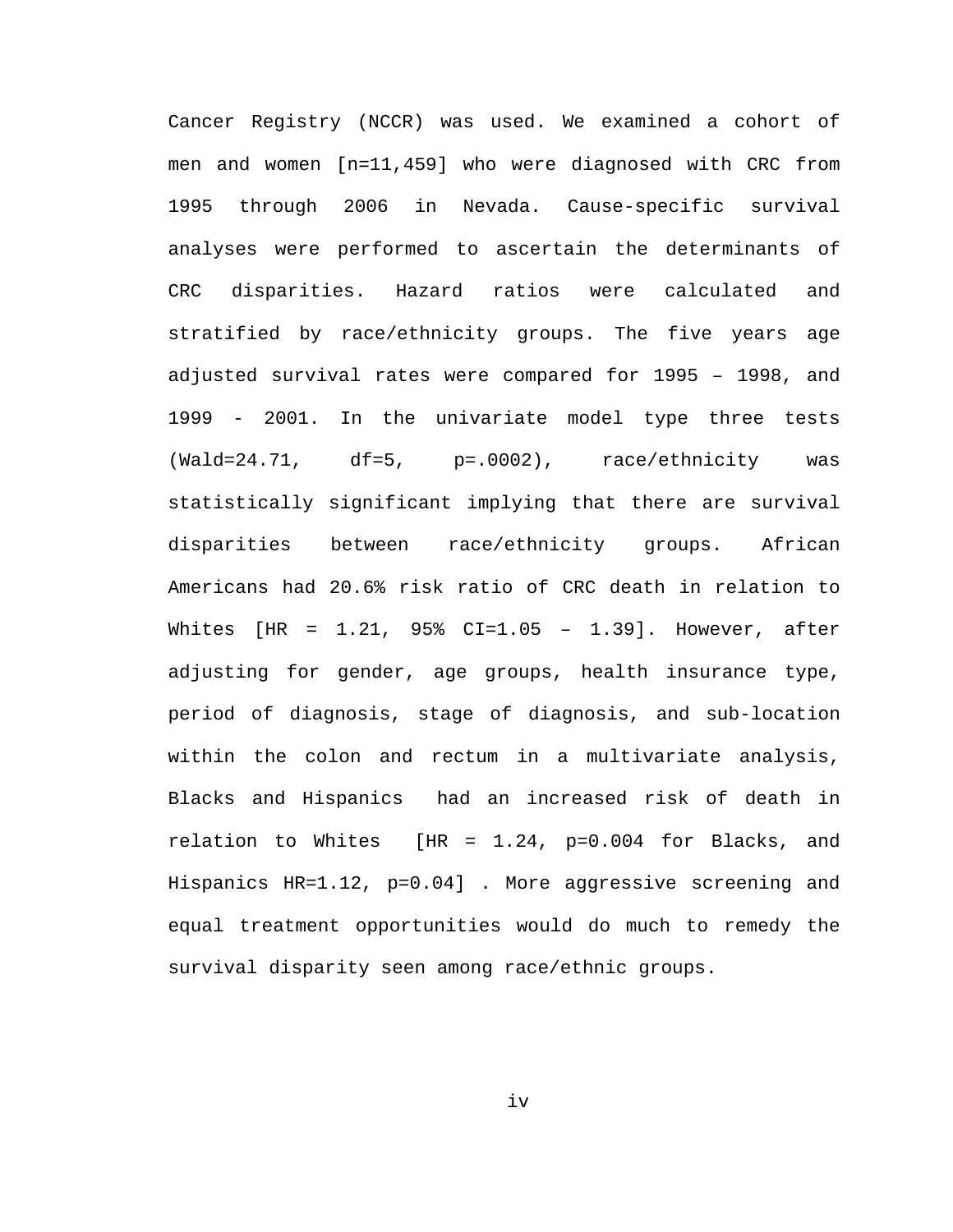#### AKNOWLEDGEMENTS

I am heartily thankful to my supervisor, Dr. Paulo Pinheiro, whose encouragement, guidance and support from the initial to the final level enabled me to develop an understanding of the subject.

I would like to show my gratitude to my committee members: Dr. James Symanowski, Dr. Michelle Chino, Dr. Sheniz Moonie, and Dr. Patricia Alpert. I attribute the level of my Masters degree to their encouragement and effort and without them this thesis, too, would not have been completed or written. One simply could not wish for a better or friendlier thesis committee.

It is also a pleasure to thank my wife, Angel Dillip, and family who made everything possible during the course of my studies. I offer my regards and blessings to many of my colleagues who supported me in any respect during the completion of the project.

Lastly, I acknowledge the Nevada Central Cancer Registry for providing data on this project. Also, the Nevada Cancer Institute – Biostatistics Department for help and guidance on the data analysis.

 $\overline{v}$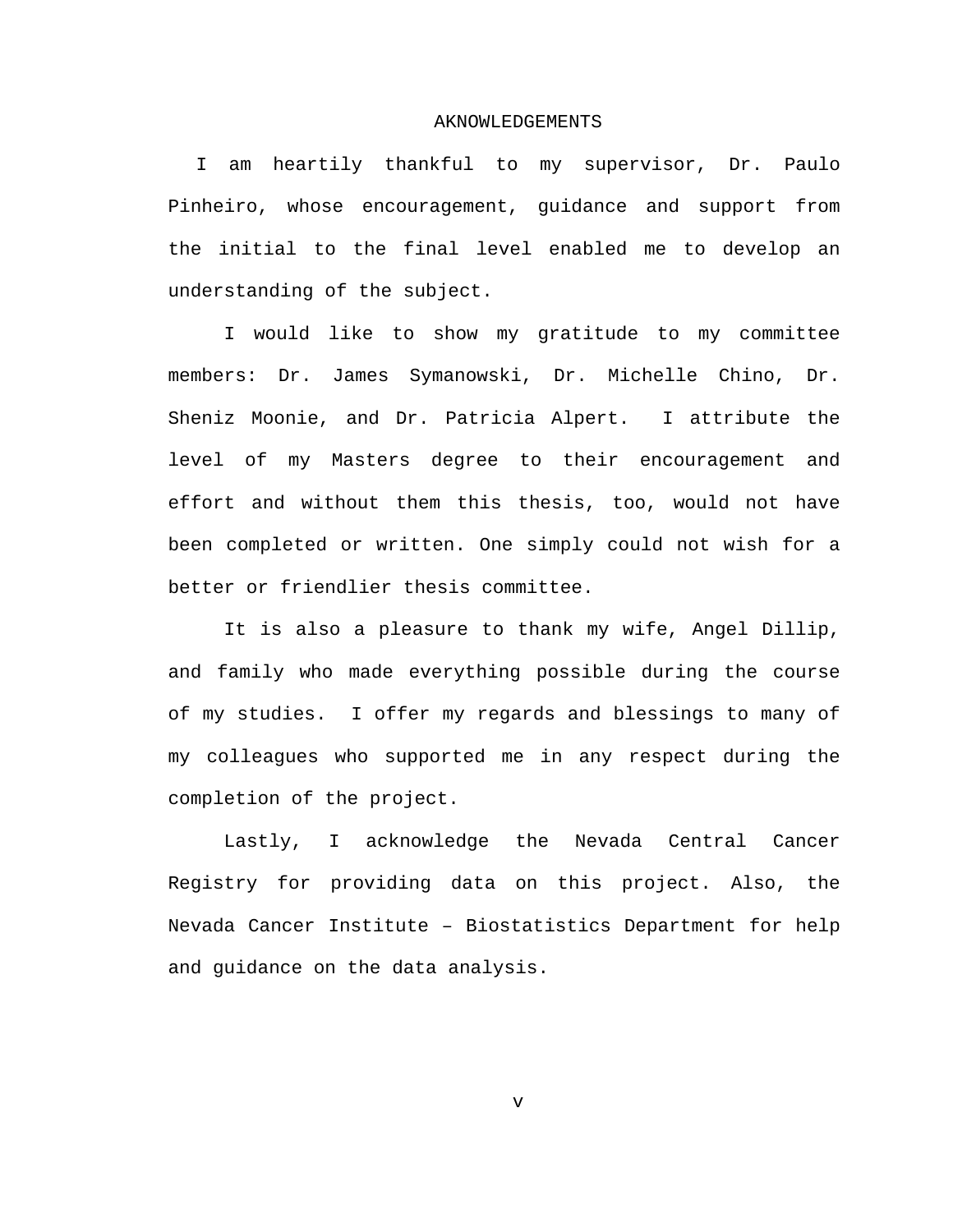# TABLE OF CONTENTS

| CHAPTER <sub>3</sub>                                                                                                                                                                  |
|---------------------------------------------------------------------------------------------------------------------------------------------------------------------------------------|
| LITERATURE REVIEW 6<br>CHAPTER <sub>2</sub>                                                                                                                                           |
| CHAPTER <sub>3</sub><br>CRC SEER Stage of Diagnosis Classification<br>14<br>Statistical Techniques<br>14<br>15<br>Cox Proportional Regression Modeling<br>15<br>Age Categorization 16 |
|                                                                                                                                                                                       |
| CHAPTER <sub>5</sub>                                                                                                                                                                  |
| <b>APPENDIX</b>                                                                                                                                                                       |
|                                                                                                                                                                                       |
|                                                                                                                                                                                       |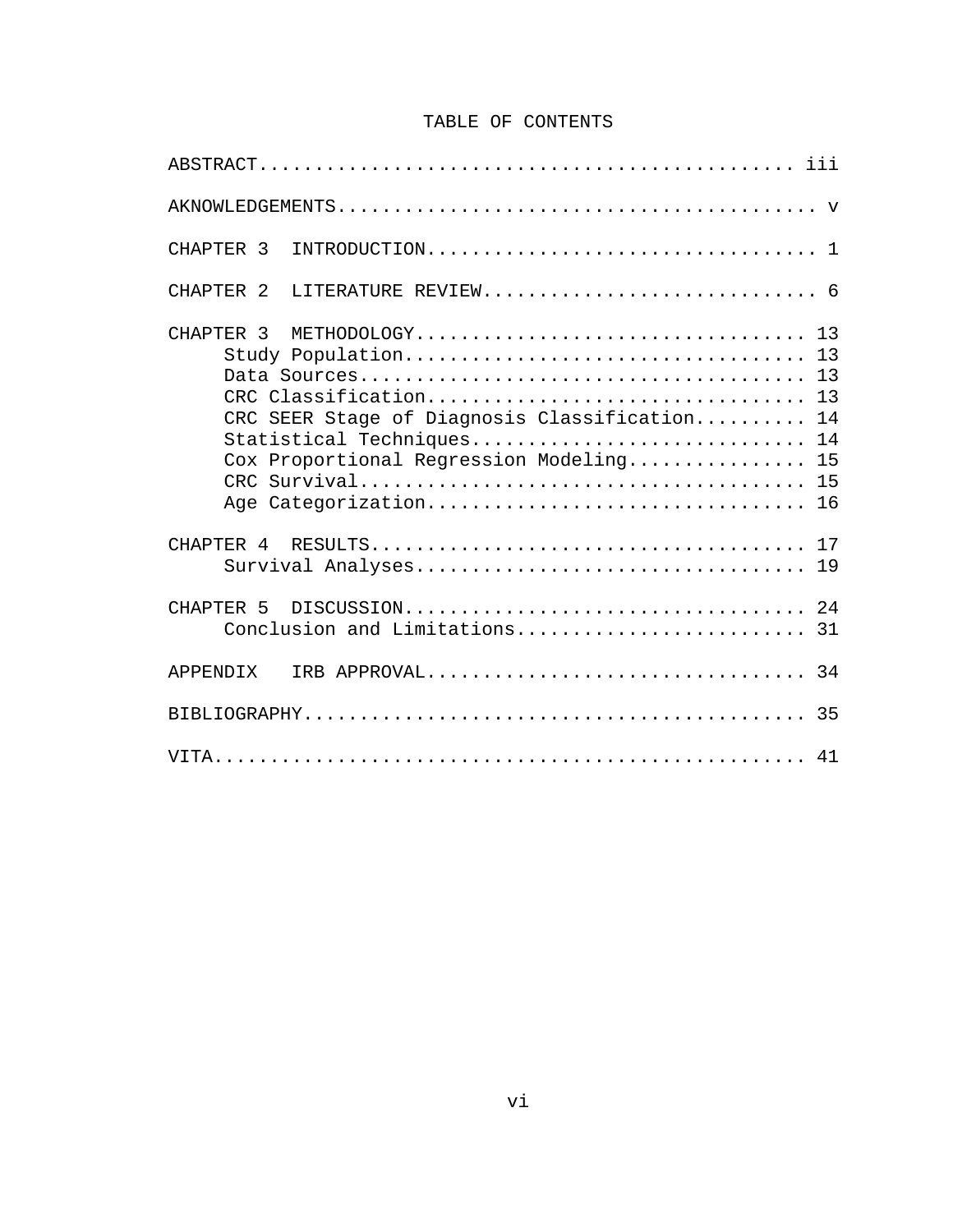# LIST OF TABLES

|  | Table 1 Colon and Rectum Age Adjusted Incidence Rates and                      |
|--|--------------------------------------------------------------------------------|
|  | 95% Confidence Intervals. Nevada and United States                             |
|  |                                                                                |
|  | Table 2 Colon and Rectum Age Adjusted Death Rates and 95%                      |
|  | Confidence Intervals. Nevada and United States 2002                            |
|  |                                                                                |
|  | Table 3 Patients' Demographic and Clinical Characteristics                     |
|  | by Race/Ethnicity $[n = 11, 294] \ldots \ldots \ldots \ldots \ldots \ldots 18$ |
|  | Table 4 Univariate Survival Analysis Results to Assess                         |
|  | Individual Prognostic Importance 20                                            |
|  | Table 5 Multivariate Predictors of CRC Survival Using Cox                      |
|  | Proportional Hazard Modeling 22                                                |
|  |                                                                                |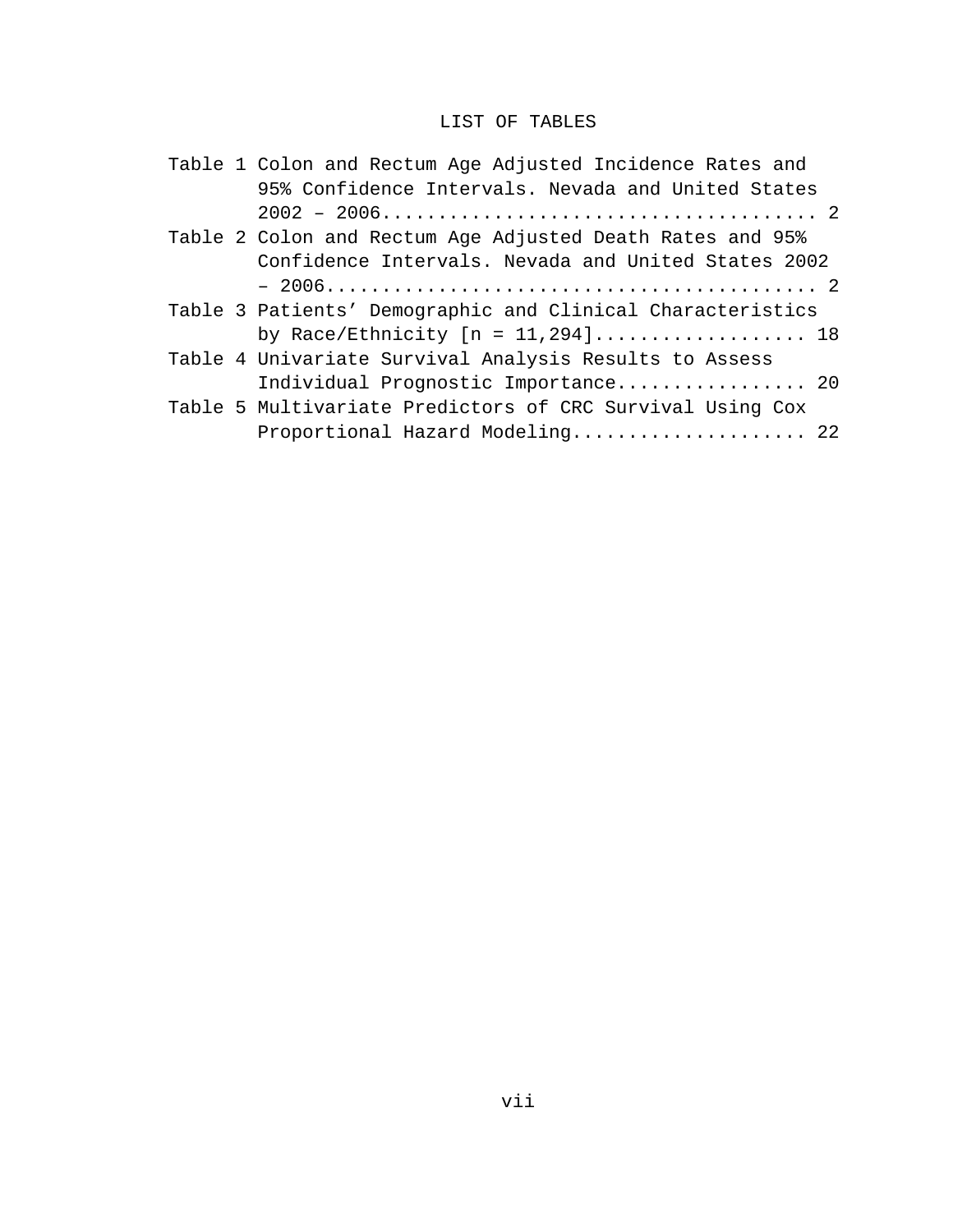#### CHAPTER 1

#### INTRODUCTION

Colorectal carcinoma (CRC) is the cancer that forms in the tissues of the colon or rectum. Cancers of the colon or rectum have many features in common and are discussed together in this project.

Altekruse et al. (2010) on their cancer statistic review published on the Surveillance Epidemiology and End Results Program (SEER), it was identified that CRC is the second deadliest cancer, and third most commonly diagnosed cancer in the United States. For the year 2010, Altekruse et al., estimated 142,570 new cases in the United States (72,090 in men and 70,480 in women) would be diagnosed with and 51,370 would die of CRC.

In a cancer statistics report by Murray et al. (2003), the authors reported CRC accounts for ten percent of annual cancer-related deaths in the United States.

Between 2002 and 2006, Nevada had an annual age-adjusted incidence rate of 49.1 per 100,000 (C.I = 47.7 - 50.4) versus 50.4 [C.I = 50.3 - 50.5] per 100,000 men and women for the whole United States (Altekruse et al., 2010). The authors also reported an annual age-adjusted mortality rate of 19.6 [C.I = 18.7 – 20.5] per 100,000 person-years for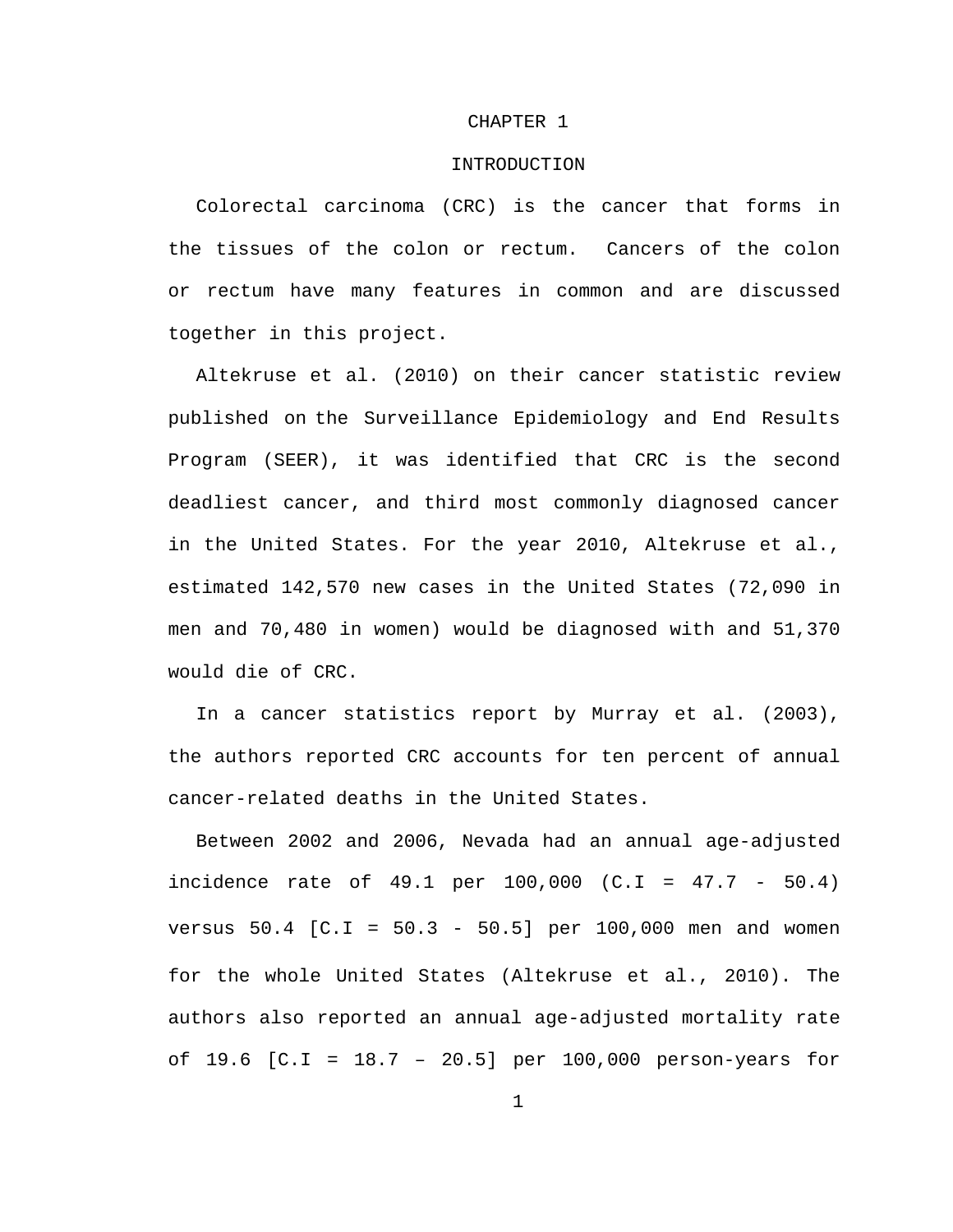Nevada versus 18.2 [C.I = 18.1 – 18.3] per 100,000 personyears for the whole United States in the same period [table 1 and 2].

# <span id="page-10-0"></span>**Table 1: Colon and Rectum Age Adjusted Incidence Rates and 95% Confidence Intervals. Nevada and United States 2002 – 2006**

| Geographic<br>Area | All Races                                                 | White                          | Black                                                    | Hispanic*                      |
|--------------------|-----------------------------------------------------------|--------------------------------|----------------------------------------------------------|--------------------------------|
| United<br>States   | 50.4<br>$C.I = 50.3 -$<br>50.5                            | 49.5<br>$C.I = 49.4 -$<br>49.6 | 58.1<br>$C.I = 57.6 -$<br>58.5                           | 41.6<br>$C.I = 41.2 -$<br>42.0 |
| Nevada             | 49.1<br>$ C.I = 47.7$<br>$\overline{\phantom{0}}$<br>50.4 | 49.3<br>$C.I = 47.9$<br>50.8   | 51.7<br>$C.I = 46.0$<br>$\overline{\phantom{m}}$<br>57.8 | 39.8<br>$C.I = 35.6 -$<br>44.3 |

# <span id="page-10-1"></span>**Table 2: Colon and Rectum Age Adjusted Death Rates and 95% Confidence Intervals. Nevada and United States 2002 – 2006**

| Geographic<br>Area | All Races                     | White                         | Black                          | Hispanic*                     |
|--------------------|-------------------------------|-------------------------------|--------------------------------|-------------------------------|
| United<br>States   | 18.2<br>$C.I = 18.1-$<br>18.3 | 17.7<br>$C.I = 17.6-$<br>17.7 | 25.4<br>$C.I = 25.1 -$<br>25.7 | 13.0<br>$C.I = 12.8-$<br>13.3 |
| Nevada             | 19.6<br>$C.I = 18.7-$<br>20.5 | 20.0<br>$C.I = 19.1-$<br>21.0 | 21.3<br>$C.I = 17.5-$<br>25.5  | 10.5<br>$C.I = 8.3-$<br>13.1  |

#### **Note:**

- (\*) Hispanic origin is not mutually exclusive from category race (white, black)
- Rates are per 100,000 persons.
- Source(U.S. Cancer Statistics Working Group, 2010)

Based on rates from 2005-2007 (Altekruse et al., 2010), the authors noted that 5.12% of men and women born today will be diagnosed with CRC at some time during their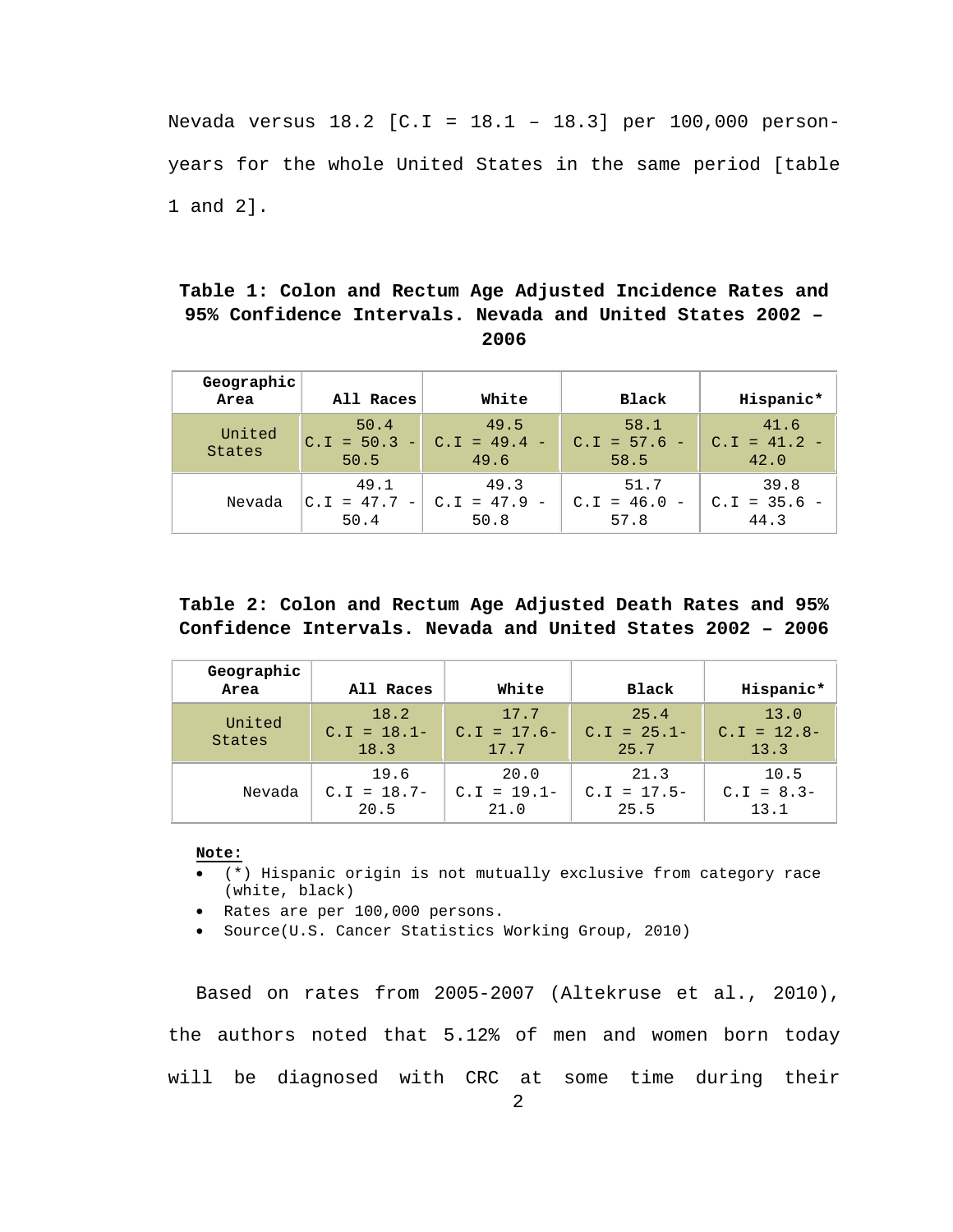lifetime. Meaning, 1 in 20 men and women will be diagnosed with CRC during their lifetime. When looking at the probability of developing CRC between genders for the same age periods, Altekruse et al. reported 2.04 percent of men compared to 1.53 percent of women will develop cancer of the colon and rectum between their 50th and 70th birthdays.

For survival, Altekruse et al. (2010) reported that overall 5-year CRC relative survival for 1999-2006 from 17 SEER geographic areas was 65.0%. Five-year relative survival by race and sex was: 66.0% for white men; 65.7% for white women; 55.6% for black men; 56.6% for black women.

The study of cancer health disparities has been documented in many populations and cancer types. The causes of these inequalities are not well understood but may include disease and patient characteristics, treatment differences and health service factors. CRC health disparities are differences in the incidence, prevalence, mortality, and survival of adverse health conditions, in the context of disenfranchised segments of the population. Understanding these disparities is a potential public health component for intervention towards lessening CRC burden.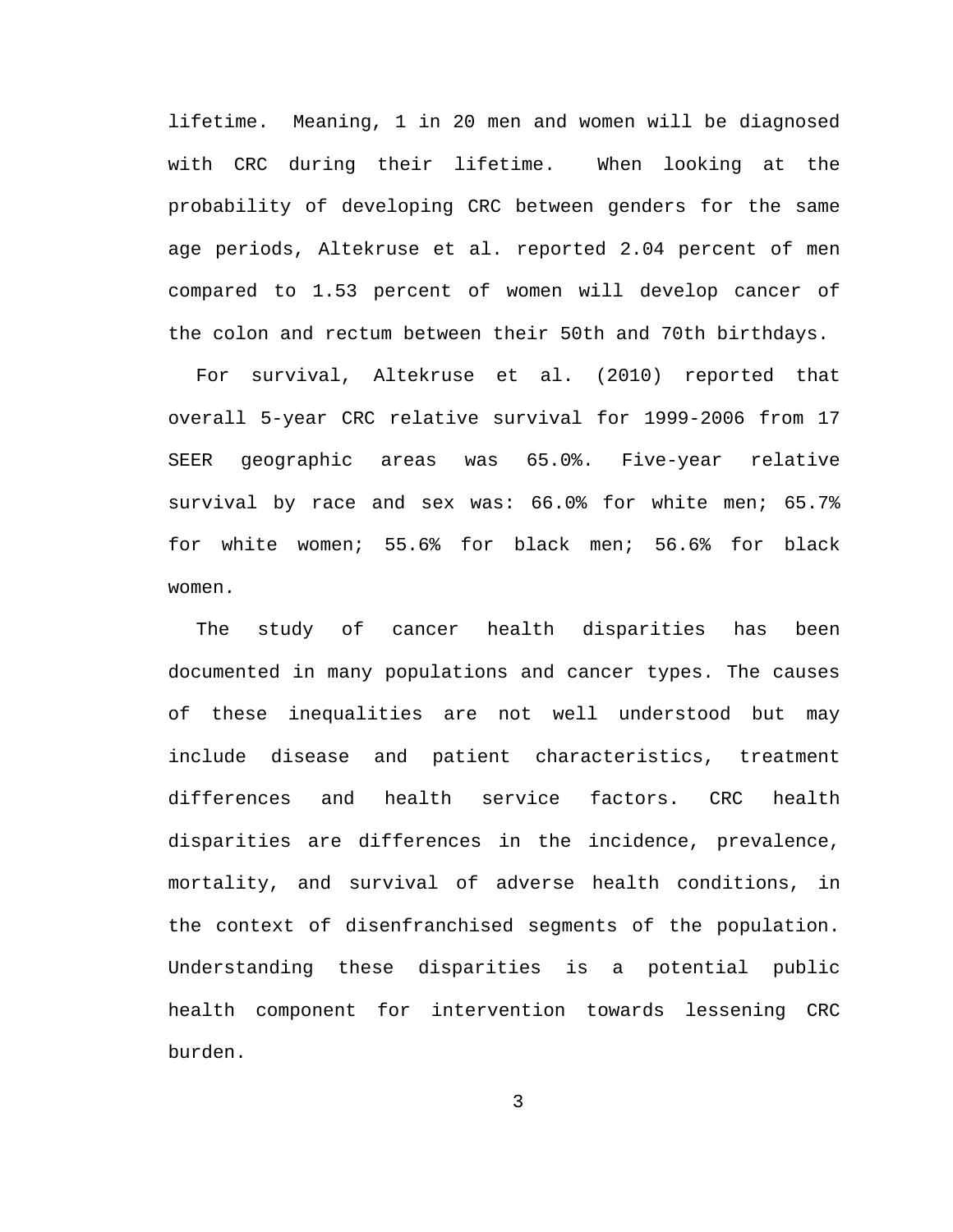There are striking differences between racial and ethnic groups in both mortality and survival for colorectal cancer in Nevada and the United States in general. As many population groups across Nevada and around the United States suffer disproportionately from CRC and its aftereffects, overcoming CRC health disparities is of ut-most significance.

The reasons for disparity in survival have not been elucidated and may include many factors such as differences in access to preventive medical care, as well as quality and type of care received after diagnosis.

The purpose of this study was to ascertain the determinants of colorectal cancer survival disparities that exist in selected populations of Nevada, and ultimately suggest ways to minimize those disparities. Secondary objectives includes: 1) To quantify the effects of CRC stage of diagnosis, gender, type of health insurance, and colorectal sub-location on CRC racial/ethnic survival disparities, and 2) To assess change in CRC survival over time by race/ethnicity stratified by age and stage of diagnosis,

Findings of the study were used to answer the research question, what are the determinants of colorectal cancer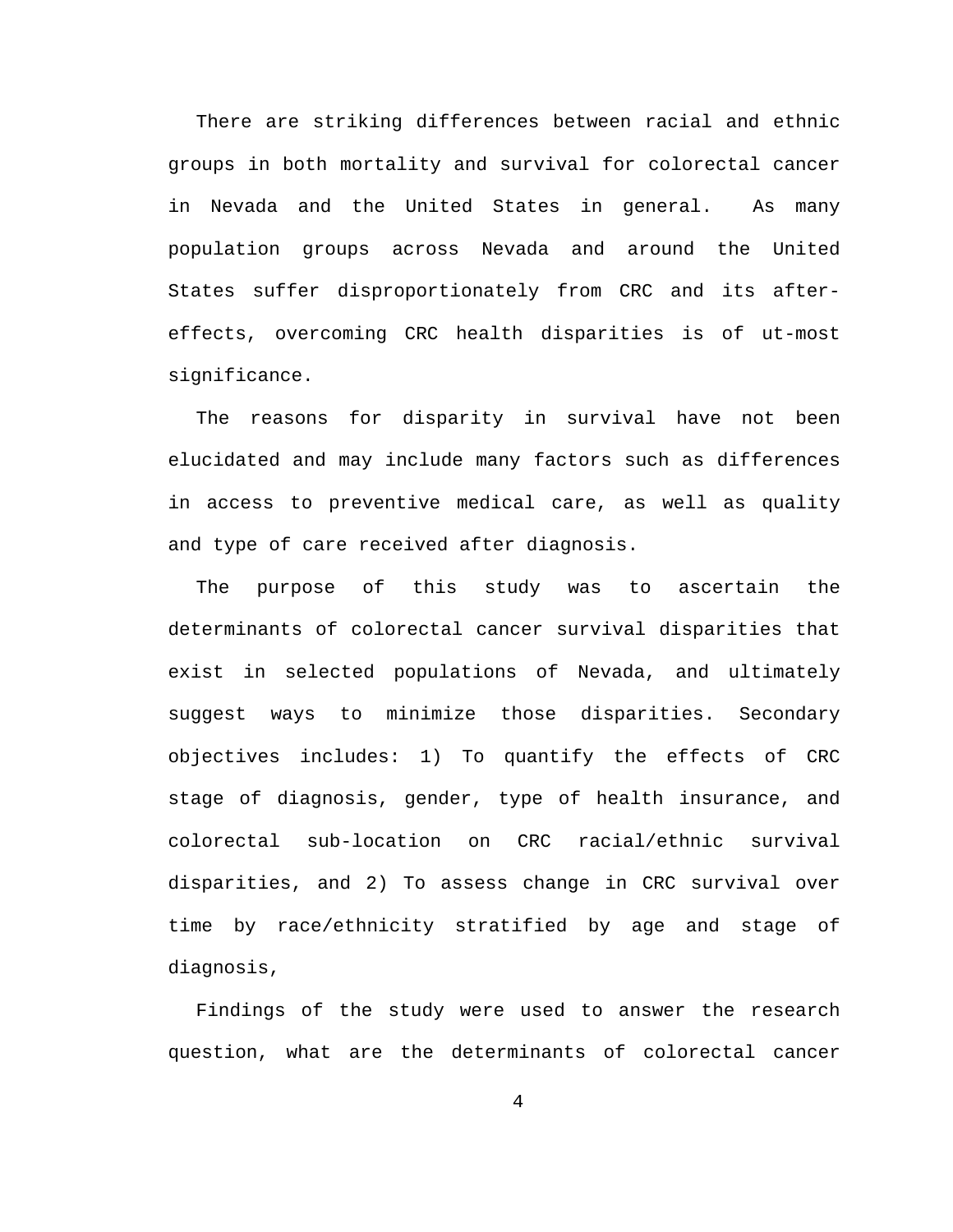survival disparities among Nevadans? Further, in answering this question it was hypothesized that: 1) Blacks will have lower 5-year age-adjusted survival rates than non-Hispanic whites, 2) Increasingly advanced stage will be inversely associated with survival 3) Increasing age will be inversely associated with survival 4) Blacks will have a higher relative risk of death compared to Whites and 5) CRC patients on Medicaid and those with lack of health insurance will have/show a higher relative risk of death compared to CRC patients on private insurance.

Data from the Nevada Central Cancer Registry (NCCR) was used for the study. NCCR is the population-based registry that collects and maintains data on all cancer patients within the State of Nevada. The Registry began collecting cancer incidence data in 1989, and continues to collect data on all reportable cancers in accordance with the National Program for Cancer Registries (NPCR) and the North American Association of Central Cancer Registries (NAACCR) Standards. The study population was all Nevada residents who were diagnosed with CRC from 1995-2006, with follow up through December 31, 2006, and registered in the Nevada Central Cancer Registry.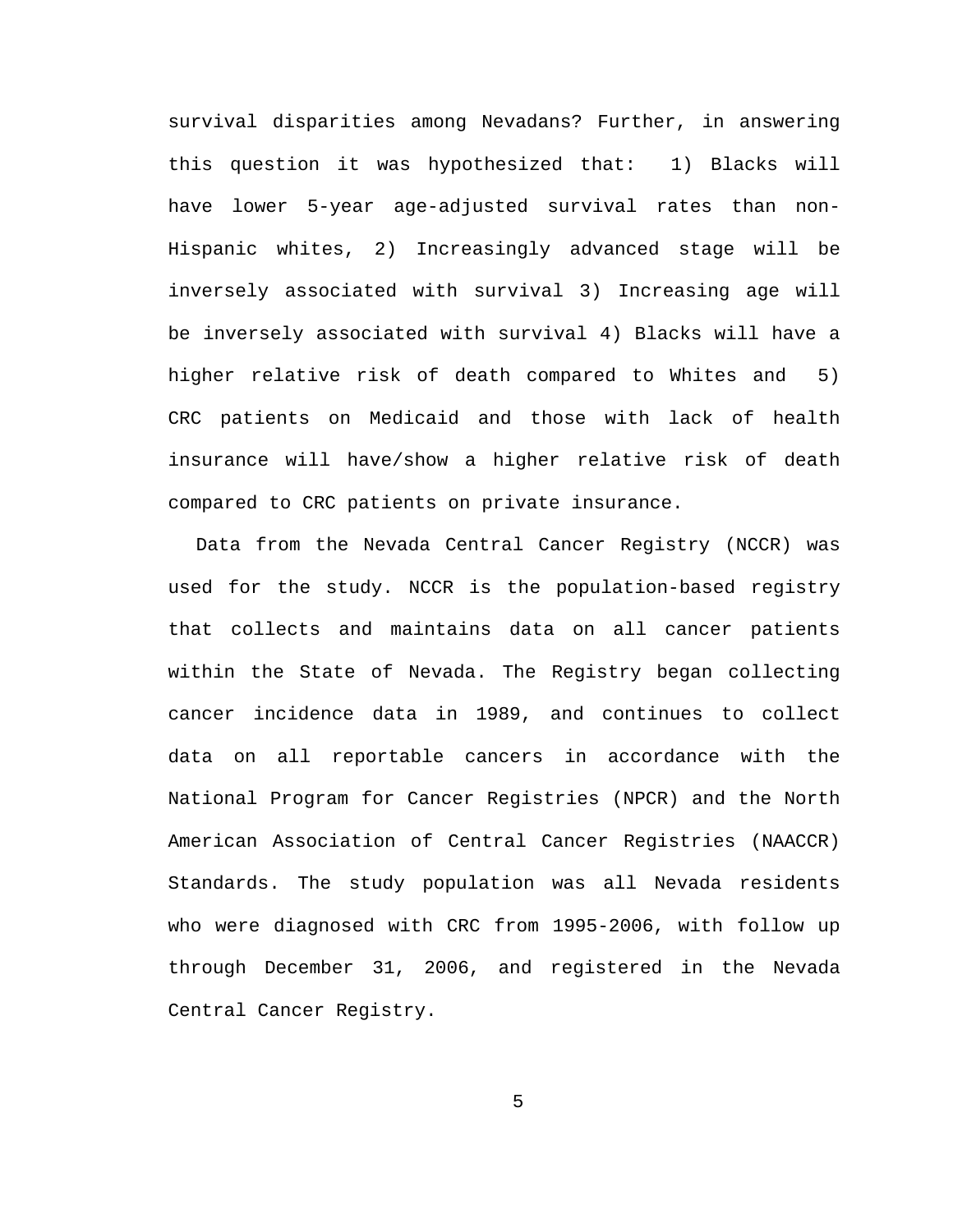#### CHAPTER 2

#### LITERATURE REVIEW

There has been reported overall decline in the incidence of and mortality from CRC (Espey et al., 2007). This is likely due, in part, to the increasing use of screening procedures such as Fecal Occult Blood Test (FOBT) and/or endoscopy, which can reduce the risk of CRC mortality by 50 percent (Walsh, 2004). However, screening procedures are routinely used by only 50 percent of Americans age 50 years or older.

Despite overall incidence and mortality decrease over time (U.S Cancer Statistics, 2010), Irby (2006) found a continue widening disparity in CRC survival between races and ethnicities. For the year 2002 – 2006, United States Cancer Statistics (2010) reported the age-adjusted death rate per 100,000 in Nevada males was 26.2 (C.I = 19.8-33.8) in Blacks compared with  $23.6$  (C.I =  $22.2-25.2$ ) in Whites and  $13.1$  (C.I =  $9.2-17.8$ ) in Hispanics. For females, the death rate was 17.7 (13.3-23.0) in Blacks compared with 16.8 (C.I = 15.6-18.0) in Whites and 8.9 (C.I = 6.2-12.1) in Hispanics.

In the same 2002-2006 period, according to the American Cancer Society (2007), stage-specific survival rates were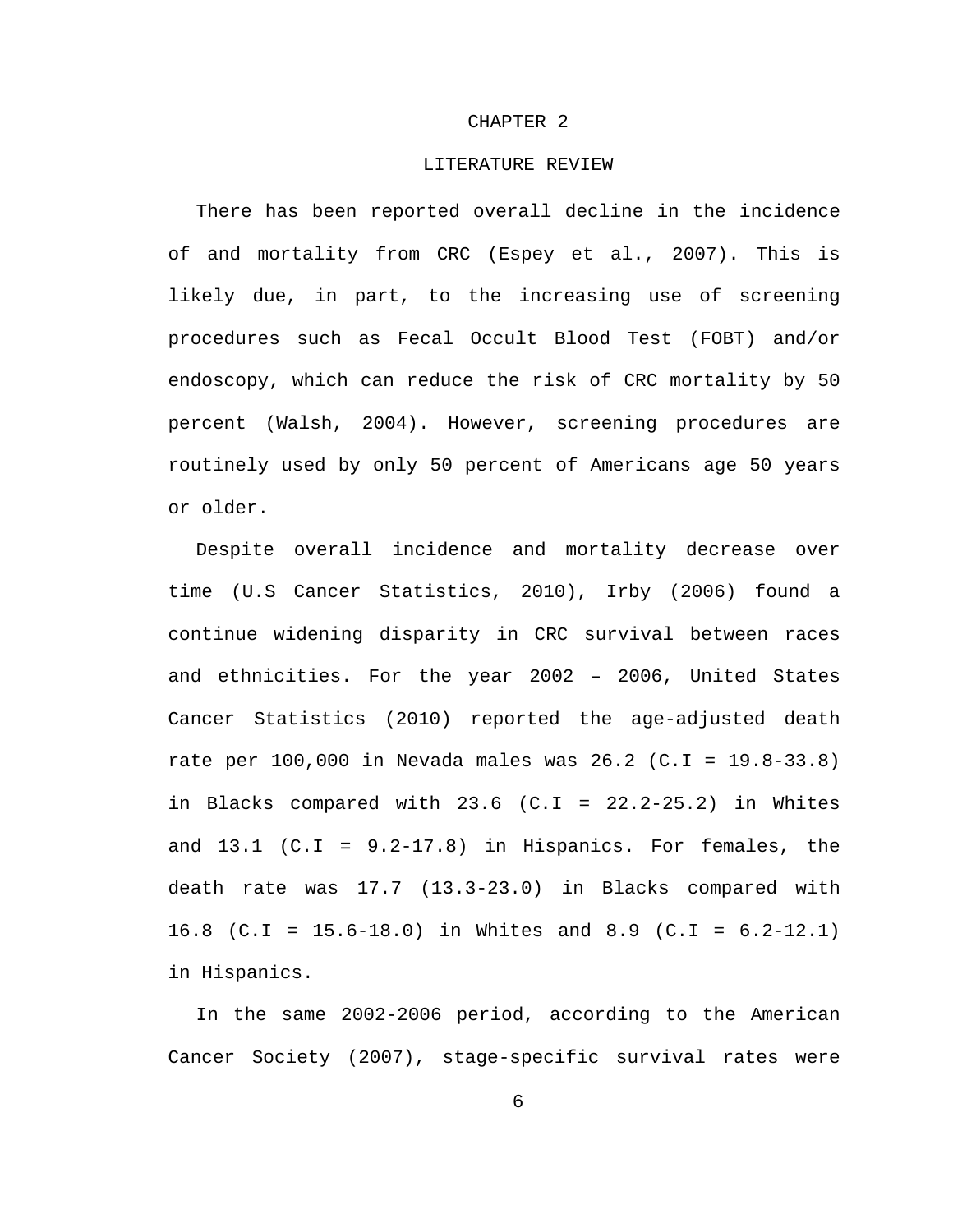96%, 87%, 55%, and 5% for CRC stages: In Situ, Local, Regional, and Distant, respectively. When CRC is detected at an early localized stage, the five-year relative survival rate is 90%; however, only 39% of CRC's are discovered at this stage (ACS, 2007).

Rabeneck et al. (2003) found that overall and stagespecific five year CRC survival rates were higher for Whites compared with African Americans, and differences were largely attributable to the stage of disease at diagnosis.

In another study by Mostafa et al. (2004), the authors found that African Americans tended to present with an advanced disease stage and having a poorer clinical outcome than do Whites. Other studies, however, have shown that even with a similar distribution of tumor stage by race or after statistical adjustment for stage, survival disparities between African Americans and Whites persisted (Govindarajan et al., 2003).

Moreover, Marcella and Miller (2001) found CRC survival disparity among race and ethnicity groups remained even after controlling for socioeconomic, comorbid, and treatment factors.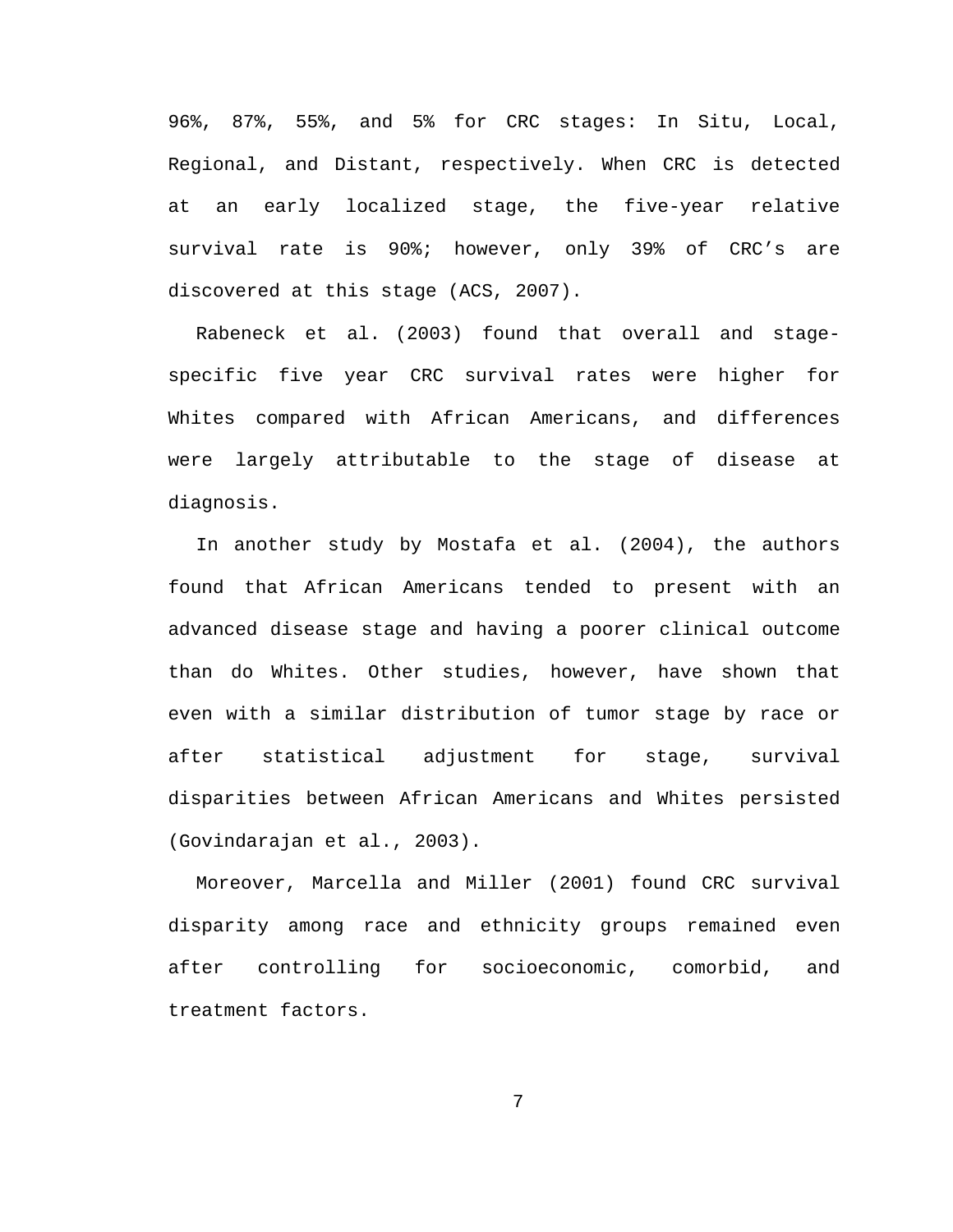In a study about SES impact on CRC survival, Marcella and Miller (2001) also found that SES differences explained a large portion of the racial disparity in CRC survival. Nevertheless, in a meta-analysis of SES influences on CRC survival racial differences, Du et al. (2007) demonstrated that after adjusting for SES, no significant survival disparity was observed.

Among patients with CRC, Bach (2002) and Mostafa (2004) found that Blacks had higher death rates than Whites, even when stage of cancer is controlled for.

Banerjee et al. (2009) in their study on the effect of demographics, clinical factors, and socioeconomic status on CRC racial disparities, they found African Americans had a significantly increased risk of death (HR, 1.13; 95% CI, 1.07-1.20) from CRC as compared to Whites. However, when simultaneously adjusted for age, sex, marital status, SES, tumor grade, SEER stage, and surgical treatment in a multivariate model, race was no longer significantly associated with survival (HR, 1.00; 95% CI, 0.92-1.09).

Conversely, in many other studies (Mayberry, 1995), stage of diagnosis was consistently shown to be the strongest predictor of excess risk of death for CRC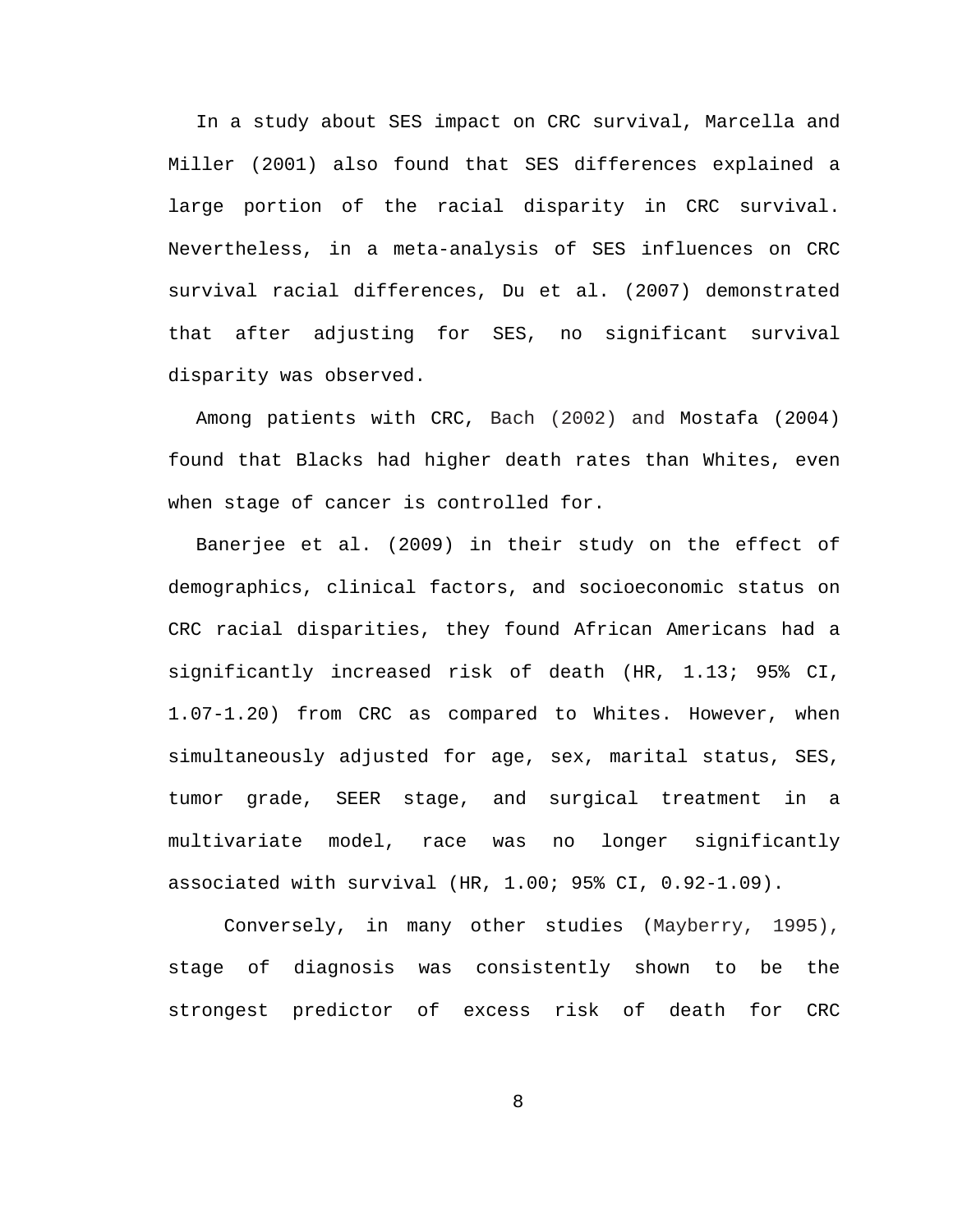patients accounting for greater than 50% of the excess mortality.

Further, Banerjee et al. (2009) found the determinants: increasing age at diagnosis, tumor grade, marital status, and treatment disparity are significantly associated with decreased survival among individuals with colorectal cancer.

In a Danish study by Johansen et al. (1998), being married was found to have a positive influence on survival among CRC patients.

In the studies by Ward (2008) and Ayanian (1993), the authors found that patients diagnosed with colorectal cancer who were either uninsured or on Medicaid had worse survival than patients with private health insurance.

Cardinez et al. (2004) identified income, education, and health insurance coverage influences access to appropriate early detection, treatment, and palliative care for CRC.

In the studies of screening and CRC, other studies have found being Blacks is associated with a lower screening rate for CRC. Additionally, Etzioni et al**.** (2006) found that screening disparity exists amongst Blacks and Whites with positive family history.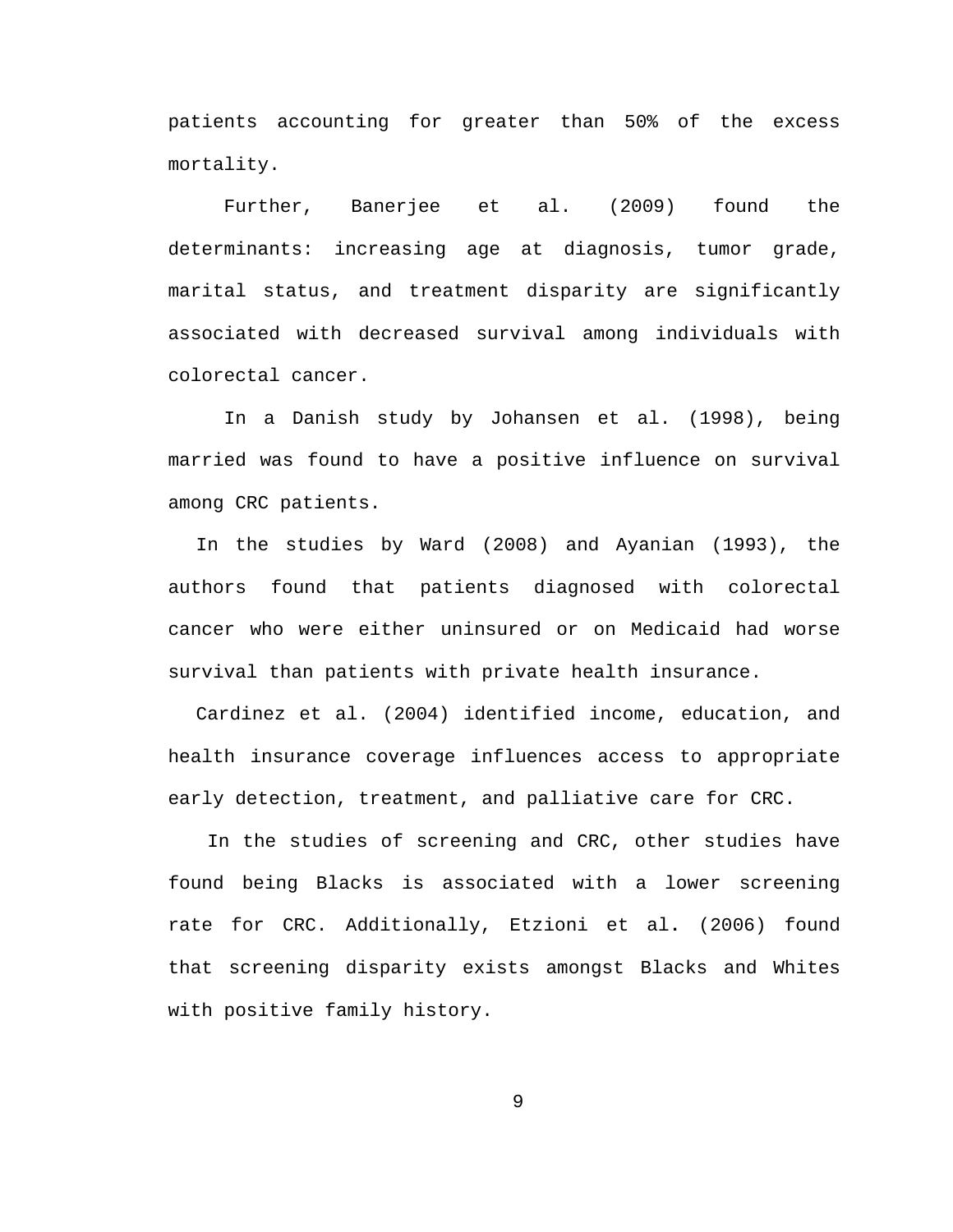Similarly, James et al. (2002) in their study about the relationship of perception to screening behavior, the authors found that African-Americans' perceptions of sigmoidoscopy and colonoscopy differ from fecal occult blood testing (FOBT) with respect to perceived benefits versus barriers. Specifically, the authors found barriers were significantly and negatively associated with FOBT and sigmoidoscopy. However, in the same study the authors found a significant positive association between perceived benefits and sigmoidoscopy or colonoscopy but not with FOBT.

Higher educational status and greater knowledge of flexible sigmoidoscopy were found to predict greater adherence to screening flexible sigmoidoscopy guidelines (Lawsin**,** 2007); whereas, greater knowledge of FOBT and doctor recommendation predicted greater adherence to FOBT screening guidelines in an East Harlem Blacks population (Lawsin et al., 2007**).**

Schroy et al. (2008) found knowledge status about colorectal cancer is lower in African Americans than in Whites. In addition, Schroy et al. also found that African Americans who adhered to the screening guidelines were tended to be more knowledgeable about colorectal cancer and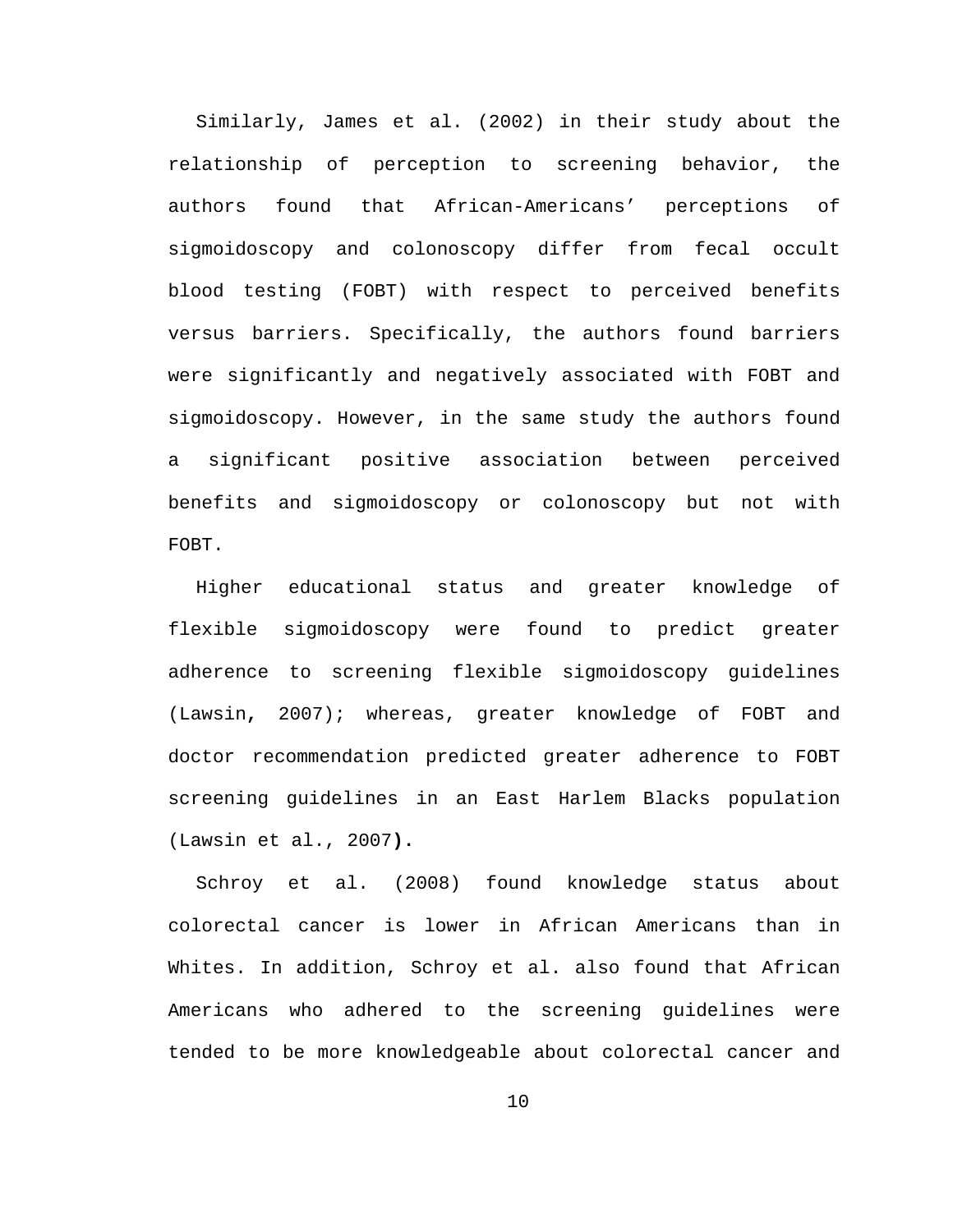held more positive beliefs about the benefits of screening than those who were not up-to-date with screening.

In another study by Peterson et al. (2008), the authors found having either a screening sigmoidoscopy or colonoscopy is positively associated with education status, being married, higher household income, recent medical visit, higher age, and public or private insurance among Blacks.

Mayberry et al. (1995), on the other hand, found the risk of death from invasive CRC among Blacks patients was fifty percent higher than among Whites patients [HR = 1.5 (95% CI = 1.2 - 1.9)]. However, after adjustment for age, sex, and location, in that particular study, subsequent analyses with all potential explanatory variables in the model did not show any significant interactions of race separately with age, sex, location, and poverty index.

Additionally, Mayberry et al. (1995) also found Blacks were more likely than Whites to be diagnosed with advanced disease. After adjustment for stage, however, the disparity diminished. There was no racial difference in survival for patients with distant stage metastatic disease.

In the study describing racial and ethnic patterns of cancer-specific survival and relative risks (RRs) of cancer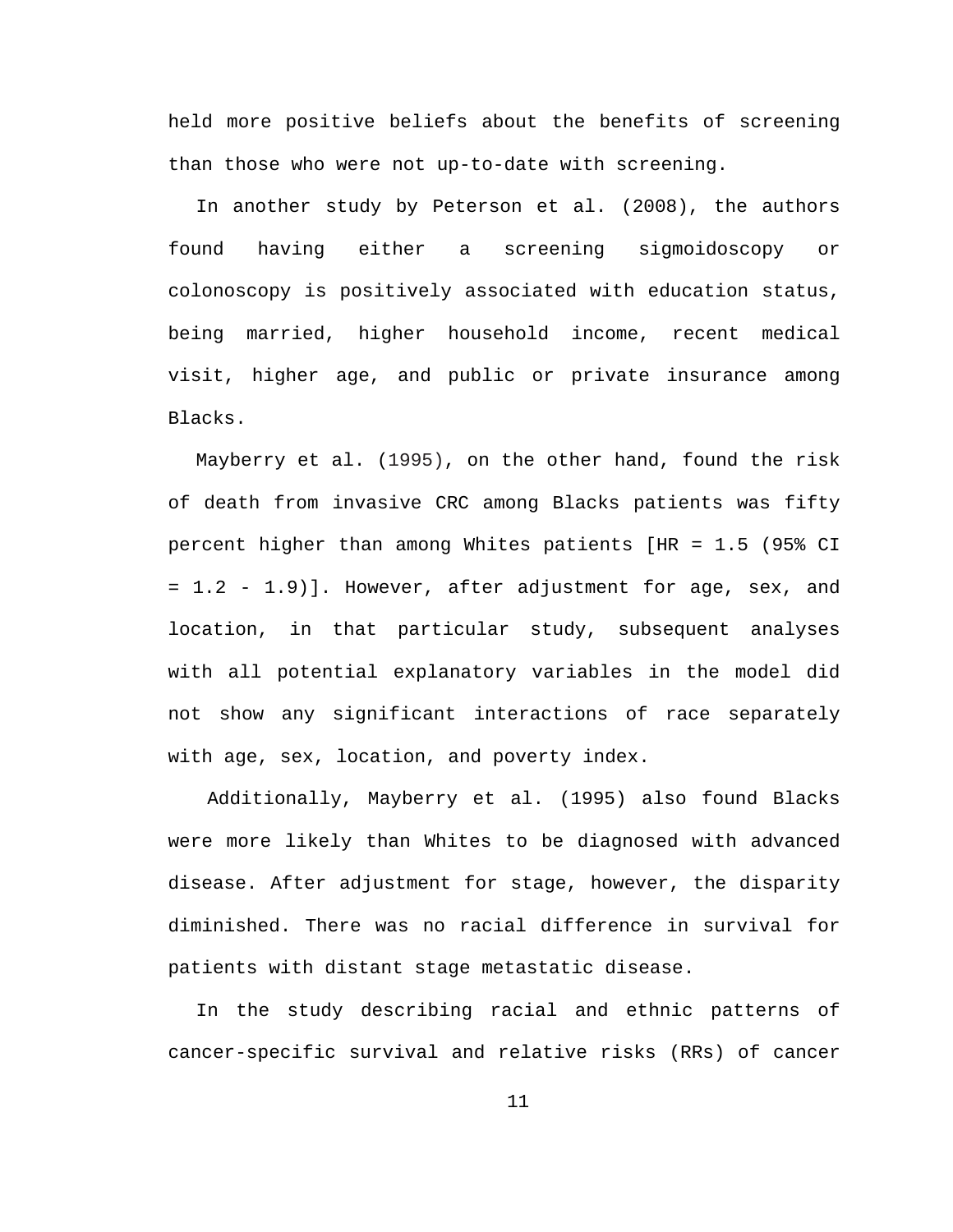death, Clegg et al. (2002) found survival rates improved between 1988 and 1997 for virtually all racial and ethnic groups. However, racial or ethnic differences in RRs of cancer death persisted after controlling for age for all cancers combined and for age and stage for specific cancer sites (*P*<.01). Additionally, it was also found that Blacks, American-Indian, Alaskan-Native, and Hawaiian-Native patients tended to have higher RRs of cancer death than the Whites. American-Indians and Alaskan-Natives generally exhibited the highest RRs of cancer death, except for colorectal cancer in males.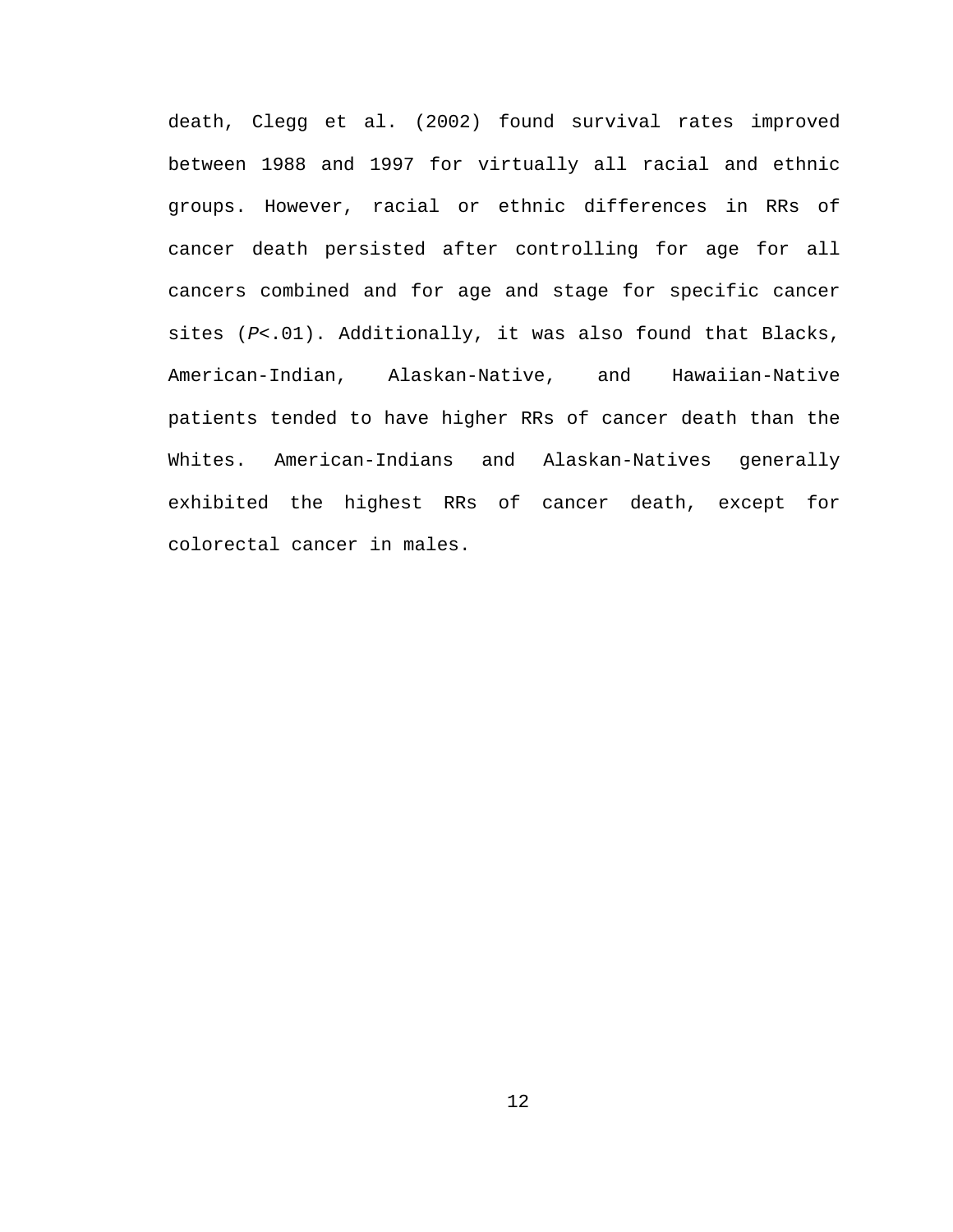#### CHAPTER 3

#### METHODOLOGY

#### **Study Population**

The study population in this study comprised men and women diagnosed with a first primary colon or rectal/rectosigmoid junction carcinoma from 1995 through 2006, identified through the Nevada Central Cancer Registry (NCCR) and followed for vital status until December, 31st 2006.

#### **Data Sources**

Cancer incidence statistics were obtained from (NCCR) through the Bureau of Health Planning and Statistics. Death records came from the Office of Vital Records (OVR), also within the Bureau of Health Planning and Statistics. CRC cause of death was classified based on ICD-9 for all deaths which occurred on and before 1998 and ICD-10 for deaths after 2000.

#### **CRC Classification**

CRC cancer site and morphology were coded according to the International Classification of Diseases for Oncology (ICD-O) coding structure codes C18.0-20.9(WHO, 1990) that includes topography as well as morphology. Cancers with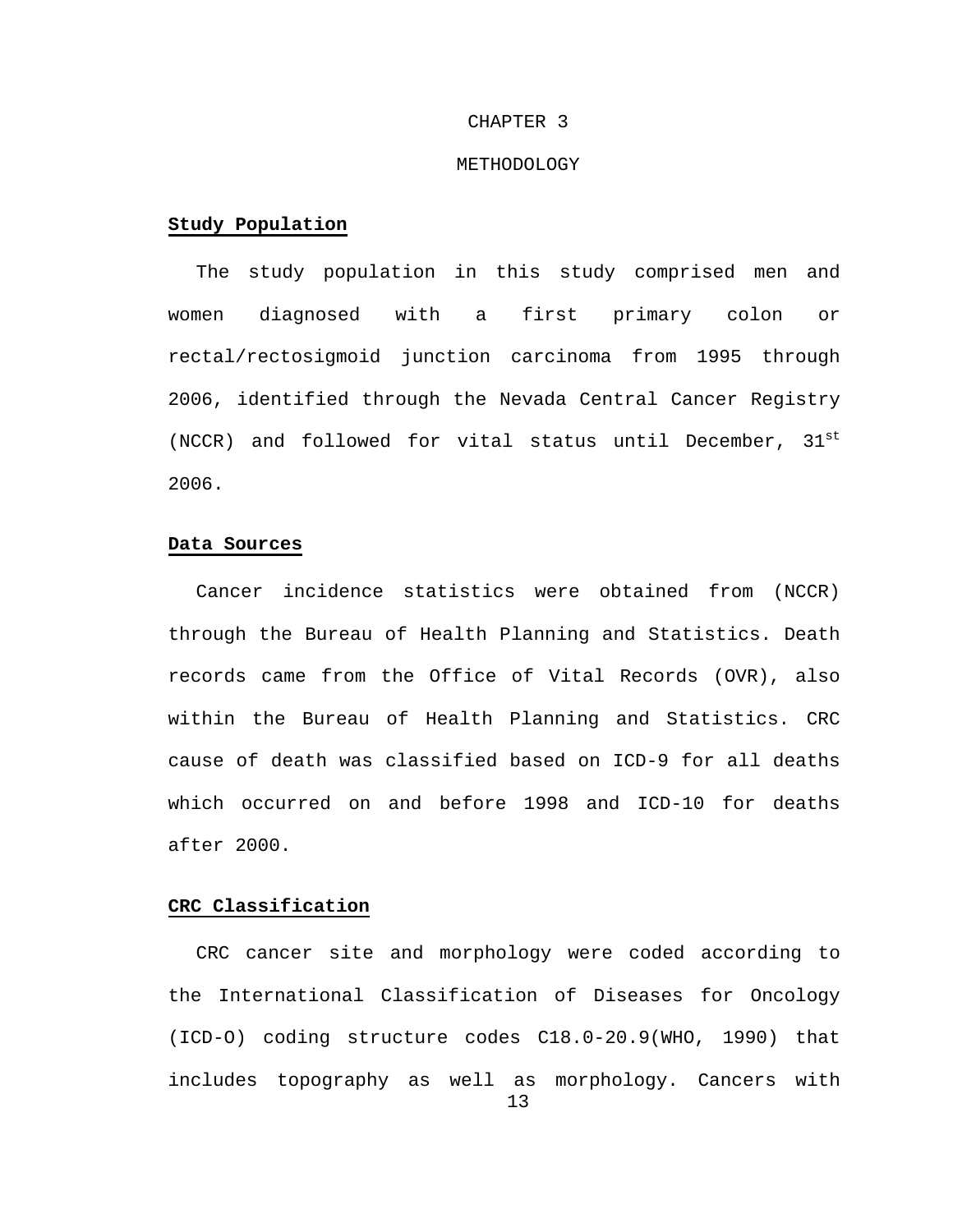histologic codes 9590 through 9989 which include intestinal lymphomas were excluded (Ries, 2000).

#### **CRC Stage of Diagnosis Classification**

Surveillance Epidemiology and End Results Program (SEER) summary staging (localized, regional, and distant) was used to categorize the extent of the disease.

#### **Statistical Techniques**

Variables determined at diagnosis that were assessed for prognostic significance for survival included age, gender, stage (SEER), payer, race and ethnicity, CRC sub-location, and time period of diagnosis.

Statistical analyses were carried out using likelihood ratio chi-square tests to compare the demographics, stage of diagnosis and accessibility to healthcare for race and ethnicity groups. G-statistic P-values less than .05 were considered statistically significant.

Survival rates were calculated using the actuarial method. Partial likelihood tests were used to estimate the regression coefficients. Test statistic results were reported using Wald test value and Wald Chi-square pvalues.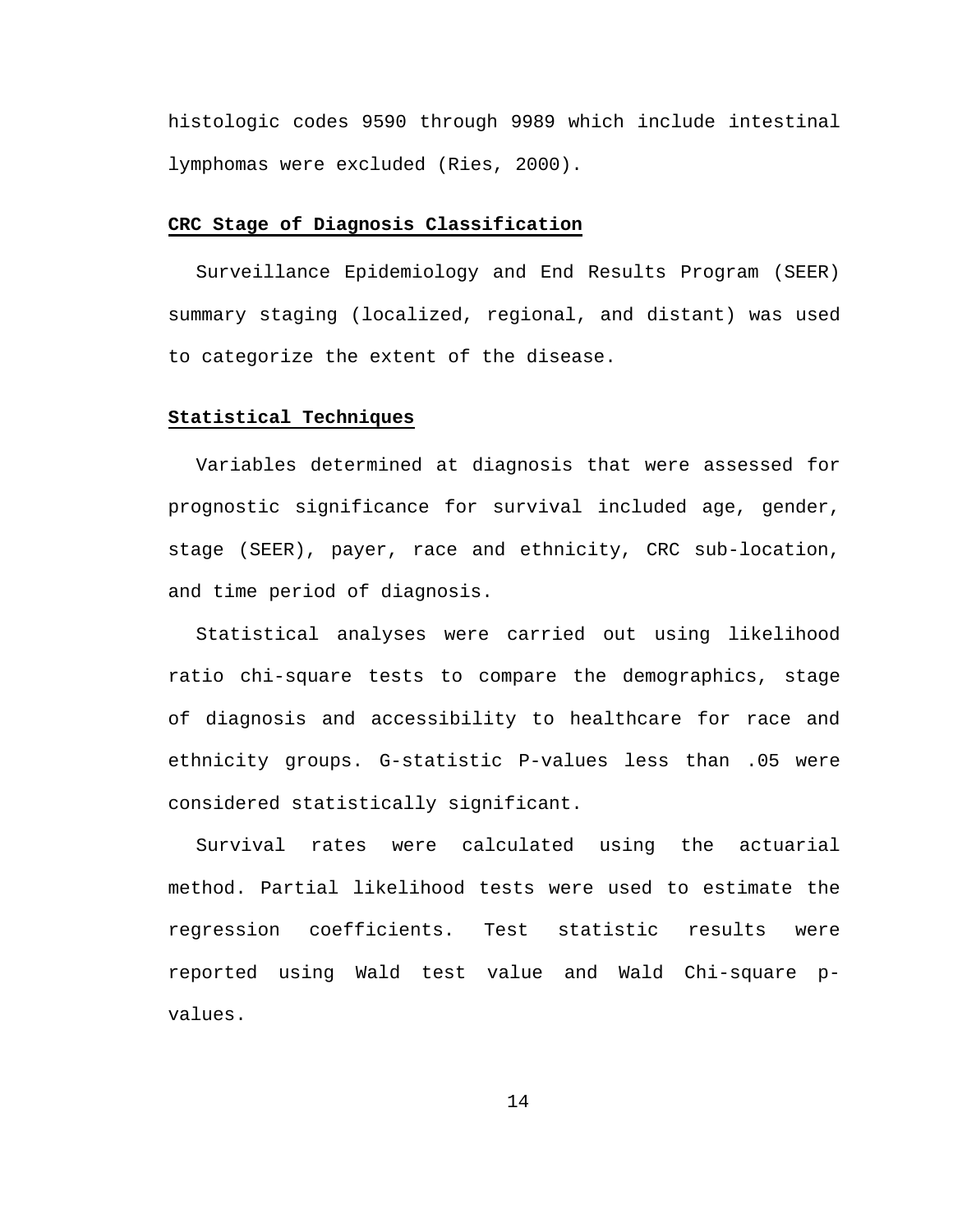#### **Cox Proportional Regression Modeling**

A univariate model was first performed to assess the impact of race/ethnicity alone on CRC survival. A multivariable model was executed next to account for other covariates in the model.

In the multivariable model, adjusted hazard ratios (HR) and their corresponding 95 percent confidence intervals (CI) were estimated using the Cox proportional hazards regression. To assess independent prognostic importance, each factor included in the model was tested for significance based on the Wald Chi-square test incorporating the appropriate degrees of freedom. Additionally, for each factor, subgroup level hazard ratios were estimated and corresponding Wald Chi-square p-values were reported.

#### **CRC Survival**

Cancer-specific survival was defined as the time between the date of diagnosis and either the date of death due to CRC or the last follow-up date whichever occurred first. The cause-specific survival rate, which estimates the likelihood of surviving cancer during a specified time period if CRC is the only cause of death, was used for this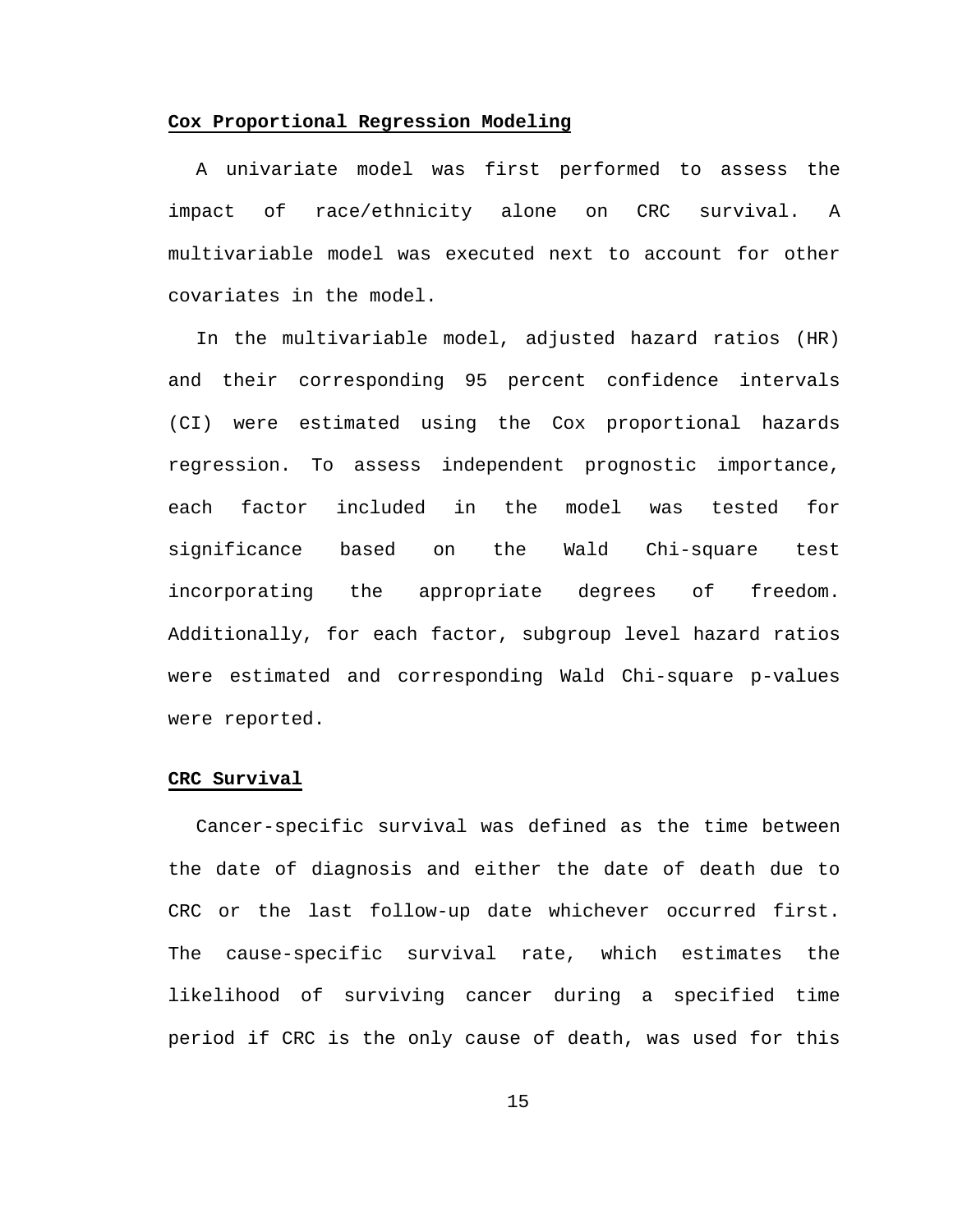study (Clegg et al., 2002). Survival time was calculated in years. Patients who died of causes other than the CRC or of unknown causes prior to the cut-off follow-up date of 31December2006 were censored at time of death. All others, if not dead by CRC or if alive after December 31 2006 were censored at the date of last linkage with the State Vital Statistics up until the cutoff date of December 31, 2006.

#### **Age Categorization**

Age at diagnosis was categorized into the following 5 categories: <44, 45-54, 55 - 64, 65 - 74, and  $\ge$ 75 years old.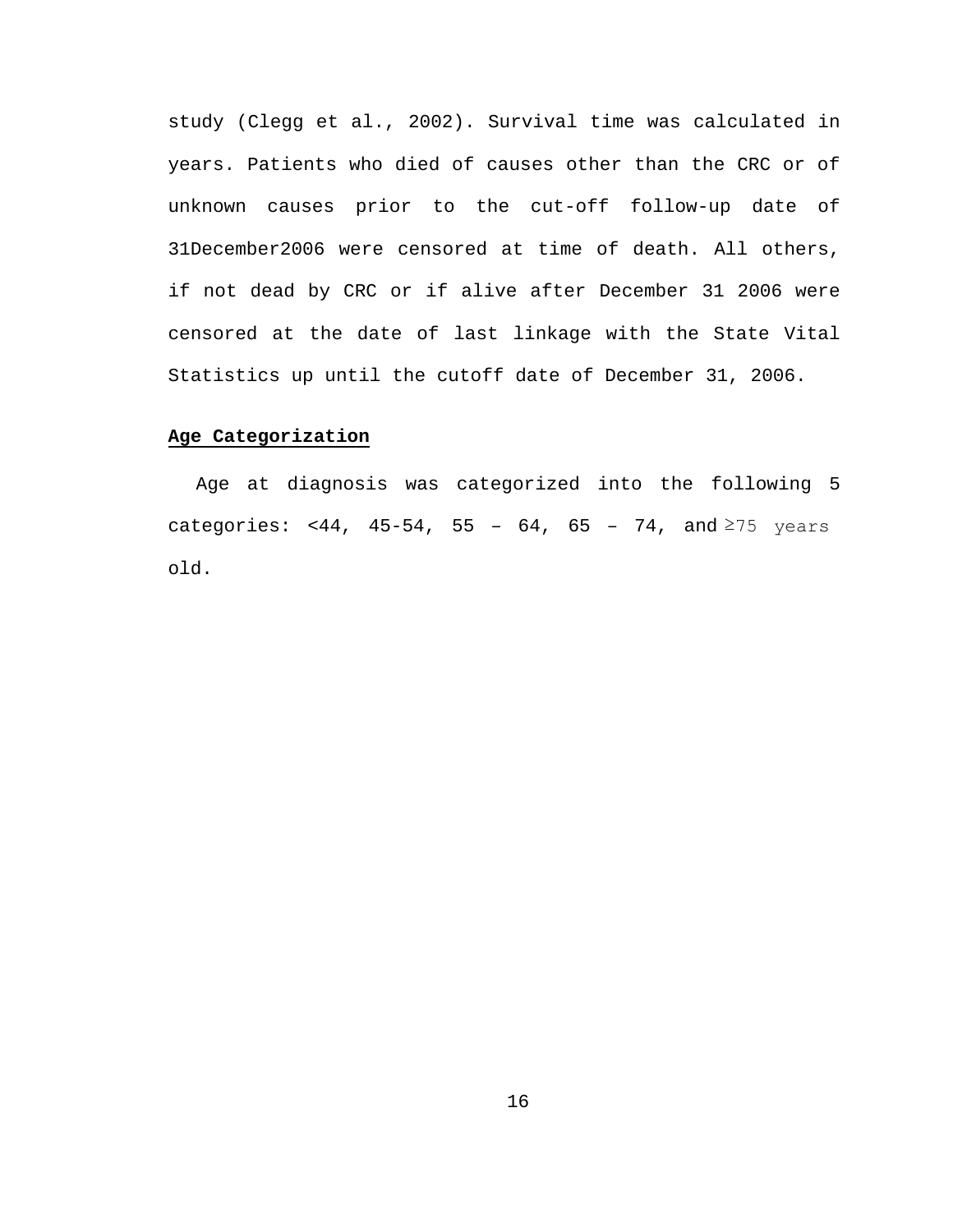#### CHAPTER 4

#### RESULTS

A total of 11,459 diagnoses of CRC from 1995 through 2006 were included in the study. Of those diagnoses, 53.6 percent [n=6139] were male and the remaining 46.4 percent [n=5320] were female. Whites made up the largest proportion of the patients in Nevada, constituting 83.9 percent [n=9610]. Other racial-ethnic groups included Blacks 5.6 percent [n=644], Asian 3.3 percent [n=378], and Hispanics 5.9 percent [n=662].

For the period 1995 through 2006, the mean age for colon and rectum diagnoses in Nevada for both gender and race/ethnicity was 68 years with a standard deviation of 12.5. The minimum age of diagnosis was 11 and maximum age was 103. Most people, 35.5 percent, were diagnosed at the regional stage. 30.6 percent were diagnosed at localized stage, 17.9 percent at distant stage, and 13.2 percent diagnoses were unstaged.

Of 11,459 CRC diagnoses, 24.1 percent of the patients had private health insurance at the time of diagnosis. 11.9% had Medicare, 5.2% were on Medicaid, and 4.8% were uninsured. The largest proportion of patients, 54.1%, had unknown health insurance at the time of their diagnosis.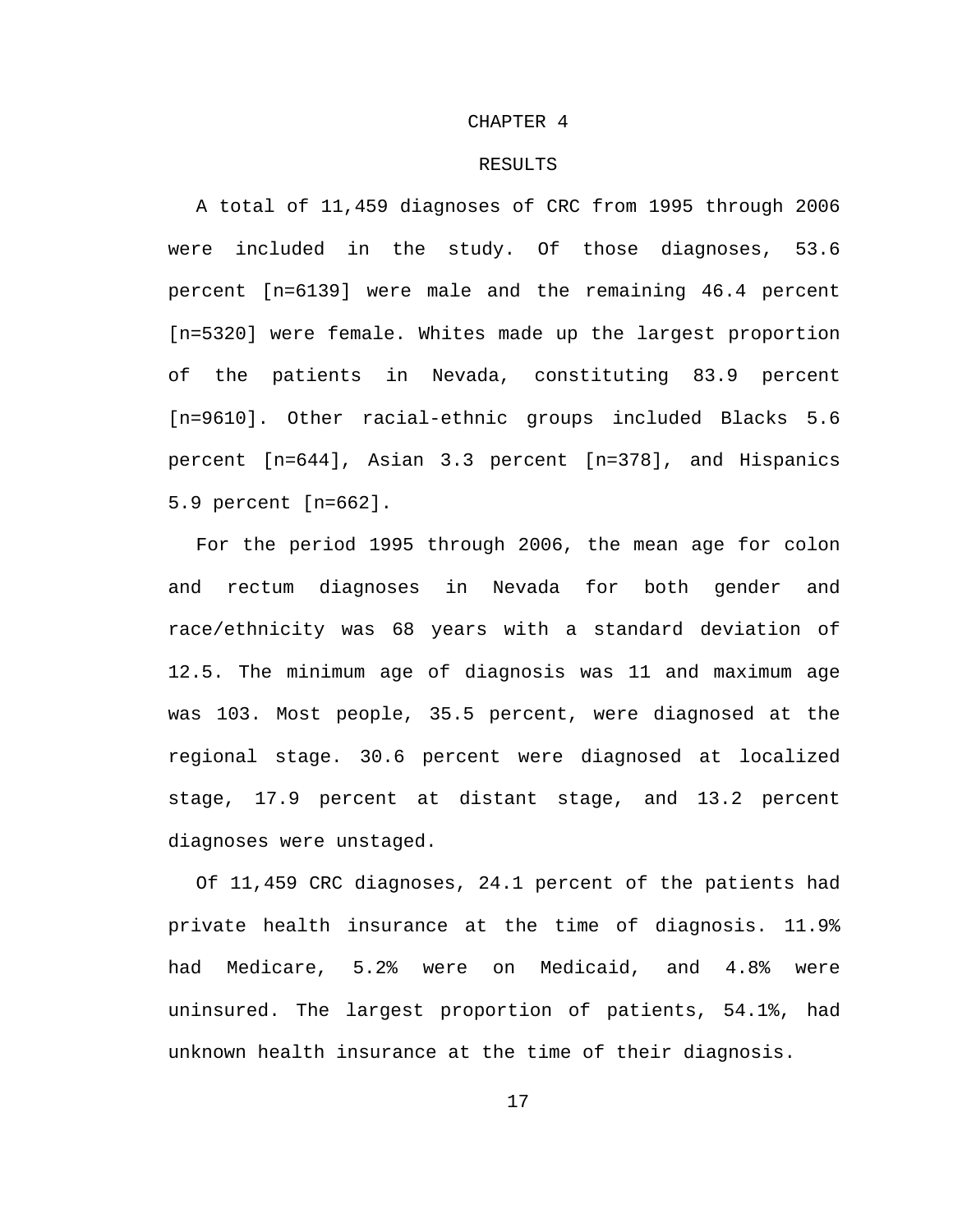<span id="page-26-0"></span>

| Characteristic             | White<br>$N = 9610$ | Black<br>$N = 644$ | Asian<br>$N = 378$ | Hispanic<br>$N = 662$ | $P -$<br>value* |
|----------------------------|---------------------|--------------------|--------------------|-----------------------|-----------------|
| Age at diagnosis           |                     |                    |                    |                       | 10001           |
| <44                        | 3.5                 | 5.3                | 7.1                | 9.1                   |                 |
| $45 - 54$                  | 9.1                 | 16.8               | 17.5               | 15.9                  |                 |
| $55 - 64$                  | 19.7                | 28.6               | 23.5               | 24.5                  |                 |
| $65 - 74$                  | 31.7                | 28.4               | 29.1               | 27.2                  |                 |
| $75+$                      | 36.0                | 21.0               | 22.6               | 23.4                  |                 |
| Gender                     |                     |                    |                    |                       | 0.004           |
|                            |                     |                    |                    |                       |                 |
| Male                       | 53.9                | 53.3               | 44.4               | 53.6                  |                 |
| Female                     | 46.1                | 46.7               | 55.6               | 46.4                  |                 |
| Stage of                   |                     |                    |                    |                       | 0.07            |
| Diagnosis<br>Local         | 31.1                | 27.8               | 25.4               | 28.6                  |                 |
| Regional                   | 35.7                | 34.8               | 38.9               | 34.6                  |                 |
| Distant                    | 17.5                | 21.6               | 19.8               | 21.0                  |                 |
| Unstaged                   | 13.2                | 13.0               | 12.4               | 12.8                  |                 |
| Payer at<br>Diagnosis      |                     |                    |                    |                       | < .0001         |
| Medicare                   | 11.5                | 9.3                | 9.0                | 7.1                   |                 |
| Medicaid                   | 2.3                 | 6.2                | 5.3                | 5.6                   |                 |
| Private                    | 26.1                | 32.6               | 35.2               | 35.6                  |                 |
| Uninsured                  | 4.5                 | 7.0                | $6.1$              | 7.3                   |                 |
| Unknown                    | 55.6                | 44.9               | 44.44              | 44.41                 |                 |
| Tumor sub-                 |                     |                    |                    |                       | < .0001         |
| location                   |                     |                    |                    |                       |                 |
| Proximal                   | 40.6                | 49.8               | 33.6               | 32.9                  |                 |
| Sigmoid Colon              | 20.6                | 20.2               | 27.0               | 25.8                  |                 |
| Rectosigmoid and<br>Rectum | 27.8                | 18.2               | 28.4               | 30.8                  |                 |
| Colon NOS                  | 11.1                | 11.8               | 10.6               | 10.4                  |                 |

**Race/Ethnicity [n = 11,294].**

*\*Likelihood ratio chi-square p-value*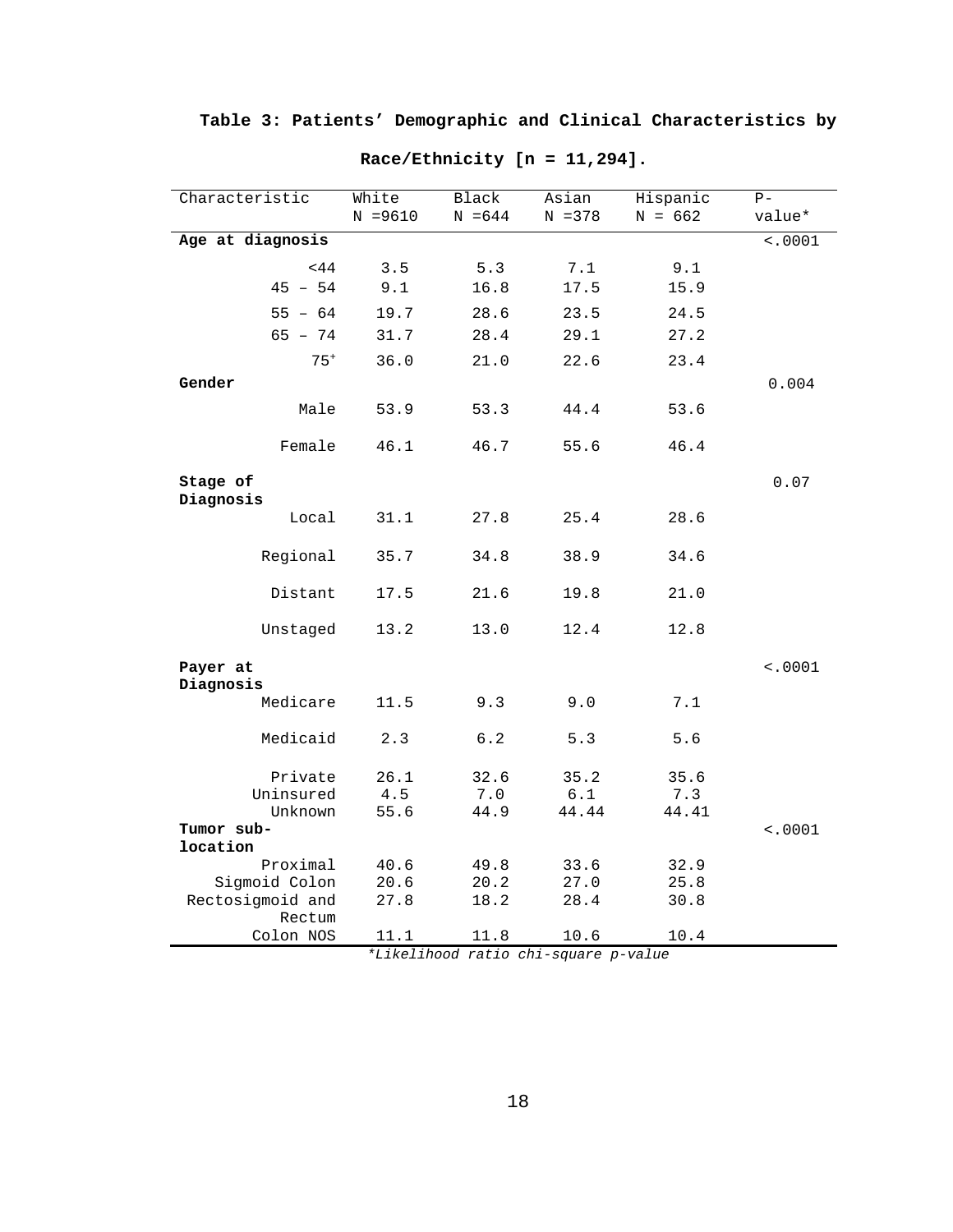There were 5,514 (48.1%) deaths in Nevada for the period 1995 – 2006; 3,388 (29.6%) deaths occurred due to colorectal cancer.

Demographically, Blacks, Asians, and Hispanics were more likely than Whites to be diagnosed at a younger age, 16.8 percent, 15.9 percent, and 17.5 percent respectively versus 9.1 percent for Whites. Blacks were more likely to be uninsured than other races/ethnicity.

With regard to clinical variables, Blacks were more likely than White to present with distant stage disease at the time of diagnosis, 21.6 percent versus 17.5 percent for Whites. Asians were diagnosed at a distant stage in 19.8 percent, and Hispanics 21.0 percent.

#### **Survival Analyses**

In this particular study, it was found the median overall survival for the entire cohort was 5.4 years with a 5-year survival rate of 53.4 percent. For CRC cause-specific survival, the unadjusted analysis showed that Blacks patients had a significantly increased risk of death for CRC (HR = 1.21, CI = 1.05 – 1.39, p=0.009) compared with White patients (Table 4). The model was significant with a Wald Chi-square statistic value of 24.71, p = .0002.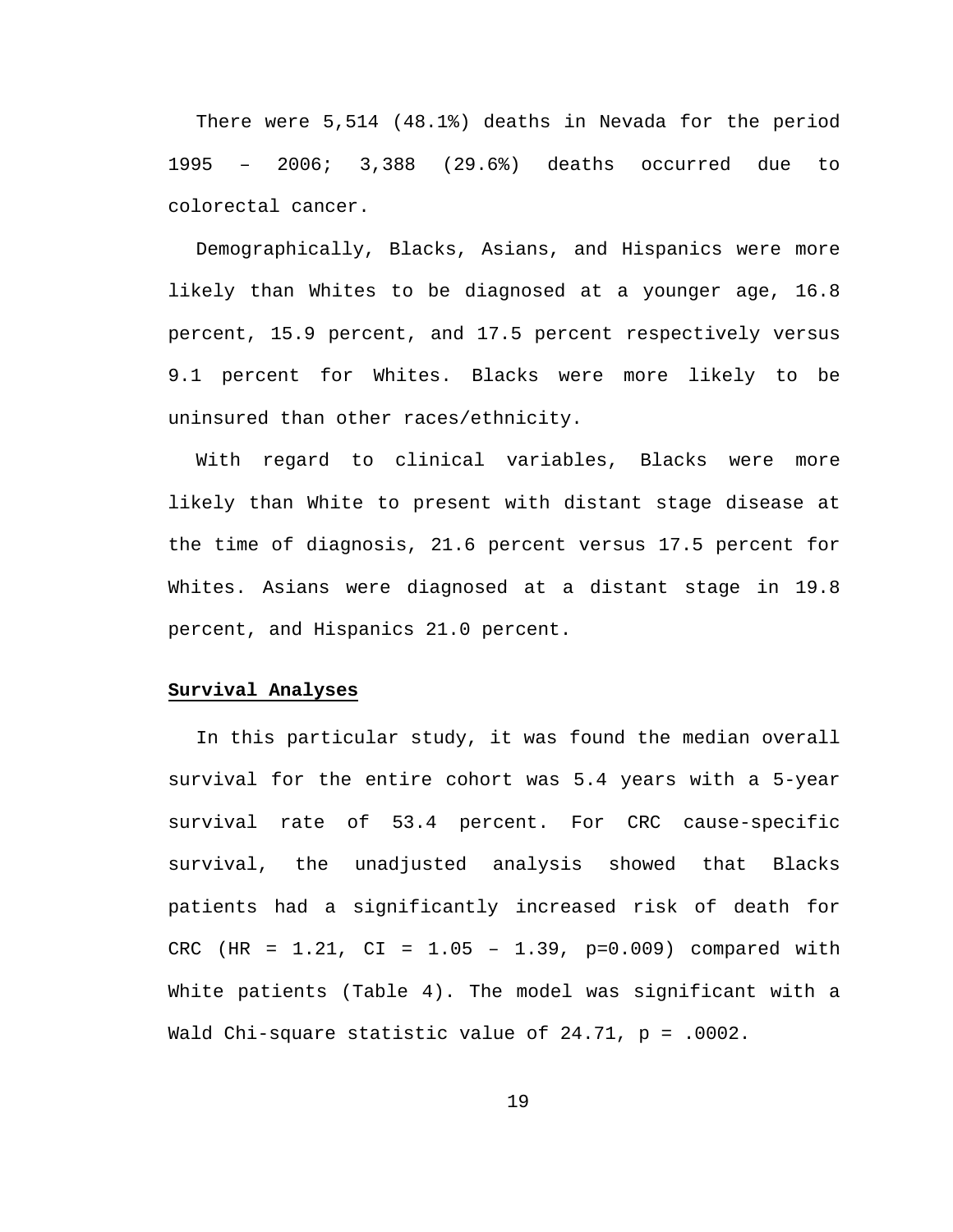### <span id="page-28-0"></span>**Table 4: Univariate Survival Analysis Results to Assess Individual Prognostic Importance**

|                          |              |            |               | $P -$  |  |  |  |  |
|--------------------------|--------------|------------|---------------|--------|--|--|--|--|
| Parameter                | HR           | LL         | UL            | value  |  |  |  |  |
| $Ref = White$            | $\mathbf{1}$ |            |               |        |  |  |  |  |
| <b>Blacks</b>            | 1.206        | 1.047      | 1.390         | 0.0094 |  |  |  |  |
| Hispanic                 | 1.060        | 0.916      | 1.227         | 0.4313 |  |  |  |  |
| Asian                    | 1.005        | 0.825      | 1.225         | 0.9601 |  |  |  |  |
| Type 3 Tests             |              |            |               |        |  |  |  |  |
|                          |              | Wald       |               |        |  |  |  |  |
| Effect                   | DF           | Chi-Square | ChiSq p-value |        |  |  |  |  |
| race_eth                 | 5            | 24.7050    | 0.0002        |        |  |  |  |  |
| Note<br>LL = Lower Limit |              |            |               |        |  |  |  |  |

**Analysis of Maximum Likelihood Estimates**

95% C.I of the HR

UL = Upper Limit HR = Hazard Ratio

Conversely, in the multivariate model (Table 5) when simultaneously adjusted for age group, gender, SEER stage, health insurance type, period of diagnosis, sub location of the tumor, race and ethnicity was significantly associated with increased risk of death( $p = 0.0001$ ). For Blacks and Hispanics compared to Whites it was estimated that the increase in risk of death was 22%, and 15% respectively.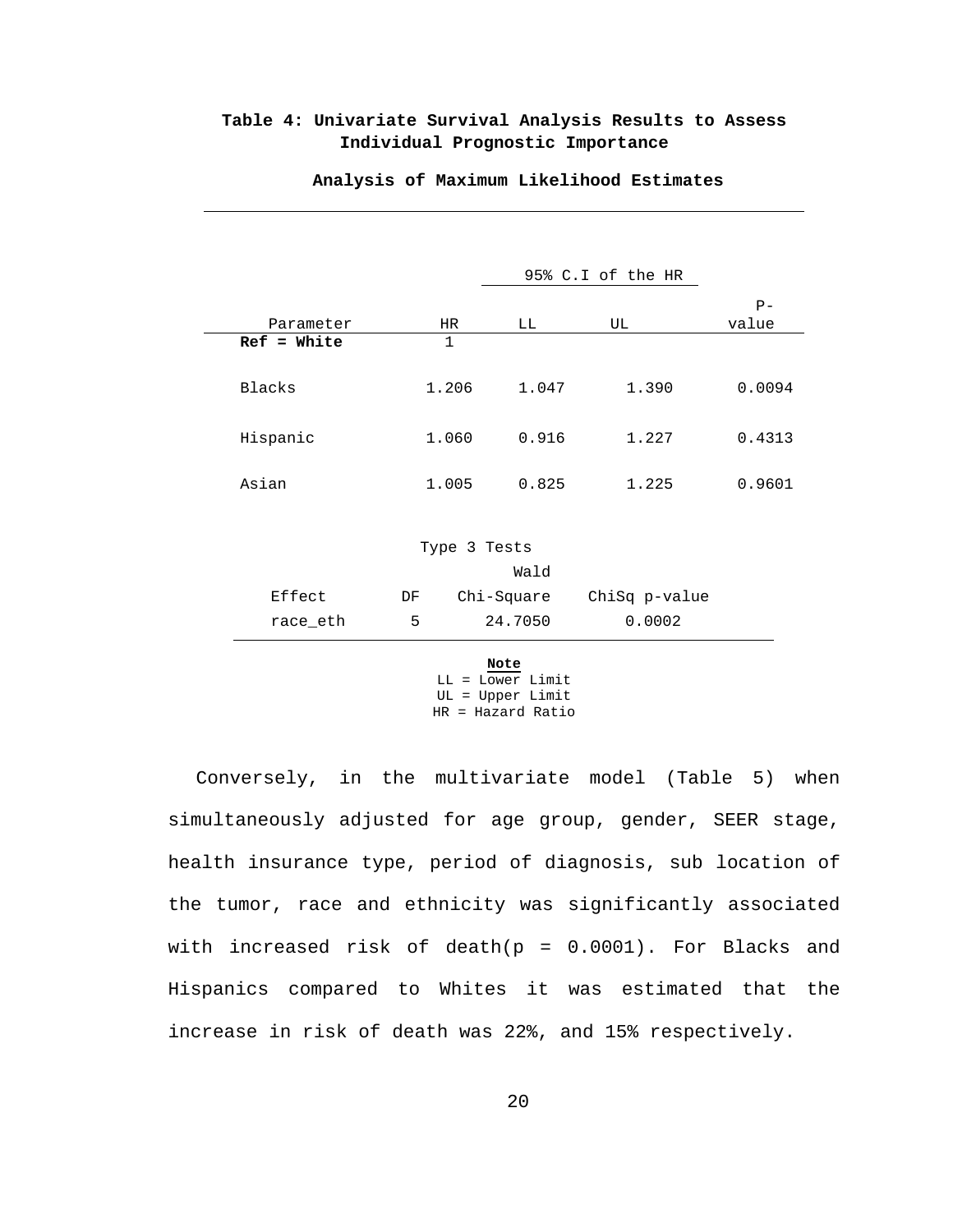Patients in age group 75 years and above had higher increased hazards of death (HR=2.1) as opposed to the younger group, less than age 44. Also, age groups 55 – 64, and  $65 - 74$  (HR = 1.25, and 1.41) respectively had increased hazards of death in relation to those less than 44 years old.

Additionally, we also found in the study female patients had better survival than males, with an 8.4 percent decreased risk of death [HR = 0.92].

Using localized Stage as the reference group, patients diagnosed in regional, distant and unstaged CRC had increased risks of death compared with those diagnosed in localized stage. Compared with localized stage, patients diagnosed in regional stage had HR of 2.75 with 95 percent C.Is of 2.42 and 3.12. Distant stage conveyed HR of 10.98, with 95% C.Is of 9.66 – 12.47 in relation to the localized stage.

This study also found Blacks had lower 5-year age adjusted survival rates than White when compared across two periods of diagnosis 1995 – 1998 and 1999 – 2001(Figure 1).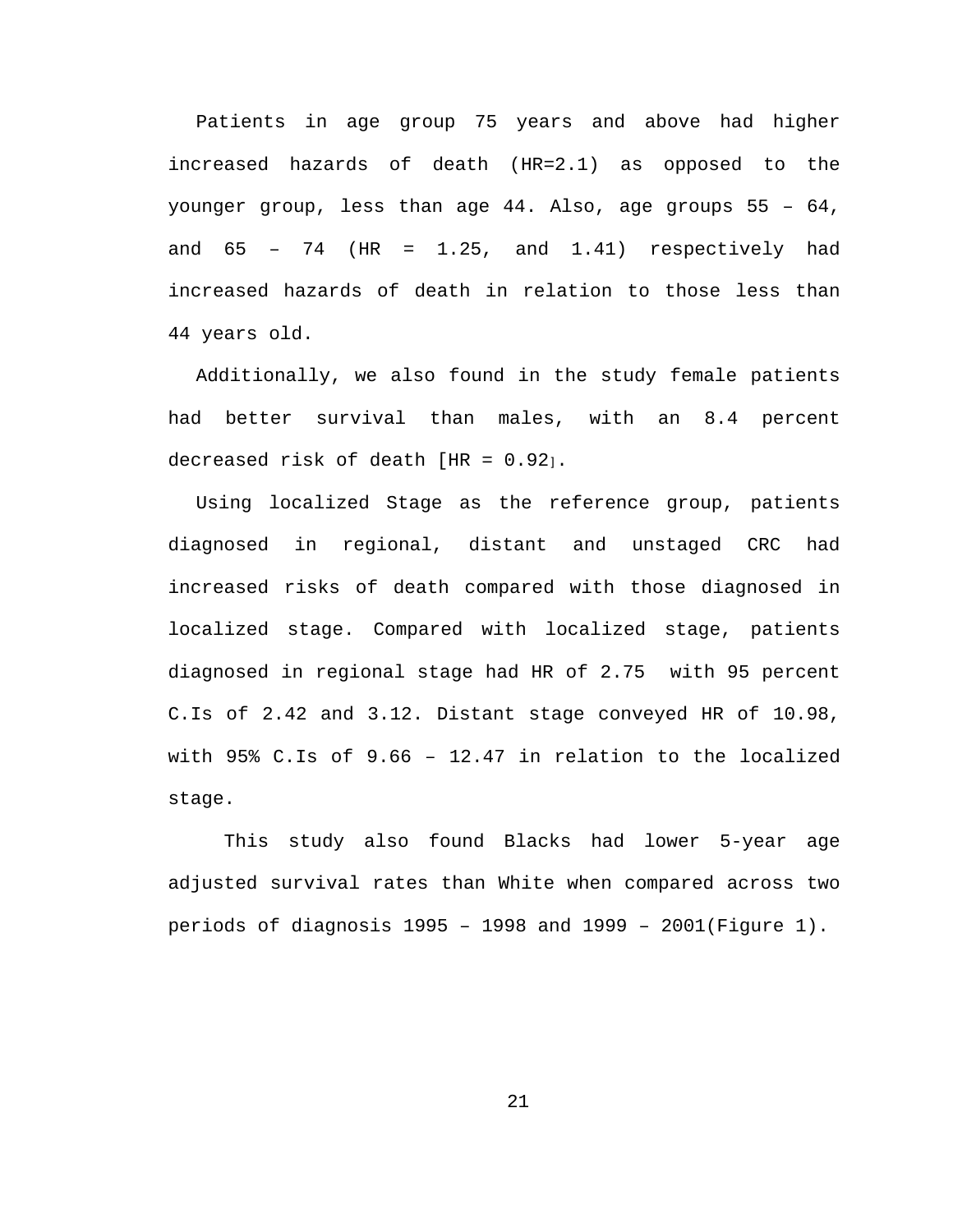|                         |              |       |                   | Subgro         |
|-------------------------|--------------|-------|-------------------|----------------|
|                         | Subgro       |       |                   | up P-<br>value |
| Parameter               | up HR        |       | 95% C.I of the HR |                |
|                         |              | LL    | UL                |                |
| Race/Ethnicity          | $\mathbf{1}$ |       |                   |                |
| $Ref = White$           |              |       |                   |                |
| Blacks                  | 1.216        | 1.054 | 1.403             | 0.0073         |
| Asian                   | 1.059        | 0.867 | 1.293             | 0.5744         |
| Hispanic                | 1.142        | 0.984 | 1.324             | 0.0796         |
| Stage                   |              |       |                   |                |
| $Ref = Localized$       |              |       |                   |                |
| Regional                | 2.746        | 2.415 | 3.123             | < .0001        |
| Distant                 | 10.975       | 9.661 | 12.469            | < .0001        |
| Unstaged                |              |       | 8.765             | < .0001        |
| Payer                   |              |       |                   |                |
| $Ref = Private$         |              |       |                   |                |
| Medicaid                | 1.191        | 0.943 | 1.503             | 0.1420         |
| Medicare                | 1.302        | 1.116 | 1.518             | 0.0008         |
| Uninsured               | 1.227        | 1.045 | 1.441             | 0.0127         |
| Unknown                 | 1.193        | 1.080 | 1.318             | 0.0005         |
| Age Group               |              |       |                   |                |
| $=$ Less than 44<br>Ref |              |       |                   |                |
| $45 - 54$               | 1.127        | 0.898 | 1.415             | 0.3012         |
| $55 - 64$               | 1.221        | 0.989 | 1.506             | 0.0627         |
| $65 - 74$               | 1.381        | 1.123 | 1.699             | 0.0022         |
| $75+$                   | 2.002        | 1.630 | 2.458             | < .0001        |
| Gender                  |              |       |                   |                |
| $Ref = Male$            |              |       |                   |                |
| Female                  | 0.919        | 0.856 | 0.986             | 0.0194         |
|                         |              |       |                   |                |
| Tumor sub-location      |              |       |                   |                |
| $Ref = Proximal$        |              |       |                   |                |
| Colon NOS               | 1.954        | 1.761 | 2.167             | < .0001        |
| Rectosigmoid and Rectum | 0.960        | 0.874 | 1.055             | 0.3935         |
| Sigmoid Colon           | 0.922        | 0.831 | 1.022             | 0.1207         |
|                         |              |       |                   |                |

# <span id="page-30-0"></span>**Table 5: Multivariate Predictors of CRC Survival Using Cox Proportional Hazard Modeling**

Analysis of Maximum Likelihood Estimates

Type 3 Tests

| Wald         |    |            |               |  |  |  |
|--------------|----|------------|---------------|--|--|--|
| Group Effect | DF | Chi-Square | Group p-value |  |  |  |
| Race/eth     | 5  | 25.1670    | 0.0001        |  |  |  |
| Stage        | 3  | 1798.1097  | < .0001       |  |  |  |
| Gender       |    | 5.4650     | 0.0194        |  |  |  |
| Payer        | 4  | 16.8730    | 0.0020        |  |  |  |
| Diag Period  |    | 14.6261    | 0.0001        |  |  |  |
| Age Group    | 4  | 148.6613   | < .0001       |  |  |  |
| Sub-Location | 3  | 226.1119   | < .0001       |  |  |  |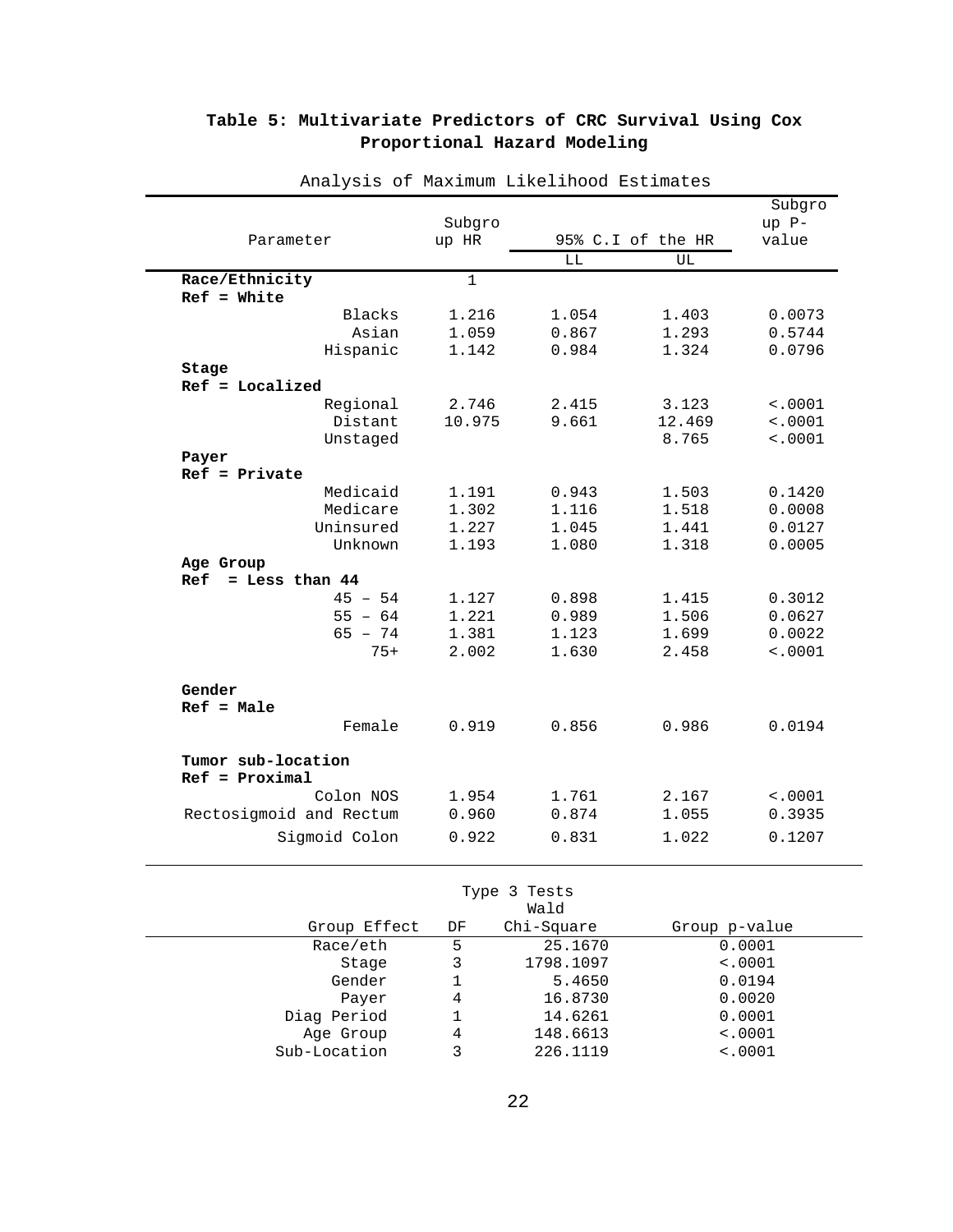

**Figure 1: Age-Adjusted CRC Survival Rates After Five Years Compared Between Diagnosis Periods.**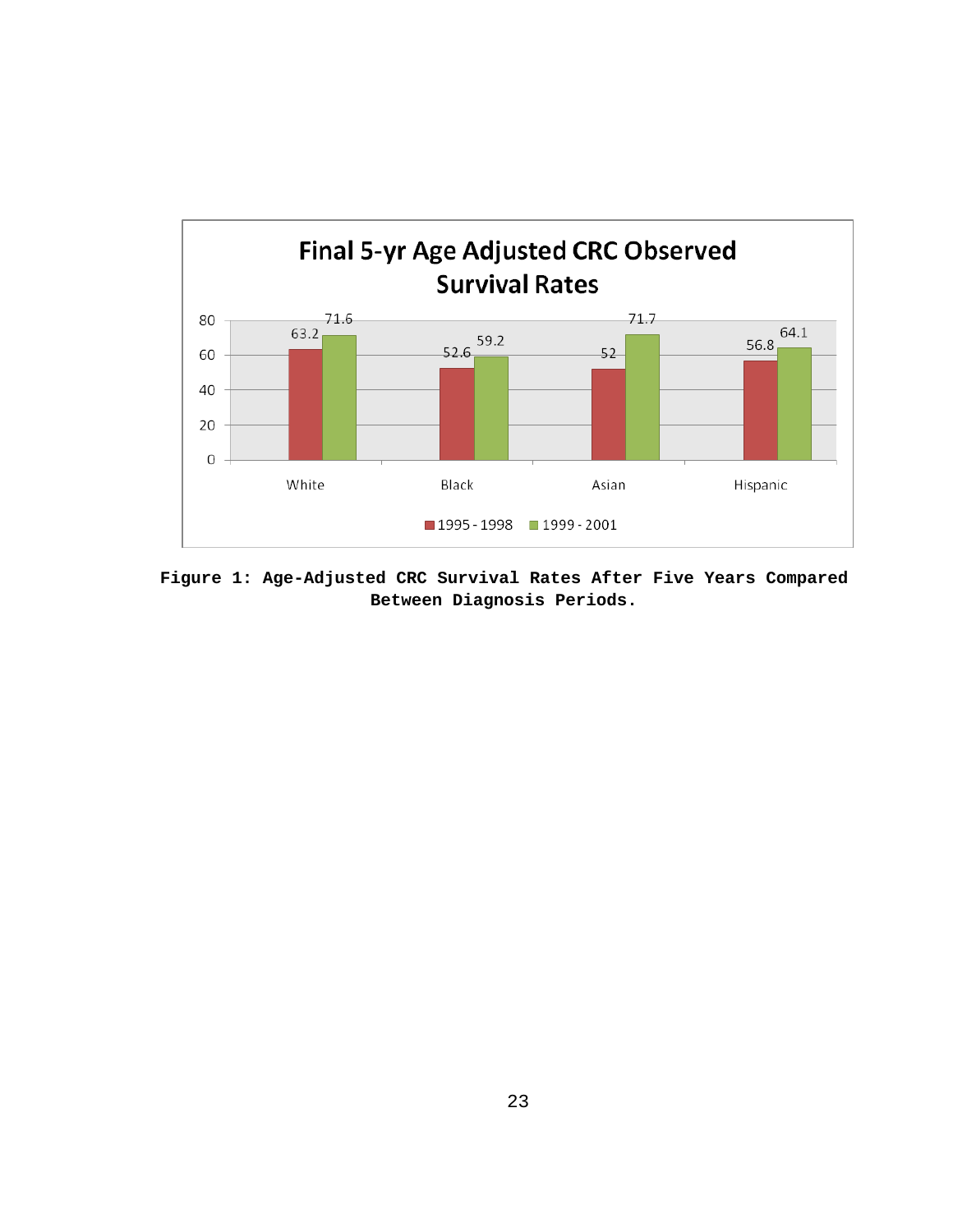#### CHAPTER 5

#### DISCUSSION

Numerous studies have been conducted to evaluate CRC survival differences between African Americans and White. These studies showed overall poorer survival for African Americans compared to Whites (Ries et al, 2000; Marcella e t al., 2001; Govindarajan et al., 2003; Clegg et al., 2002).

In this study, initial univariate analysis demonstrated Blacks patients with CRC had significantly worse survival than White patients. After controlling for age groups, gender, period of diagnosis, sub location of the tumor, type of health insurance, and stage of diagnosis, these survival differences persisted for African Americans. In addition, a significant disadvantage was shown for Hispanics in relation to the univariate model.

Studies (Swan et al., 2003; Cheng et al., 2001) have consistently reported stage at diagnosis as the strongest predictor of excess risk of death for CRC patients. Swan et al. and Cheng et al. reported in their studies that stage of diagnosis accounts for greater than 50 percent of the excess mortality. However, this was not found in our study as the final model accounted for all covariates and not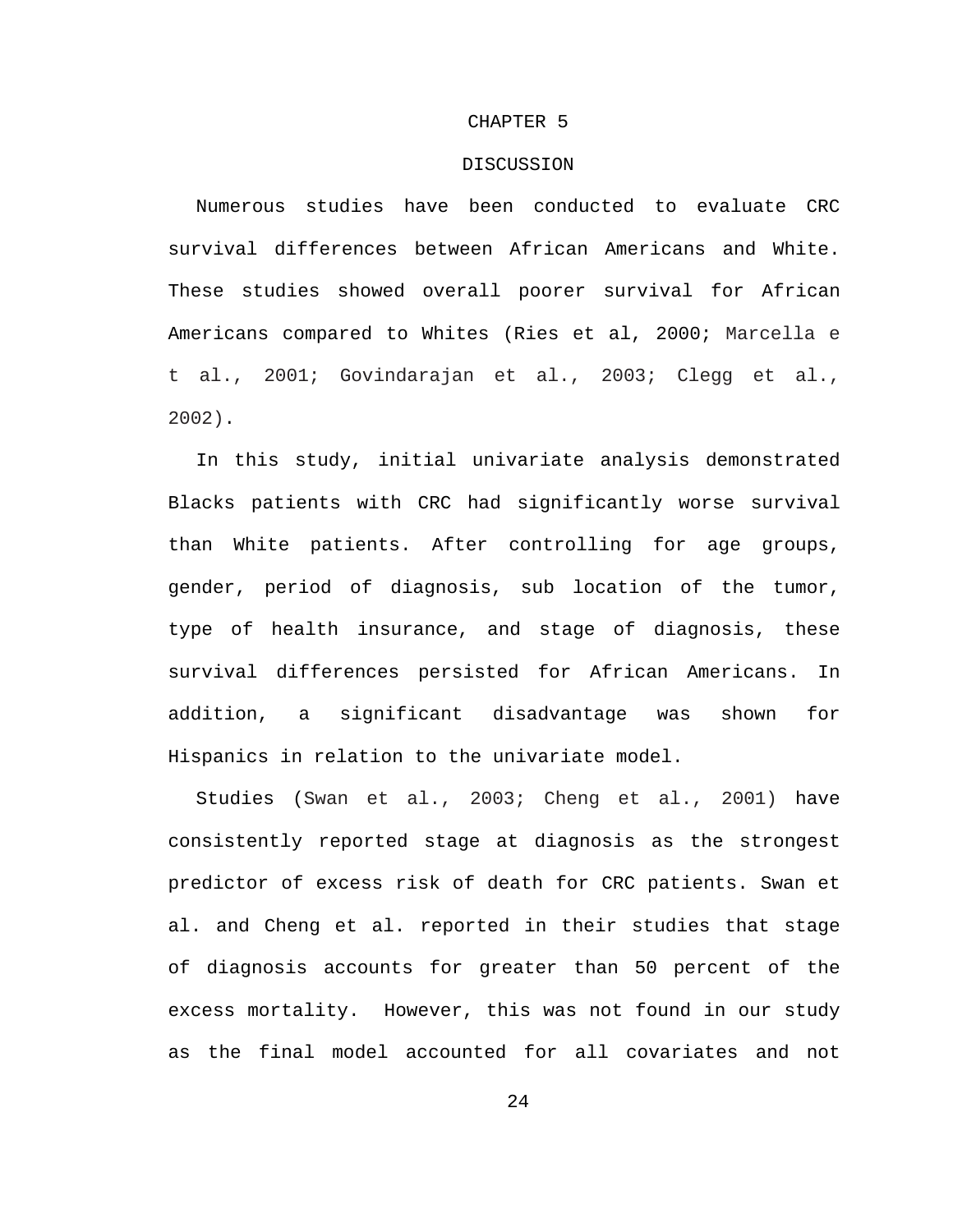stage of diagnosis alone. Stage of diagnosis by far was shown to be the strongest predictor of CRC survival disparity in this study.

Certainly, besides the obvious benefits of early stage at diagnosis, detecting tumors earlier reduces both short-term and long-term morbidity and mortality by increasing the chances of successful curative surgeries and decreasing the number of treatment-related complications such as bowel obstruction, perforation, or excessive bleeding (Yan et al., 2008). Our study could not look at clinical factors such as surgery, or chemotherapy due to incompleteness of clinical information in the registry.

Through screening, CRC can be detected at early stages which are also treatable. According to Swan et al. (2003) data from the 2000 National Health Interview Survey indicated that Blacks and Whites report similar rates of screening with either occult blood stool sampling or colorectal endoscopy.

In addition, between 1987 and 2000, Cheng et al. (2001) reported Blacks improved their rates of screening for colon cancer as compared with Whites. These findings, along with data suggesting that Blacks present with more proximal tumors (Cheng et al.,2001) and at a younger age, has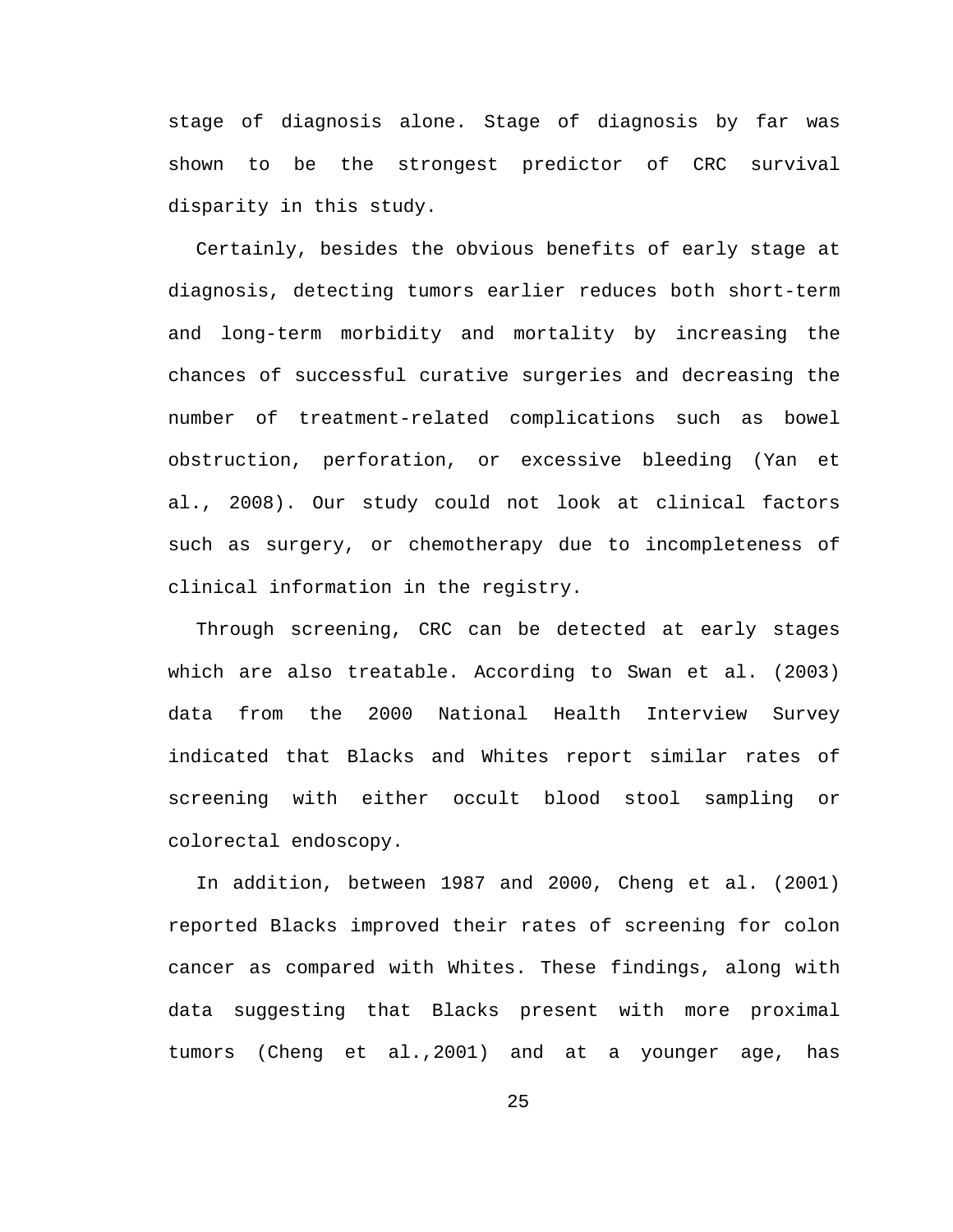heralded the suggestion among some experts to recommend that African Americans receive colonoscopies as first-line screening starting at age 45 (Agrawal et al.,2005). Due to lack of screening data in cancer database, this study could not analyze information about CRC screening. For future studies, better ways should be designed that will link cancer registry and other population databases that collect information on CRC screening.

Furthermore, although the relatively poor outcomes associated with advanced stage did not account for all of the excess mortality experienced by Blacks and Hispanic patients seen in our study, we found significant differences in age adjusted survival rates by diagnosis period (Figure 1). The clinical implications of these findings are unavailable or/unknown, although it is possible that the higher mortality associated with advanced disease takes its full toll closer to the time of diagnosis, and if patients survive beyond the first few years of their disease, other factors such as comorbid diseases may make a greater contribution to mortality.

Obviously, many prior studies have aimed at elucidating reasons for the noted racial disparity in CRC survival, and multiple factors have been implicated including differences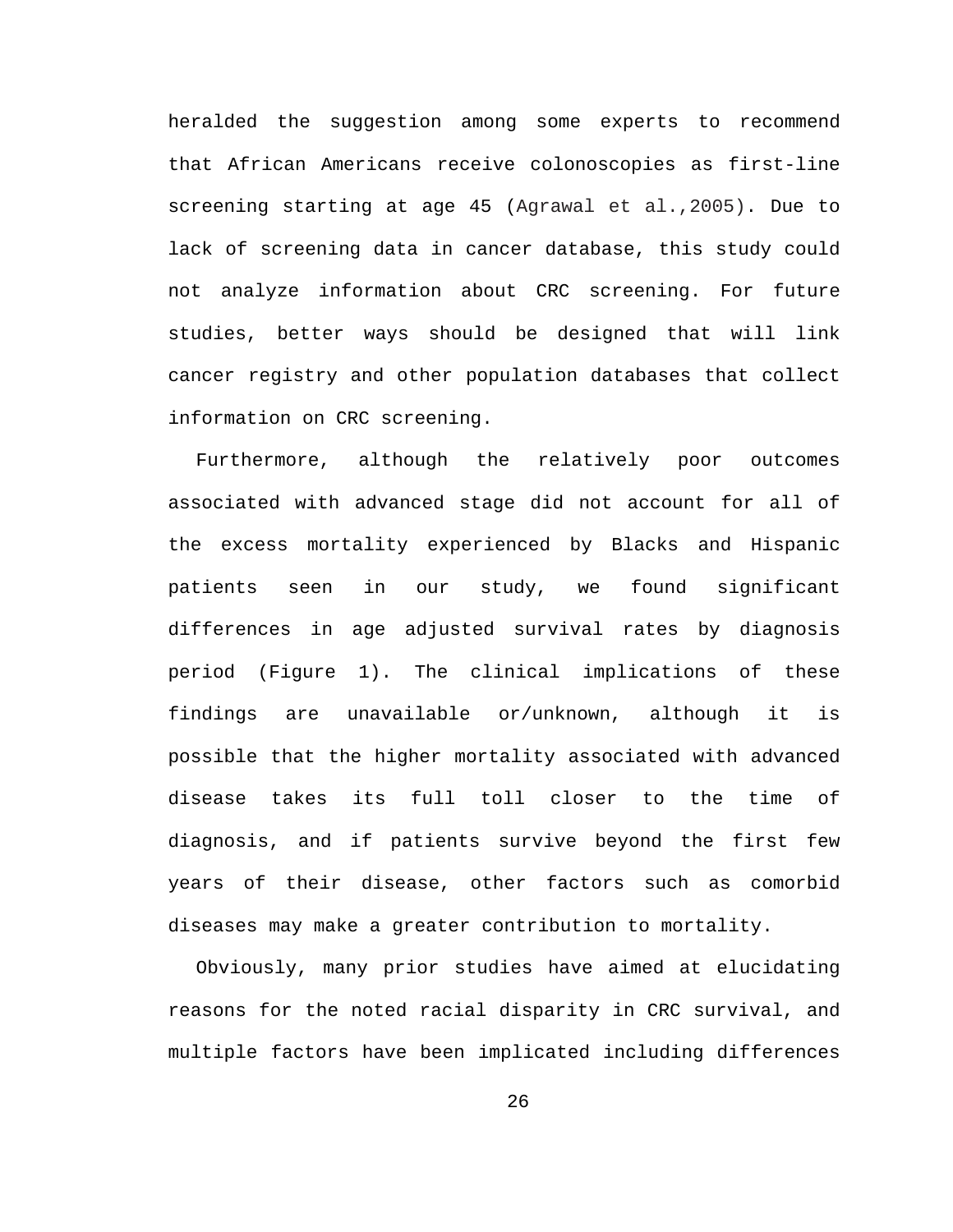in stage at diagnosis, tumor biology, and socioeconomic status (SES) among others (Du et al.,2007). Although stage at diagnosis is consistently more advanced among Blacks CRC patients compared with Whites, adjustment for stage alone does not explain all of the racial disparity in survival (Roetzheim et al., 2000). These findings are also supported by our findings.

Previous reports showed that African Americans diagnosed with colorectal cancer are more likely to reside within lower SES areas than their White American counterparts, suggesting that race may act as a proxy for the influence of SES on survival (Polite et al., 2006).

Other studies (Du et al. 2007), have looked at SES as one of the determinant of CRC survival disparity amongst race/ethnicity groups. SES was not analyzed in our study. Additionally, it is important to note that individual SES is unavailable in large cancer databases such as SEER, and that SES has been inconsistently defined in several studies, being most often based on neighborhood data (Krieger et al., 1997).

Moreover, marital status has also been one of the known determinants of colorectal cancer survival outcomes. Nevertheless, the relation between marital status and colon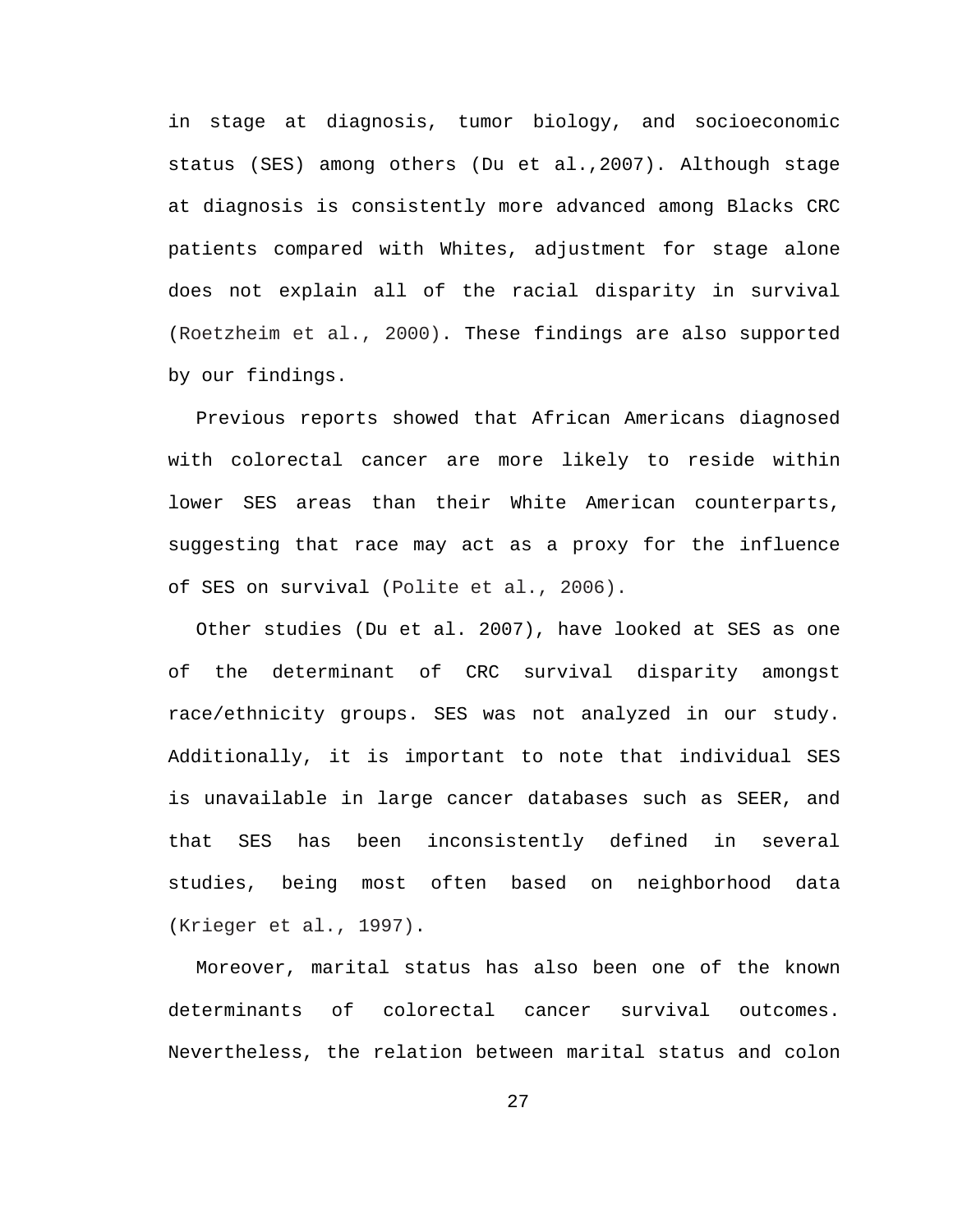cancer survival has not been completely explained, and data on the subject are sparse. Our data did not analyze marital status variable. For future improvement of this study we look forward to as well study marital status data in the cancer registry.

Inequalities in access to and receipt of quality health care and/or differences in comorbidities have been constantly mentioned as determinants for CRC differential survival among race and ethnicities. This study was able to look at the type of health insurance at diagnosis. However, data quality for health insurance type was uncertain at best, with more than 50 percent of the patients in the study recorded with unknown insurance type. This can bias the results of the analysis specifically in predicting survival disparity using types of health insurance. Besides, this study partly compensates the problem of comorbidities, at least for the most fetal one, by considering cause-specific survival.

Studies are inconsistent in explaining the extent to which factors other than stage of diagnosis contribute to the overall differential survival among race and ethnicities. Yet, some studies suggest that African Americans who receive cancer treatment and medical care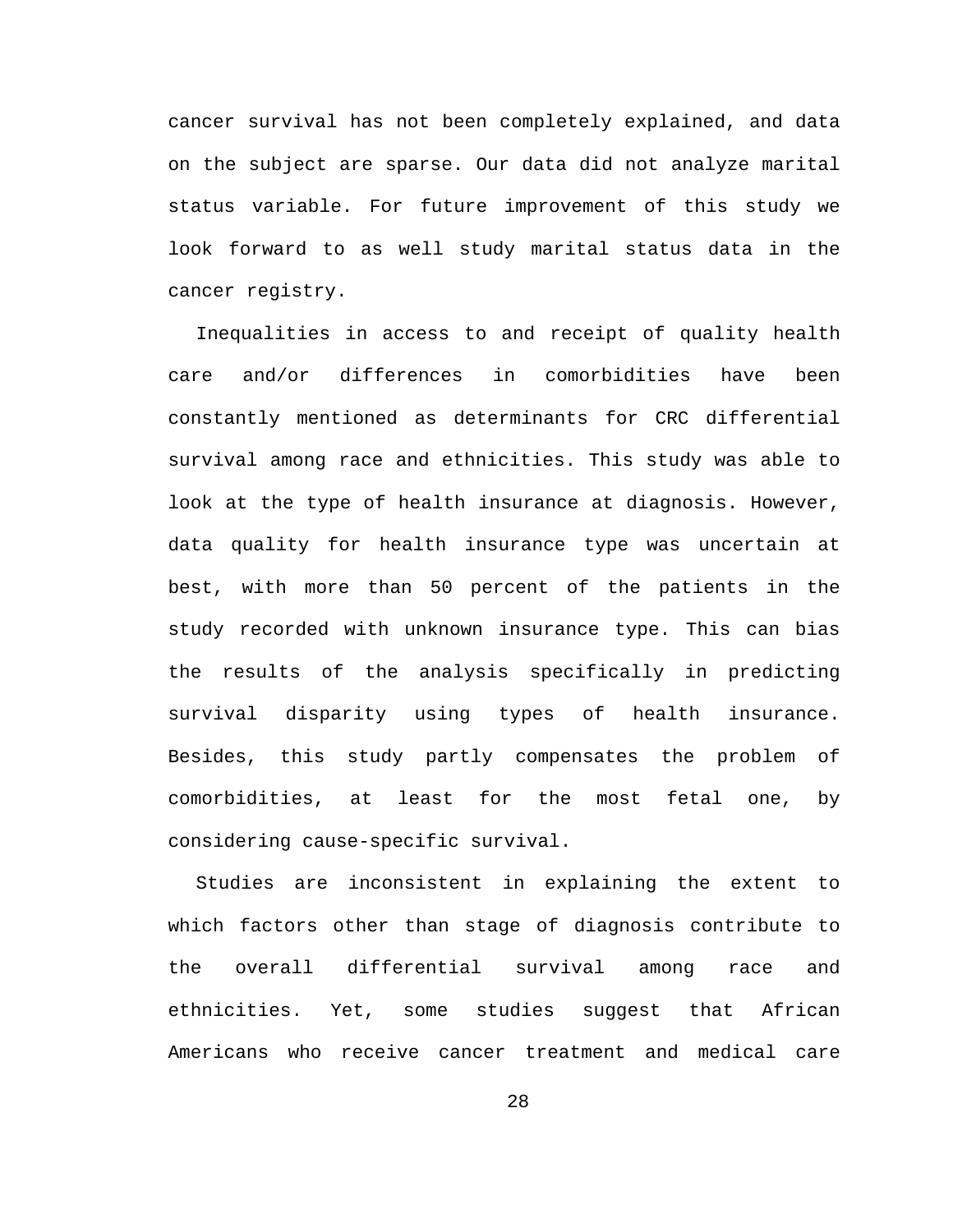similar to that of whites experience similar outcomes (Ghafoor et al., 2002). For future studies, type of treatments can be studied to justify the persisting racial/ethnicity survival disparity of CRC seen in Nevada.

In the study by Mayberry (1995), the authors found that Blacks were more likely than Whites to be diagnosed with advanced disease. After adjustment for stage, however, the disparity diminished. There was no racial difference in survival for patients with distant stage metastatic disease. These results substantially support the hypothesis that black/white differences in colon cancer survival are due to later stage of disease at diagnosis among Blacks. In this study, however, after adjustment for all covariates a disparity in CRC survival was found for both Blacks and Hispanics.

Age at diagnosis is also an important predictor of survival for patients with CRC (Dominitz et al.,1998; Du et al.,2007; Roetzheim et al.,2000; Agrawal et al.,2005) and our data clearly supports this observation.

Aging is associated with decrease in many bodily functions and the elderly generally do not have as much physical reserve to combat a serious illness such as CRC as do their younger counterparts (Krieger et al., 1997;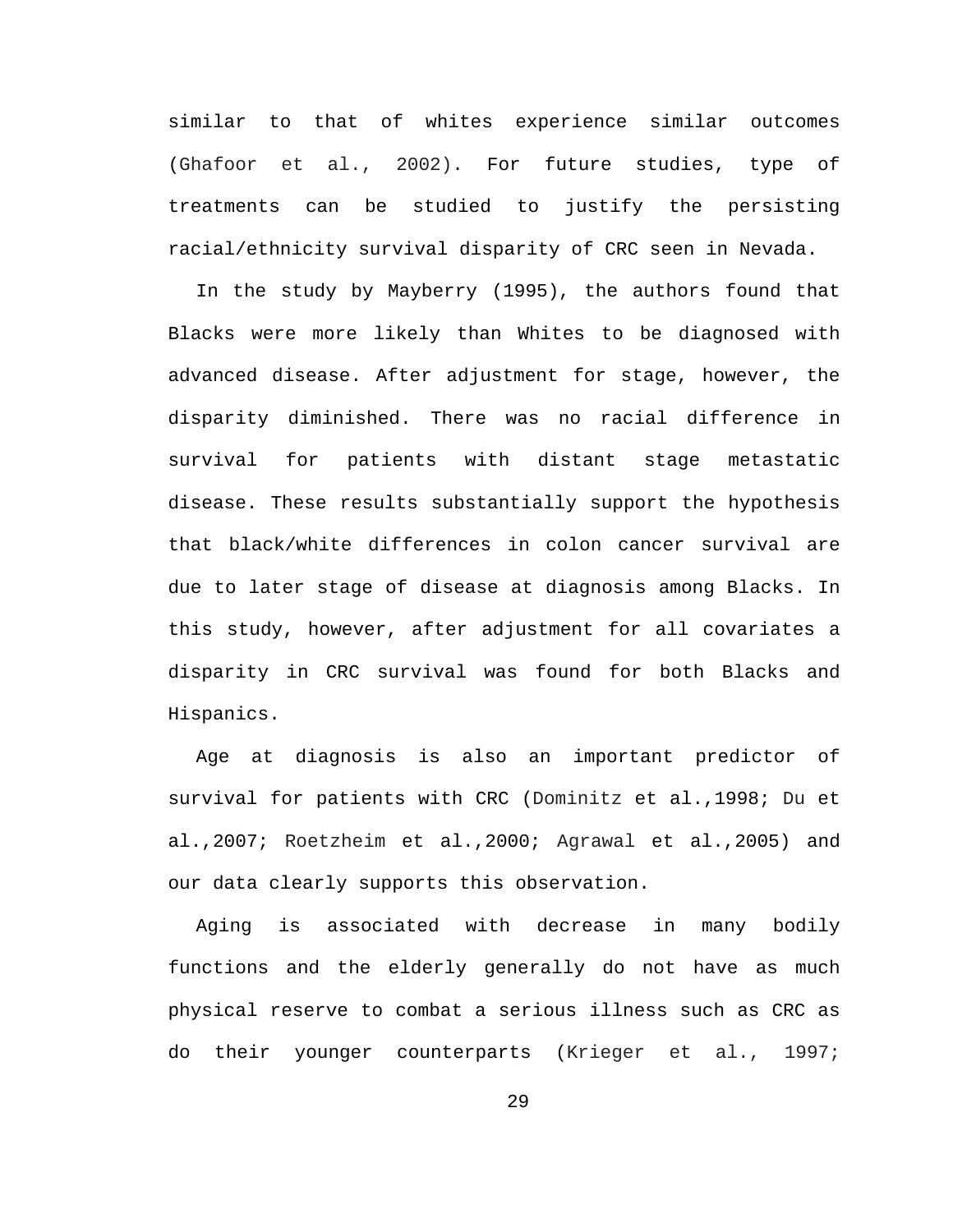Rabeneck et al., 2003). In addition, proximal colon cancers became relatively more common as age increases and such tumors are less likely to be diagnosed at an early stage, potentially leading to increased mortality rates seen among older patients with CRC (Krieger et al., 1997; Rabeneck et al., 2003). Blacks are more likely to be diagnosed at a younger age than White (Swan et al., 2003), which is supported by our data (table 3). The implications of this are uncertain, but, coupled with the increased likelihood that Blacks have proximal colon tumors led the American College of Gastroenterology to recommend colonoscopy as a primary screening tool for colorectal cancer in African Americans along with starting screening at an earlier age. In our study, 49.8 percent (largest to all race/ethnic groups) of Blacks were diagnosed with proximal colon.

In regards to treatment, age alone does not increase the risks associated with primary tumor resection as described by McGinnis (1994), and aggressive surgical options should be considered, regardless of age, depending on the presence of comorbidities.

Furthermore, Meyerhardt ,Giovannucci and Holmes et al.,(2006) and Meyerhardt, Heseltine, and Niedzwiecki et al.,(2006) reported that low levels of physical activity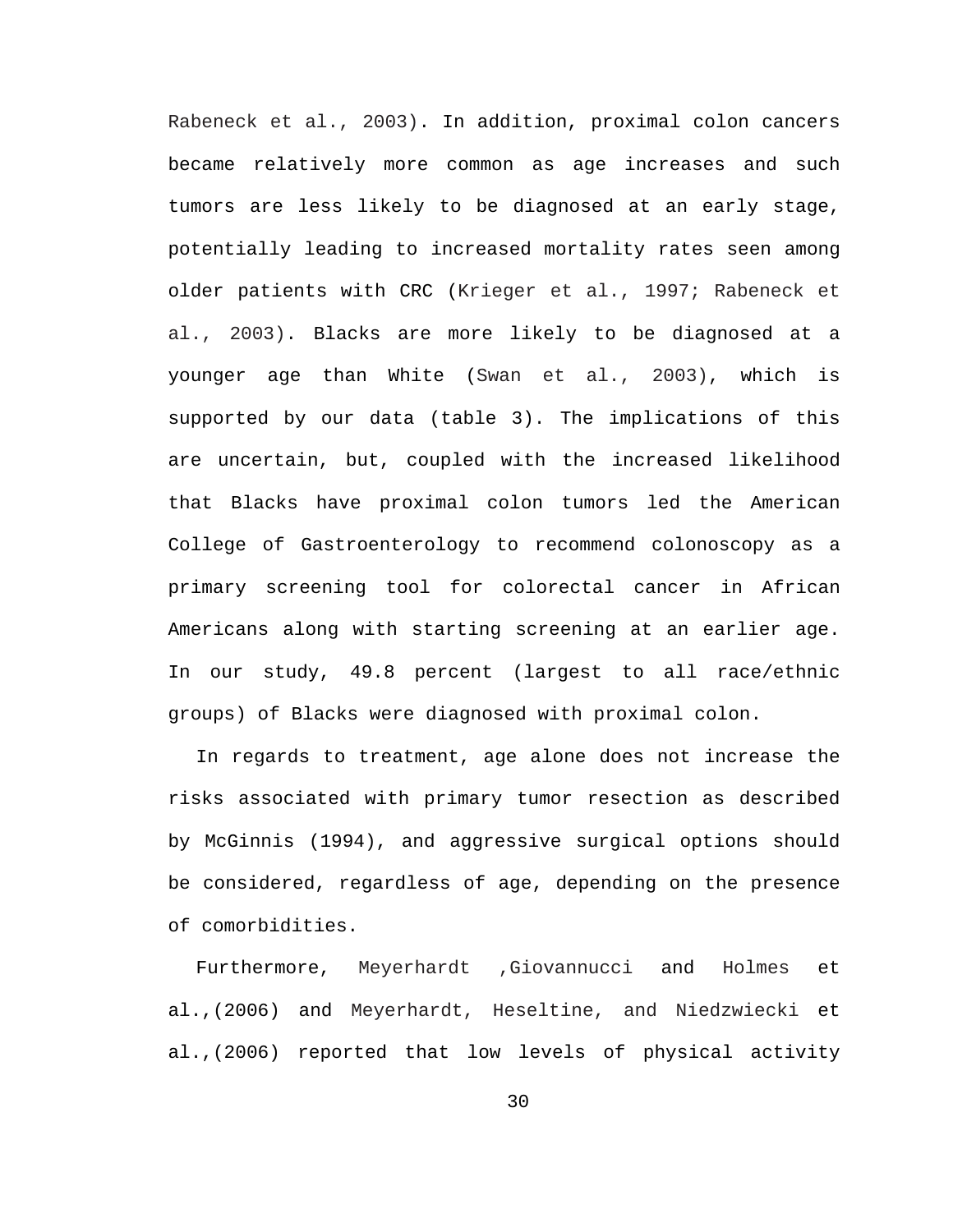and the metabolic syndrome, which includes obesity, are associated with higher rates of CRC, decreased overall CRC survival, and increased rates of recurrence. Other studies by (Flegal et al., 2002; Kuczmarski et al., 1994) the authors found that Blacks are more likely to be obese and physically inactive than White. To what extent these and other comorbid conditions contribute to the excess mortality observed for Blacks with CRC is uncertain. Future studies can investigate the association of physical activity, obesity, and diet on CRC racial and ethnic survival disparities.

#### **Conclusion and Limitations**

This study provides an examination of survival disparities among individuals with CRC for the first time in the state of Nevada. The NCCR includes adequate number of race and ethnic groups which allowed for the study of CRC survival disparities. In addition to a large sample size, it allowed for a more comprehensive assessment of cancer-specific survival.

There were a number of limitations experienced in the study including: limited follow-up time (2006) and its passive characteristics, as well as low quality of NCCR registry data with the majority of patients having unknown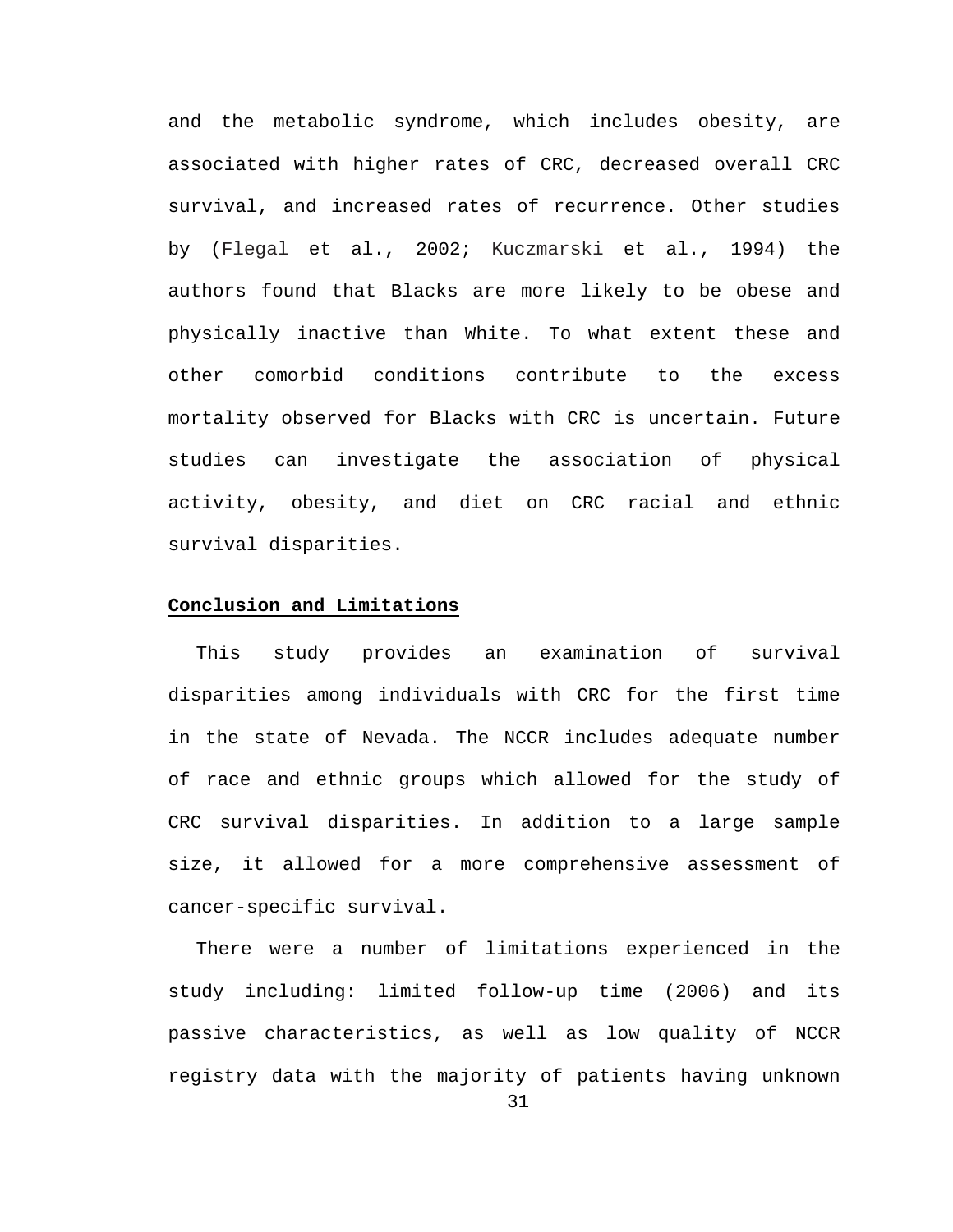types of insurance; also, low quality of death certificates in identifying cause of death, as well as the absence of a linkage with out-of-state deaths. All these made it difficult for accurate analysis of cancer survival rates.

In summary, this study shows that while multiple factors may account for a decreased CRC survival, they do not explain the survival disparity observed between Whites and Blacks and Hispanics in the study. This means that in Nevada the effect of race and ethnicity is still present even when accounted for all covariates. In essence, the disparity related to race and ethnic group should be further studied with improved data on health insurance and treatment.

Advanced stage at diagnosis contributed to poorer survival experience for all patients, especially in the first few years after CRC diagnosis, but other factors, including health insurance type, gender, tumor sublocation, age, and diagnosis period (Cox regression model) were also associated with decreased survival. As lack of insurance severely limits one's ability to obtain adequate screening opportunities and appropriate treatment, it was found that CRC survival disparities existed among those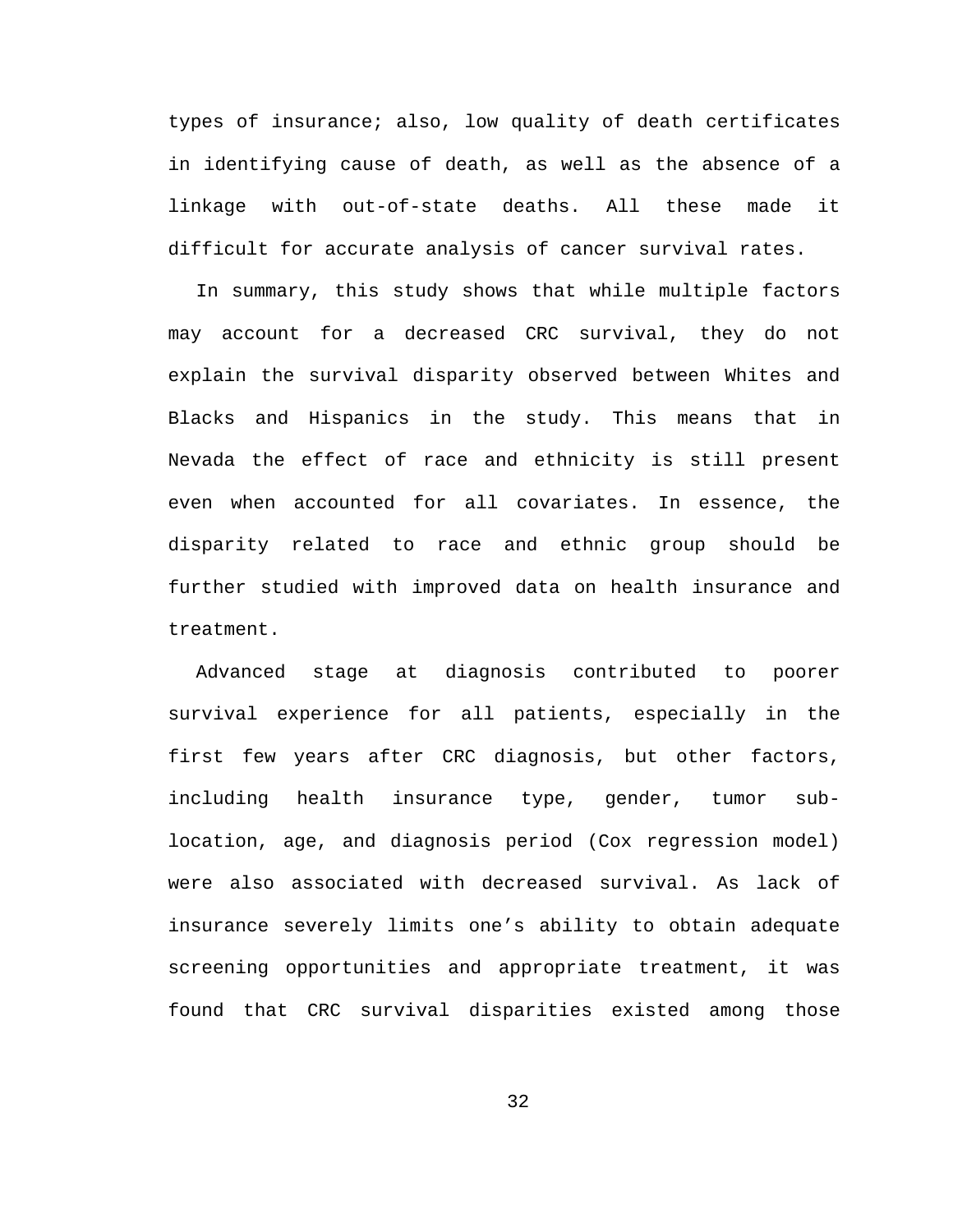with different types of health insurance(private versus Medicare), and uninsured patients.

More aggressive screening and equal treatment opportunities would do much to remedy the survival disparity seen among Blacks and White American individuals with colorectal cancer. More public health intervention programs should focus on increasing CRC screening awareness as well as ensuring equal accessibility to health care and treatments service. Early identification of CRC cases will ultimately cut down incidence cases and improve survival.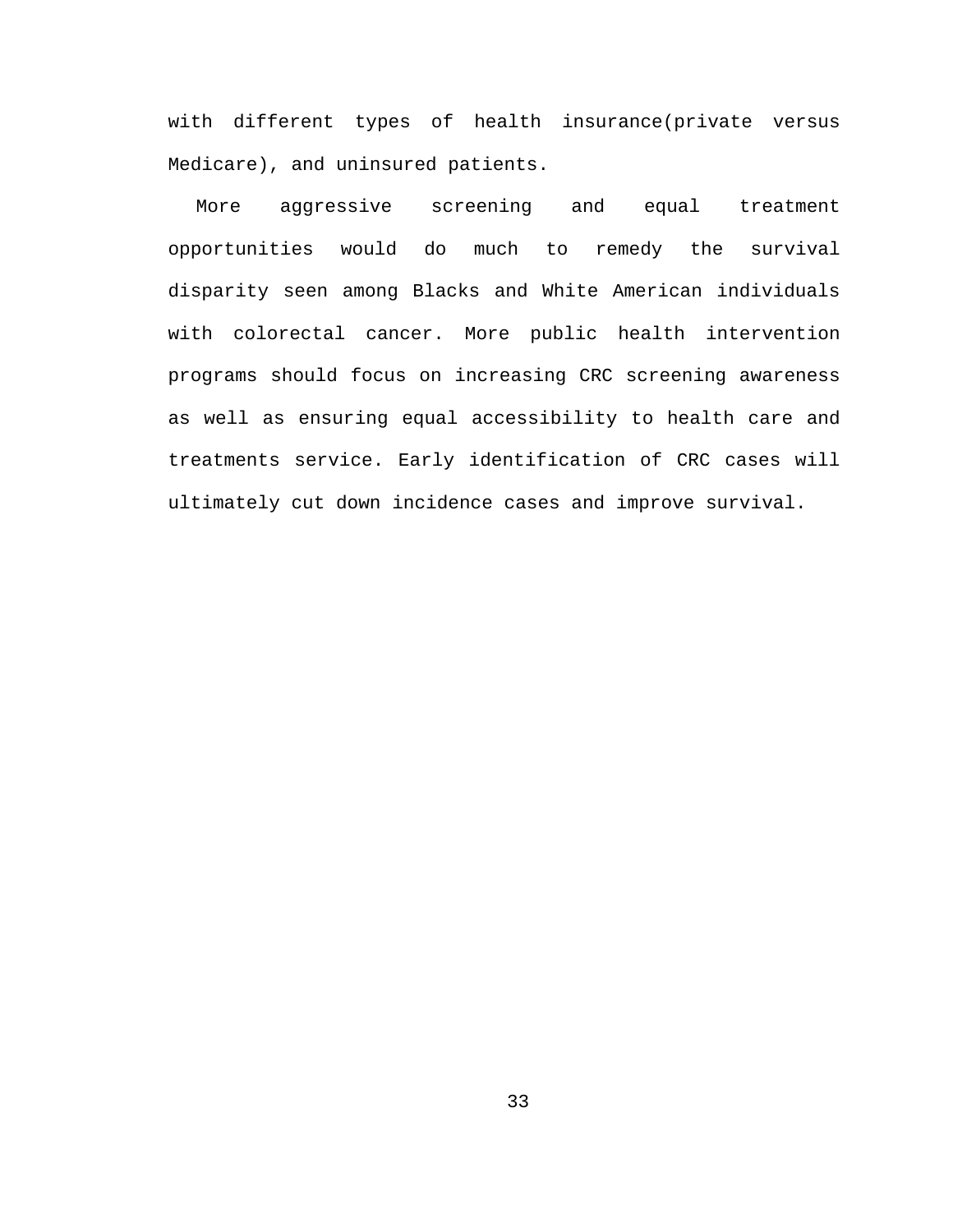APPENDIX

#### IRB APPROVAL



**Biomedical IRB – Exempt Review**

#### **Deemed Exempt**

**DATE:** November 2, 2010

- **TO: Dr. Paulo Pinheiro,** Community Health Sciences
- **FROM:** Office of Research Integrity Human Subjects
- **RE:** Notification of review by Dr. John Mercer, Chair Protocol Title: **The Determinants of Colorectal Cancer Survival Disparities in Nevada** Protocol # 1006-3492M

This memorandum is notification that the project referenced above has been as indicated in Federal regulatory statutes 45CFR46.

 $\overline{\phantom{a}}$  , and the contribution of  $\overline{\phantom{a}}$  , and  $\overline{\phantom{a}}$  , and  $\overline{\phantom{a}}$  , and  $\overline{\phantom{a}}$  , and  $\overline{\phantom{a}}$  , and  $\overline{\phantom{a}}$  , and  $\overline{\phantom{a}}$  , and  $\overline{\phantom{a}}$  , and  $\overline{\phantom{a}}$  , and  $\overline{\phantom{a}}$  , and  $\over$ 

The protocol has been reviewed and deemed exempt from IRB review. It is not in need of further review or approval by the IRB.

*Any* changes to the exempt protocol may cause this project to require a different level of IRB review. Should any changes need to be made, please submit a **Modification Form**.

If you have questions or require any assistance, please contact the Office of Research Integrity – Human Subjects at [IRB@unlv.edu](mailto:IRB@unlv.edu) or call 895-2794.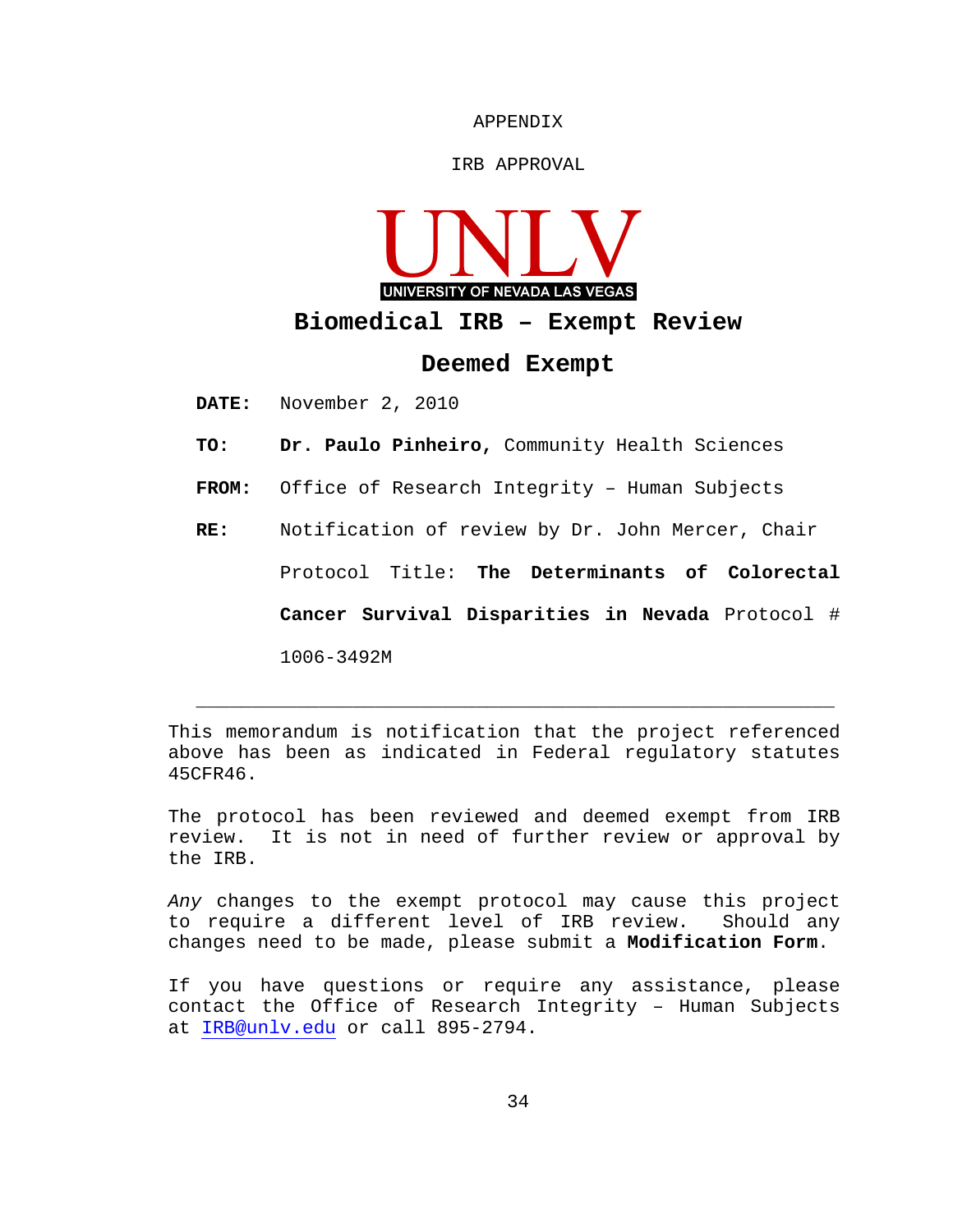#### BIBLIOGRAPHY

- Agrawal, S., Bhupinderjit, A., Bhutani, M. S., Boardman, L., Nguyen, C., Romero, Y., Srinvasan, R., Figueroa-Moseley, C., & Hamilton, F. A. (2005). Colorectal cancer in african americans. *American Journal of Gastroenterology, 100*(3), 515-523. doi:10.1111/j.1572- 0241.2005.41829.x
- Altekruse, S. F., Kosary, C. L., Krapcho, M., Neyman, N., Aminou, R., Waldron, W., Ruhl, J., Howlader, N., Tatalovich, Z., Cho, H., Mariotto, A., Eisner, M. P., Lewis, D. R., Cronin, K., Chen, H. S., Feuer, E. J., Stinchcomb, D. G. & Edwards, B. K. (2010). *SEER cancer statistics review, 1975-2007.* Retrieved November, 2010, from [http://seer.cancer.gov/csr/1975\\_2007/](http://seer.cancer.gov/csr/1975_2007/)
- Ayanian, J. Z., Kohler, B. A., Abe, T., & Epstein, A. M. (1993). The relation between health insurance coverage and clinical outcomes among women with breast cancer. *New England Journal of Medicine, 329*(5), 326-331. doi:10.1056/NEJM199307293290507
- Bach, P. B., Schrag, D., Brawley, O. W., Galaznik, A., Yakren, S., & Begg, C. B. (2002). Survival of blacks and whites after a cancer diagnosis. *Journal of the American Medical Association, 287*(16), 2106-2113.
- Chengwu, X., Chen, V. W., Steele, B., Ruiz, B., Fulton, J., Liu, L., Carozza, S. E., & Greenlee, R. (2001). Subsitespecific incidence rate and stage of disease in colorectal cancer by race, gender, and age group in the united states, 1992-1997. *Cancer, 92*(10), 2547-2554. doi:10.1002/1097-0142(20011115)92:10<2547::AID-CNCR1606>3.0.CO;2-K
- Clegg, L. X., Li, F. P., Hankey, B. F., Chu, K., & Edwards, B. K. (2002). Cancer survival among US whites and minorities: A SEER (surveillance, epidemiology, and end results) program population-based study. *Archives of*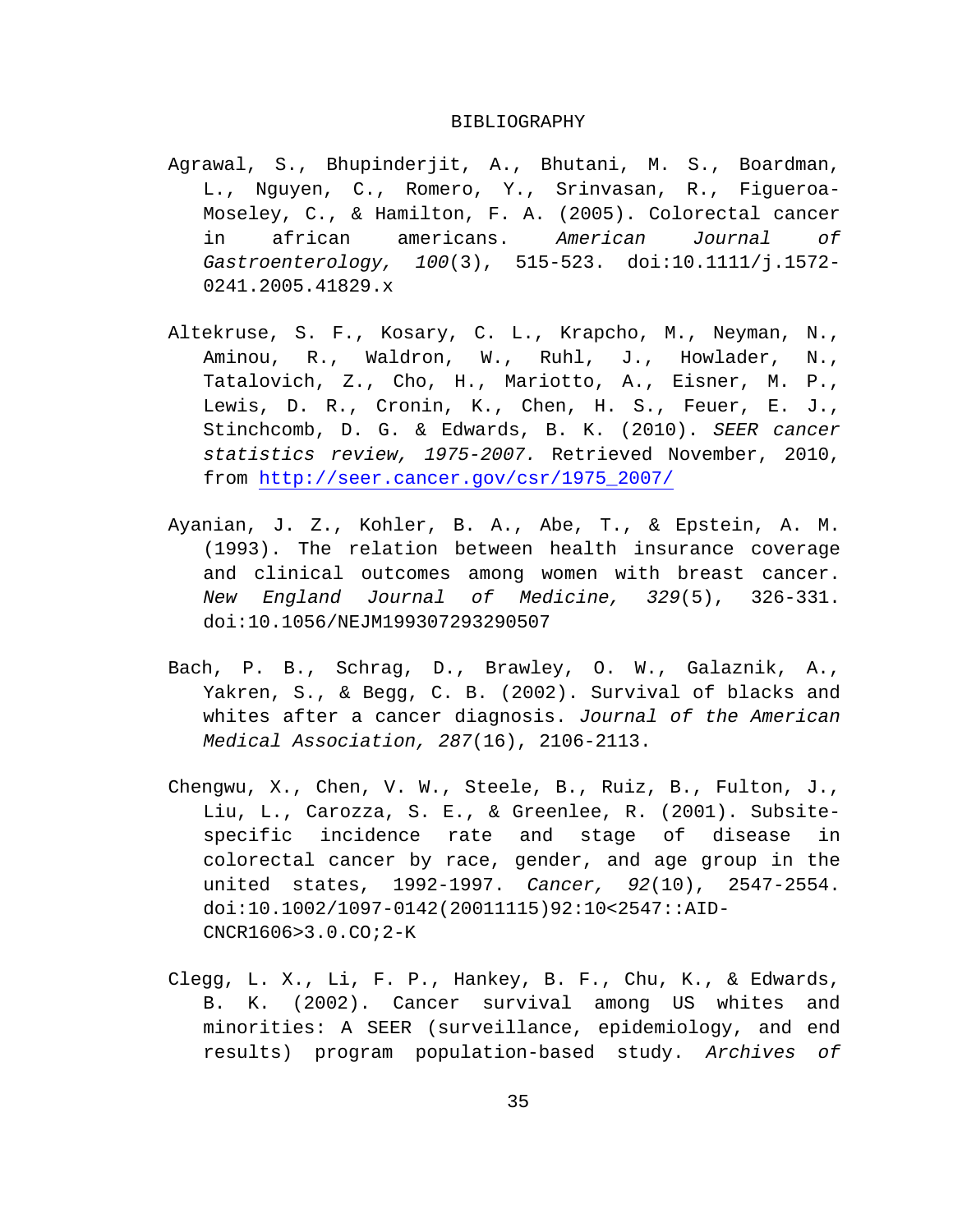*Internal Medicine, 162*(17), 1985-1993. doi:10.1001/archinte.162.17.1985

- Dominitz, J. A., Samsa, G. P., Landsman, P., & Provenzale, D. (1998). Race, treatment, and survival among colorectal carcinoma patients in an equal-access medical system. *Cancer, 82*(12), 2312-2320. doi:10.1002/(SICI)1097-0142(19980615)82:12<2312::AID-CNCR3>3.0.CO;2-U
- Du, X. L., Meyer, T. E., & Franzini, L. (2007). Metaanalysis of racial disparities in survival in association with socioeconomic status among men and women with colon cancer. *Cancer, 109*(11), 2161-2170. doi:10.1002/cncr.22664
- Espey, D. K., Wu, X. -., Swan, J., Wiggins, C., Jim, M. A., Ward, E., Wingo, P. A., Howe, H. L., Ries, L. A. G., Miller, B. A., Jemal, A., Ahmed, F., Cobb, N., Kaur, J. S., & Edwards, B. K. (2007). Annual report to the nation on the status of cancer, 1975-2004, featuring cancer in american indians and alaska natives. *Cancer, 110*(10), 2119-2152. doi:10.1002/cncr.23044
- Etzioni, D. A., Yano, E. M., Rubenstein, L. V., Lee, M. L., Ko, C. Y., Brook, R. H., Parkerton, P. H., & Asch, S. M. (2006). Measuring the quality of colorectal cancer screening: The importance of follow-up. *Diseases of the Colon and Rectum, 49*(7), 1002-1010. doi:10.1007/s10350- 006-0533-2
- Flegal, K. M., Carroll, M. D., Ogden, C. L., & Johnson, C. L. (2002). Prevalence and trends in obesity among US adults, 1999-2000. *Journal of the American Medical Association, 288*(14), 1723-1727.
- Ghafoor, A., Jemal, A., Cokkinides, V., Cardinez, C., Murray, T., Samuels, A., & Thun, M. J. (2002). Cancer statistics for african americans. *Ca-A Cancer Journal for Clinicians, 52*(6), 326-341.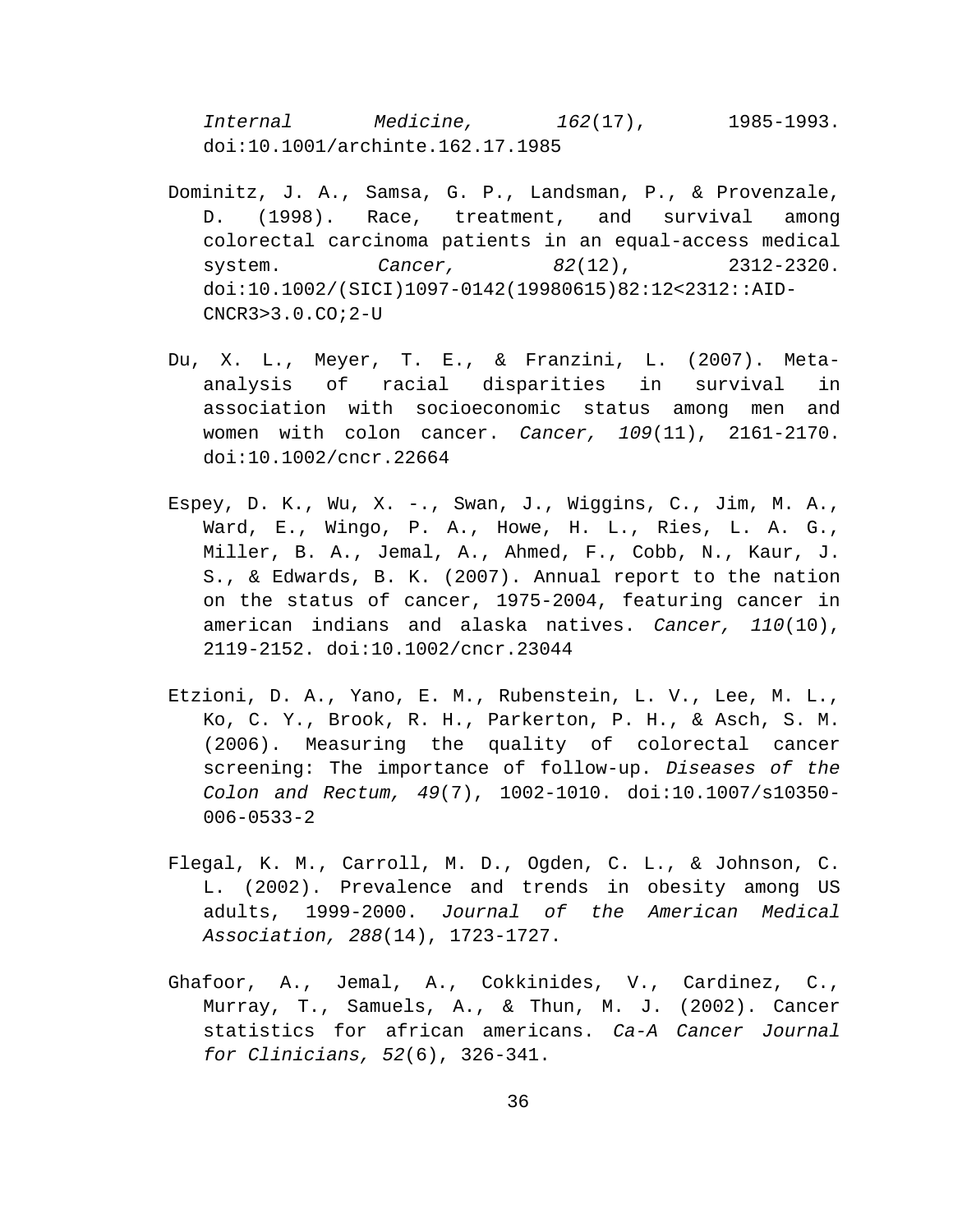- Govindarajan, R., Shah, R. V., Erkman, L. G., & Hutchins, L. F. (2003). Racial differences in the outcome of patients with colorectal carcinoma. *Cancer, 97*(2), 493- 498. doi:10.1002/cncr.11067
- James, A. S., Campbell, M. K., & Hudson, M. A. (2002). Perceived barriers and benefits to colon cancer screening among african americans in north carolina: How does perception relate to screening behavior? *Cancer Epidemiology Biomarkers and Prevention, 11*(6), 529-534.
- Jemal, A., Murray, T., Samuels, A., Ghafoor, A., Ward, E., & Thun, M. J. (2003). Cancer statistics, 2003. *Ca-A Cancer Journal for Clinicians, 53*(1), 5-26.
- Krieger, N. (1999). Social class, race/ethnicity, and incidence of breast, cervix, colon, lung, and prostate cancer among asian, black, hispanic, and white residents of the san francisco bay area, 1988-92 (united states). *Cancer Causes and Control, 10*(6), 525-537.
- Kuczmarski, R. J., Flegal, K. M., Campbell, S. M., & Johnson, C. L. (1994). Increasing prevalence of overweight among US adults: The national health and nutrition examination surveys, 1960 to 1991. *Journal of the American Medical Association, 272*(3), 205-211. doi:10.1001/jama.272.3.205
- Lawsin, C., DuHamel, K., Weiss, A., Rakowski, W., & Jandorf, L. (2007). Colorectal cancer screening among low-income african americans in east harlem: A theoretical approach to understanding barriers and promoters to screening. *Journal of Urban Health, 84*(1), 32-44. doi:10.1007/s11524-006-9126-6
- Marcella, S., & Miller, J. E. (2001). Racial differences in colorectal cancer mortality: The importance of stage and socioeconomic status. *Journal of Clinical Epidemiology, 54*(4), 359-366. doi:10.1016/S0895-4356(00)00316-4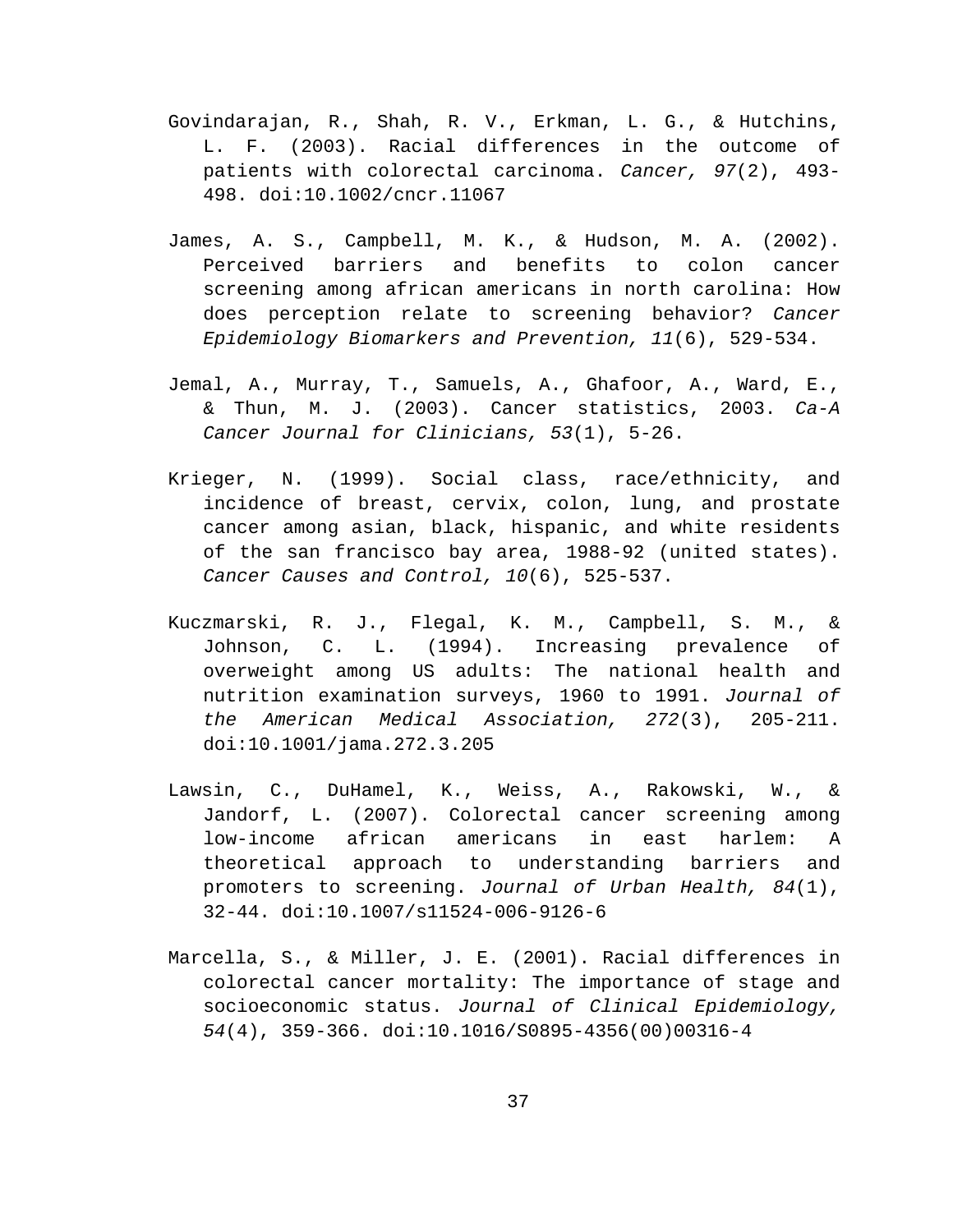- Mayberry, R. M., Coates, R. J., Hill, H. A., Click, L. A., Chen, V. W., Austin, D. F., Redmond, C. K., Fenoglio-Preiser, C. M., Hunter, C. P., Haynes, M. A., Muss, H. B., Wesley, M. N., Greenberg, R. S., & Edwards, B. K. (1995). Determinants of black/white differences in colon cancer survival. *Journal of the National Cancer Institute, 87*(22), 1686-1693.
- McGinnis, L. S. (1994). Surgical treatment options for colorectal cancer. *Cancer, 74*(7 SUPPL.), 2147-2150.
- Meyerhardt, J. A., Giovannucci, E. L., Holmes, M. D., Chan, A. T., Chan, J. A., Colditz, G. A., & Fuchs, C. S. (2006). Physical activity and survival after colorectal cancer diagnosis. *Journal of Clinical Oncology, 24*(22), 3527-3534. doi:10.1200/JCO.2006.06.0855
- Meyerhardt, J. A., Heseltine, D., Niedzwiecki, D., Hollis, D., Saltz, L. B., Mayer, R. J., Thomas, J., Nelson, H., Whittom, R., Hantel, A., Schilsky, R. L., & Fuchs, C. S. (2006). Impact of physical activity on cancer recurrence and survival in patients with stage III colon cancer: Findings from CALGB 89803. *Journal of Clinical Oncology, 24*(22), 3535-3541. doi:10.1200/JCO.2006.06.0863
- Mostafa, G., Matthews, B. D., Norton, H. J., Kercher, K. W., Sing, R. F., & Heniford, B. T. (2004). Influence of demographics on colorectal cancer. *American Surgeon, 70*(3), 259-264.
- Nelson, A. (2002). Unequal treatment: Confronting racial and ethnic disparities in health care. *Journal of the National Medical Association, 94*(8), 666-668.
- Peterson, N. B., Murff, H. J., Fowke, J. H., Cui, Y., Hargreaves, M., Signorello, L. B., & Blot, W. J. (2008). Use of colonoscopy and flexible sigmoidoscopy among african americans and whites in a low-income population. *Preventing Chronic Disease, 5*(1)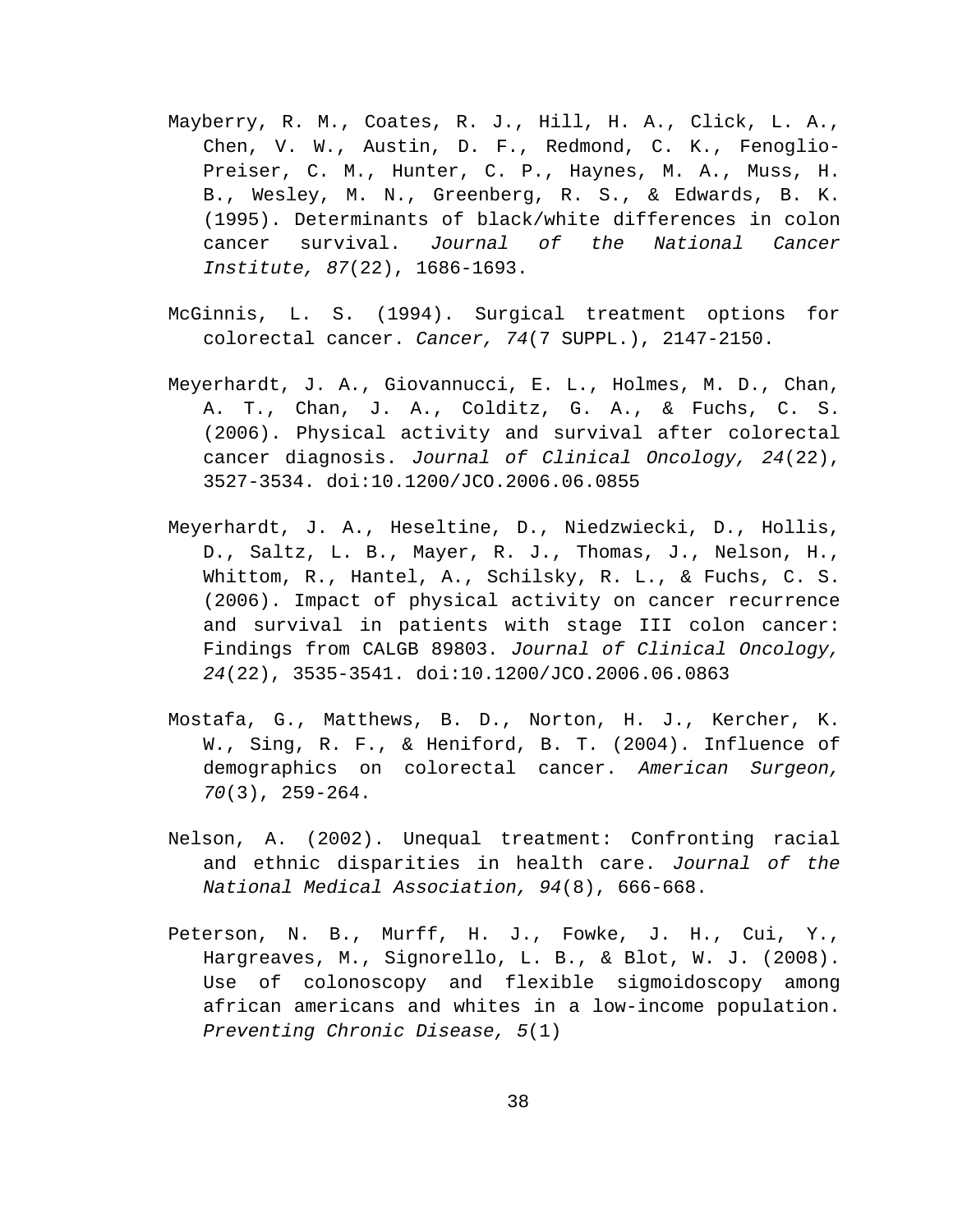- Polite, B. N., Dignam, J. J., & Olopade, O. I. (2006). Colorectal cancer model of health disparities: Understanding mortality differences in minority populations. *Journal of Clinical Oncology, 24*(14), 2179- 2187. doi:10.1200/JCO.2005.05.4775
- Rabeneck, L., Davila, J. A., & El-Serag, H. B. (2003). Is there a true "shift" to the right colon in the incidence of colorectal cancer? *American Journal of Gastroenterology, 98*(6), 1400-1409. doi:10.1016/S0002- 9270(03)00227-2
- Rabeneck, L., El-Serag, H. B., Davila, J. A., & Sandler, R. S. (2003). Outcomes of colorectal cancer in the united states: No change in survival (1986-1997). *American Journal of Gastroenterology, 98*(2), 471-477. doi:10.1016/S0002-9270(02)05928-2
- Ries, L. A. G., Wingo, P. A., Miller, D. S., Howe, H. L., Weir, H. K., Rosenberg, H. M., Vernon, S. W., Cronin, K., & Edwards, B. K. (2000). The annual report to the nation on the status of cancer, 1973-1997, with a special section on colorectal cancer. *Cancer, 88*(10), 2398-2424.Vdoi:10.1002/(SICI)1097- 0142(20000515)88:10<2398::AID-CNCR26>3.0.CO;2-I
- Robbins, A. S., Pavluck, A. L., Fedewa, S. A., Chen, A. Y., & Ward, E. M. (2009). Insurance status, comorbidity level, and survival among colorectal cancer patients age 18 to 64 years in the national cancer data base from 2003 to 2005. *Journal of Clinical Oncology, 27*(22), 3627-3633. doi:10.1200/JCO.2008.20.8025
- Roetzheim, R. G., Pal, N., Gonzalez, E. C., Ferrante, J. M., Van Durme, D. J., & Krischer, J. P. (2000). Effects of health insurance and race on colorectal cancer treatments and outcomes. *American Journal of Public Health, 90*(11), 1746-1754.
- Schroy III, P. C., Glick, J. T., Robinson, P. A., Lydotes, M. A., Evans, S. R., & Emmons, K. M. (2008). Has the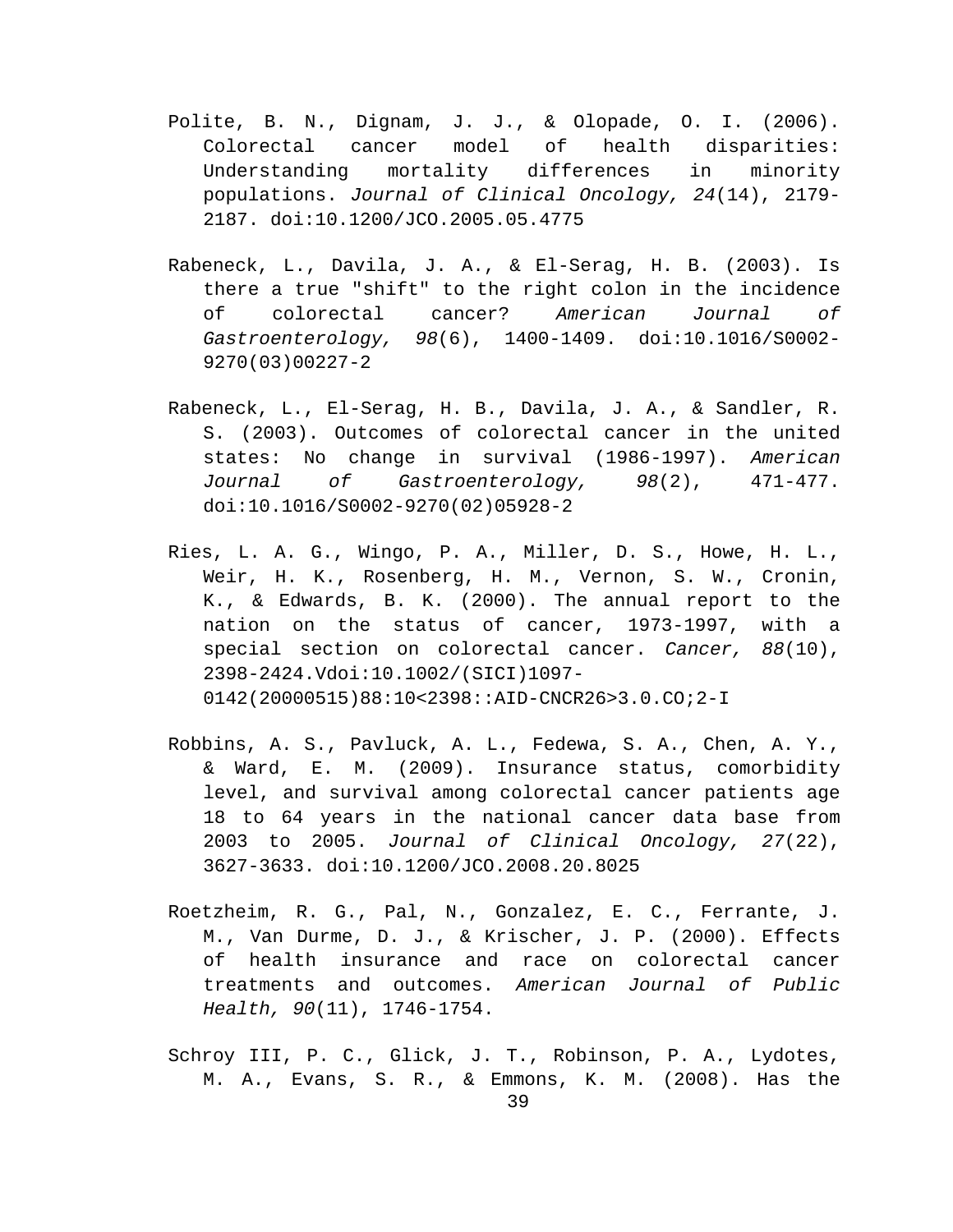surge in media attention increased public awareness about colorectal cancer and screening? *Journal of Community Health, 33*(1), 1-9. doi:10.1007/s10900-007- 9065-5

- Swan, J., Breen, N., Coates, R. J., Rimer, B. K., & Lee, N. C. (2003). Progress in cancer screening practices in the united states: Results from the 2000 national health interview survey. *Cancer, 97*(6), 1528-1540. doi:10.1002/cncr.11208
- U.S Cancer Statistics Working Group. (2010). *United states cancer statistics: 1999–2006 incidence and mortality web-based report.* Retrieved November, 2010, from [www.cdc.gov/uscs](http://www.cdc.gov/uscs)
- Walsh, J. M. E., & Terdiman, J. P. (2003). Colorectal cancer screening: Scientific review. *Journal of the American Medical Association, 289*(10), 1288-1296. doi:10.1001/jama.289.10.1288
- Ward, E., Jemal, A., Cokkinides, V., Singh, G. K., Cardinez, C., Ghafoor, A., & Thun, M. (2004). Cancer disparities by race/ethnicity and socioeconomic status. *Ca-A Cancer Journal for Clinicians, 54*(2), 78-93.
- World Health Organization. (1990). *International classification of diseases for oncology* (2nd ed.). Geneva, Switzerland: World Health Organization.
- Yan, B., Noone, A., Yee, C., Banerjee, M., Schwartz, K., & Simon, M. S. (2009). Racial differences in colorectal cancer survival in the detroit metropolitan area. *Cancer, 115*(16), 3791-3800. doi:10.1002/cncr.24408